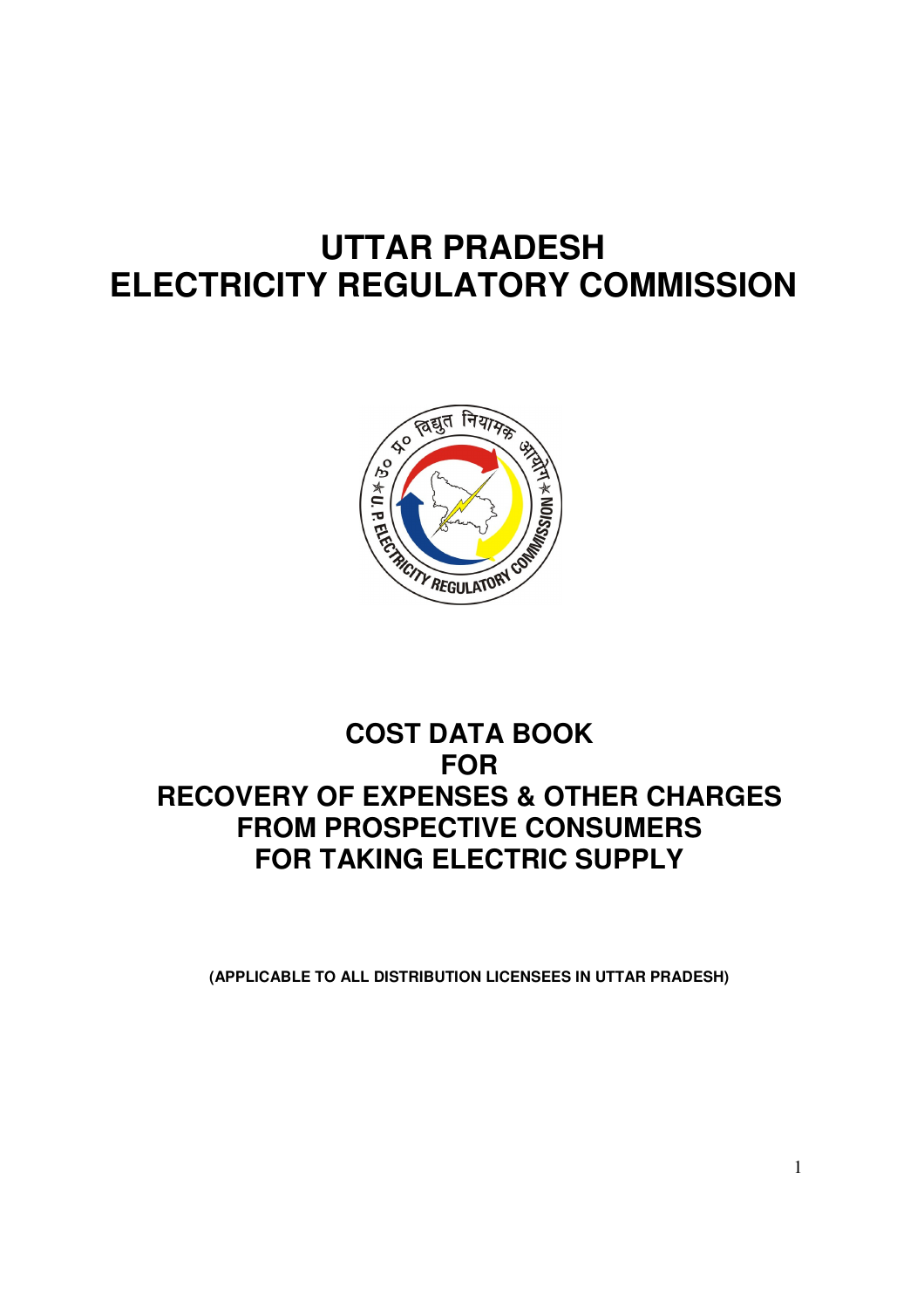# **INDEX**

| <u>SI.No</u> | <b>CONTENTS</b>                           | <b>PAGE</b> |
|--------------|-------------------------------------------|-------------|
|              | <b>Statement of Objects &amp; Reasons</b> | 03          |
| $\mathbf{2}$ | <b>Processing Fee</b>                     | 06          |
| 3            | <b>Security</b>                           | 07          |
| 4            | <b>System Loading Charge</b>              | 09          |
| 5            | <b>Line Charges</b>                       | $11 - 17$   |
| 6            | Annexure 1 - 29                           | 18-59       |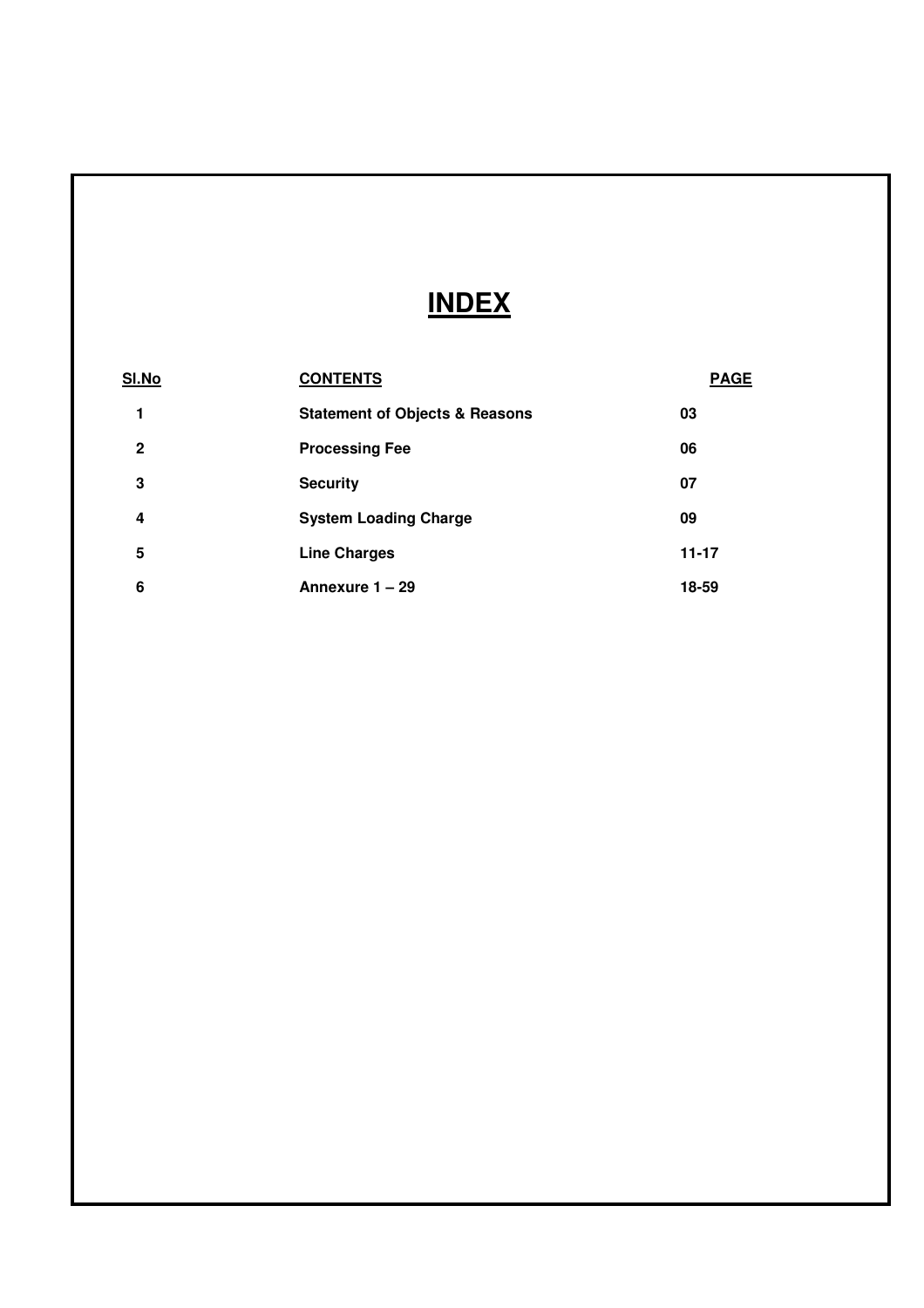## **CHAPTER 1 STATEMENT OF OBJECTS AND REASONS**

- 1- Section 42 of the Electricity Act 2003 (herein after called "the Act") and amendments there of provides that a distribution licensee shall develop and maintain an efficient, co-coordinated and economical distribution system in his area of supply and supply electricity in accordance with the provisions of the Act.
- 2- Section 46 of the Act provides that the State Commission may, by regulations, authorize a distribution licensee to charge from a person requiring a supply of electricity in pursuance of Section 43, any expenses reasonably incurred in providing any electric line or electrical plant for the purpose of giving that supply.
- 3- Section 47 of the Act provides that subject to the provisions of this section, a distribution licensee may require any person, who requires a supply of electricity in pursuance of Section 43, to give him reasonable security, as may be determined by regulations, for the payment to him of all monies which may become due to him -

(a) in respect of the electricity supplied to such person, or

(b) where any electric line or electrical plant or electric meter is to be provided for supplying electricity to such person, in respect of the provision of such line or plant or meter.

- 4- The U.P. Electricity Regulatory Commission (herein after called "the Commission") has notified Electricity Supply Code 2005 (herein after called "the Code"). The third amendment was notified on 14-09-06, the fourth amendment was notified on 14.06.08, the fifth amendment was notified on  $25.8.2014$  and the six<sup>th</sup> amendment is under the process of notification. It has the following provisions:
	- (i) Clause 4.2 of the Code enjoins upon a distribution licensee an obligation to upgrade/extend/strengthen the distribution system. The cost towards this to meet the enhanced demand of existing consumers as well as future growth shall be recovered from the consumers through tariff.
	- (ii) Clause 4.6 of the Code provides that,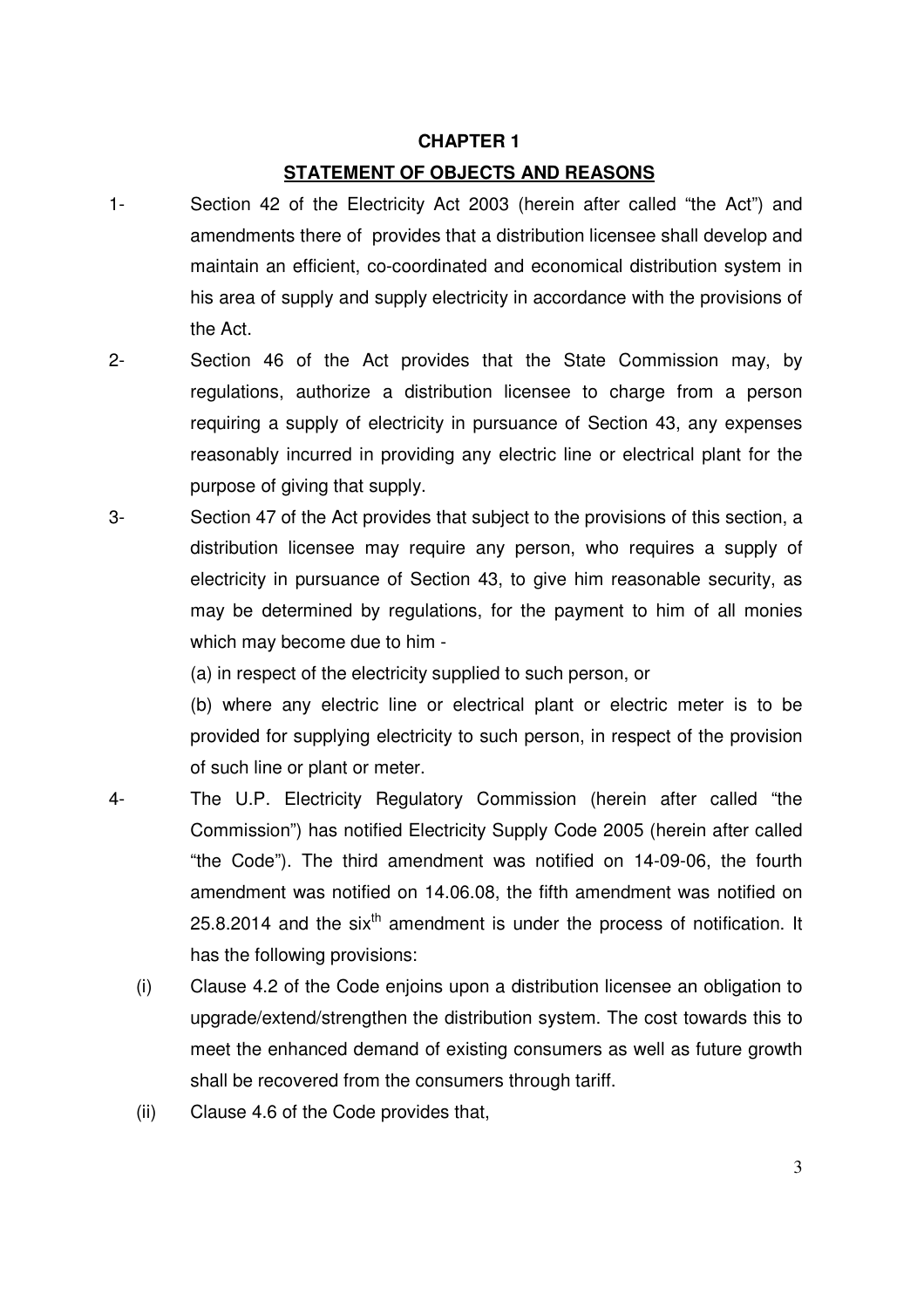(b) the estimate (for release of new connection ) shall include security deposit, charges of laying the service line, distribution mains (if required ) and material, and system loading charges etc. as determined by the licensee with the approval of the Commission every year.

(d) The above estimate shall be based on Rs/kW (or Rs/kVA) of the sanctioned / contracted load, or on Rs. per installation for specific bands of contractual load applied or sanctioned load at each voltage level up to 33kV voltage on which supply is to be given. Beyond 33 kV voltage level, the charges for laying shall be based on actual estimates of the licensees.

- (iii) Clause(s)  $4.11$ ,  $4.41$ ,  $4.42$ ,  $4.44$  and  $4.45$  (B) of the Code provide for determination of fee for Tatkal temporary connection, processing charge for load reduction and load enhancement, fee for mutation of names and shifting charges with the approval of the Commission.
- (iv) Clause 4.20 of the Code governs the incidence and modalities of security amount deposited by consumer.
- 5. Specific words and expressions carry the meaning assigned to them in the Act and /or the Code.
- 6. There will be one structure of charges for all the Distribution Licensees in the State.
- 7. The total charges payable by an applicant shall comprise of Processing Fee, Security, System Loading Charge and Line Charge. All the four components shall be clearly and separately mentioned in the Estimate and Receipts issued by the Licensee to the applicants.
- 8. Presently, the licensees are charging a part of the expenditure incurred or to be incurred to upgrade its system of supply from the applicants of new connection/ enhancement of load as System Loading Charges, and also recovering a part of it from consumers through tariff. Analysis of this charge is given in **Annexure 1**.
- 9. Reasonability and analysis of Security Amount is being enclosed at **Annexure 2**.
- 10. Details of Line Charges are enclosed at **Annexure-3 to 26**.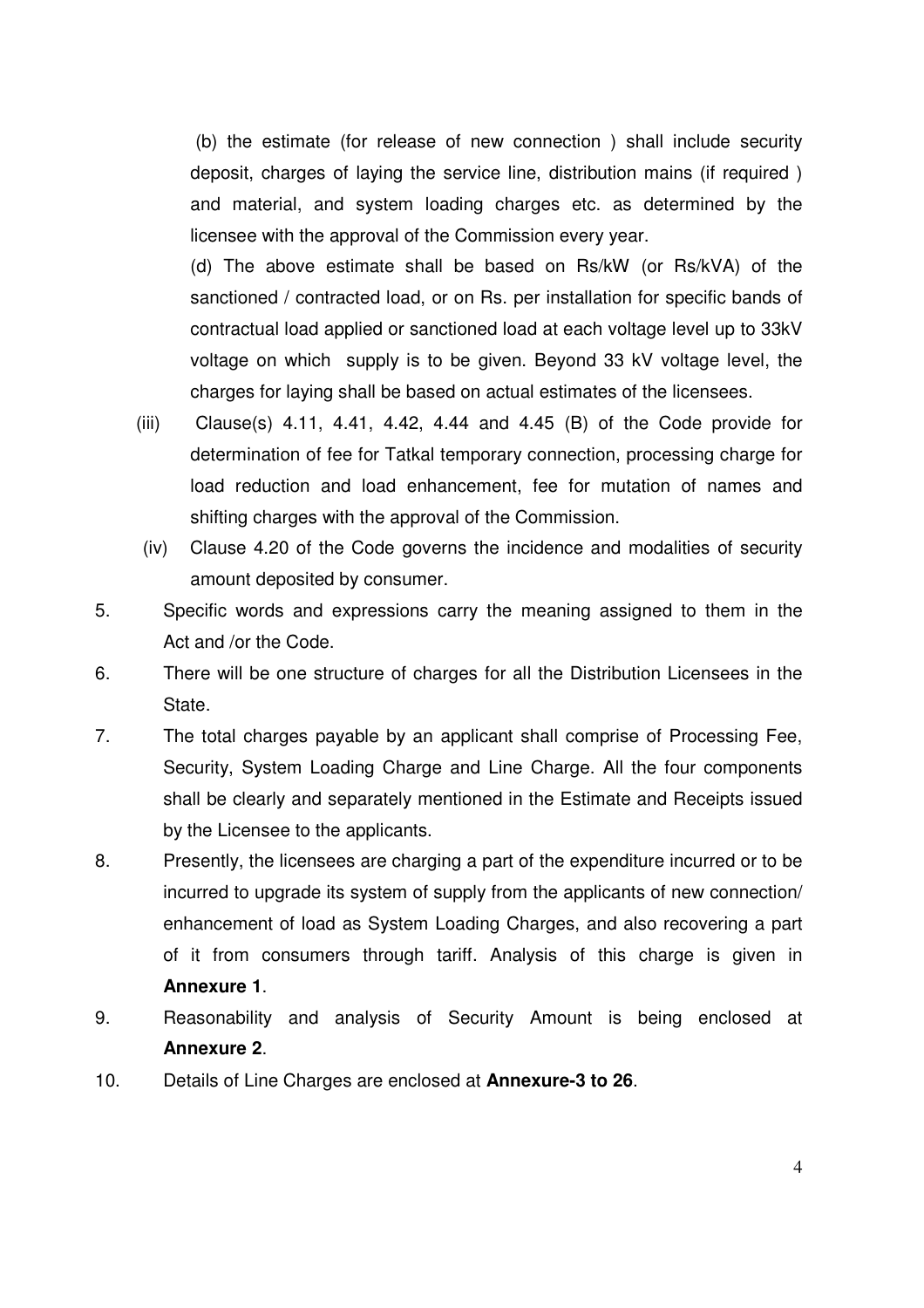11. For conversion from H.P. to kW and from kVA to kW and vice versa, a factor of 0.746 and 0.90 respectively shall be taken, wherever necessary. It is further clarified as follows:

 $0.749$  KW = 1H P

 $0.9$  KVA  $=$  1 KW

- 12. In case of any inconsistency between Cost Data Book and Electricity Supply Code, the Cost Data Book shall prevail.
- 13. The connection charges for new connection up to 2KW may be paid in installments as per the following:
	- a. Out of the total amount of Rs. 1330/- payable by **Rural Consumers for availing connection of 1 KW** Rs. 130/- shall be payable at the time of providing connection and balance amount of Rs. 1200/- shall be payable in equal monthly installment of Rs. 100/- each for 12 months.
	- b. Out of the total amount of Rs. 1550/- payable by **Rural Consumers for availing connection of 2 KW** Rs. 250/- shall be payable at the time of providing connection and balance amount of Rs. 1300/- shall be payable in equal monthly installment of Rs. 100/- each for 13 months.
	- c. Out of the total amount of Rs. 1805/- payable by **Urban Consumers for availing connection of 1 KW** Rs. 205/- shall be payable at the time of providing connection and balance amount of Rs. 1600/- shall be payable in equal monthly installment of Rs. 100/- each for 16 months.
	- d. Out of the total amount of Rs. 2225/- payable by **Urban Consumers for availing connection of 2 KW** Rs. 625/- shall be payable at the time of providing connection and balance amount of Rs. 1600/- shall be payable in equal monthly installment of Rs. 100/- each for 16 months.
- 14. If the consumer opts for prepaid meter the meter charges may be paid in installments as provided in Annexure – 27.
- 15. The rates given for difference items of works for any type of connections shall not be taken as a base for justifying the rates where a work is to be undertaken on the basis of a transparent bidding process.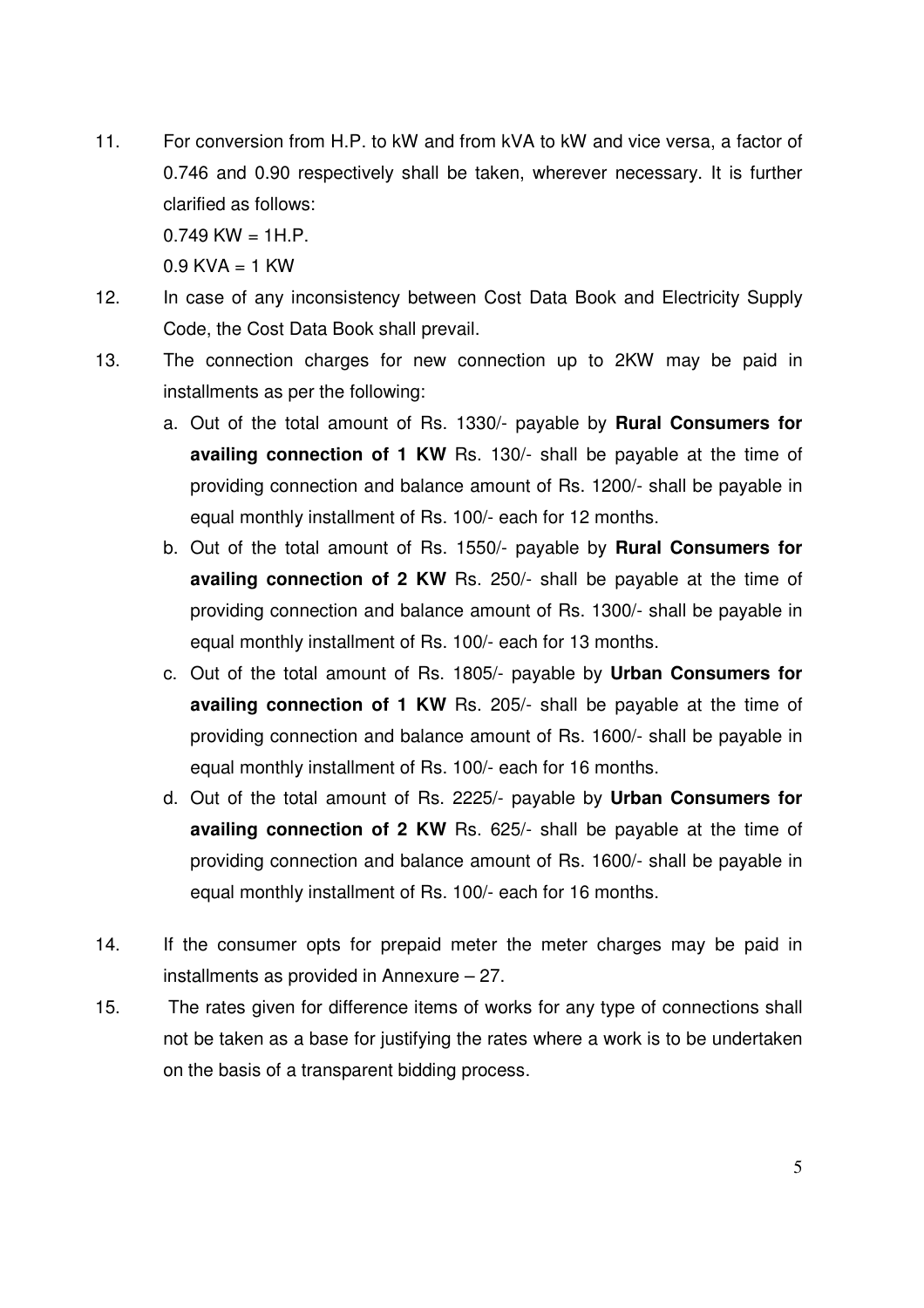## **CHAPTER 2 PROCESSING FEE**

| SI. | Description                                             | Processing Fee Per connection in |
|-----|---------------------------------------------------------|----------------------------------|
| No. |                                                         | Rs.                              |
|     | Load upto 1 KW for BPL Consumers only                   | 10                               |
| 2   | Load upto 1 KW for other than BPL50<br><b>Consumers</b> |                                  |
| ß   | Load above 1 KW and less than 25 KW                     | 100                              |
| 4   | 25 KW or more upto 50 KW / 56 kVA                       | 1000                             |
| 5   | Above 56 kVA upto 500 kVA                               | 5,000                            |
| 6   | Above 500 kVA upto 3000 kVA                             | 10,000                           |
| 7   | Above 3000 kVA upto 10000 kVA                           | 15,000                           |
| 8   | Above 10000 kVA                                         | 25,000                           |

## **NOTE :-**

- 1. The processing fee shall be non-refundable and non-adjustable.
- **2.** The processing fee under Sr. No. 1 shall be applicable only on those consumers who have BPL Card.
- 3. This fee shall be applicable for new connection, tatkal temporary connection, temporary connection, reduction and enhancement of load (depending on the final load), mutation of names and shifting of connection.
- 4. This shall be applicable for all the categories of prospective/ existing consumer.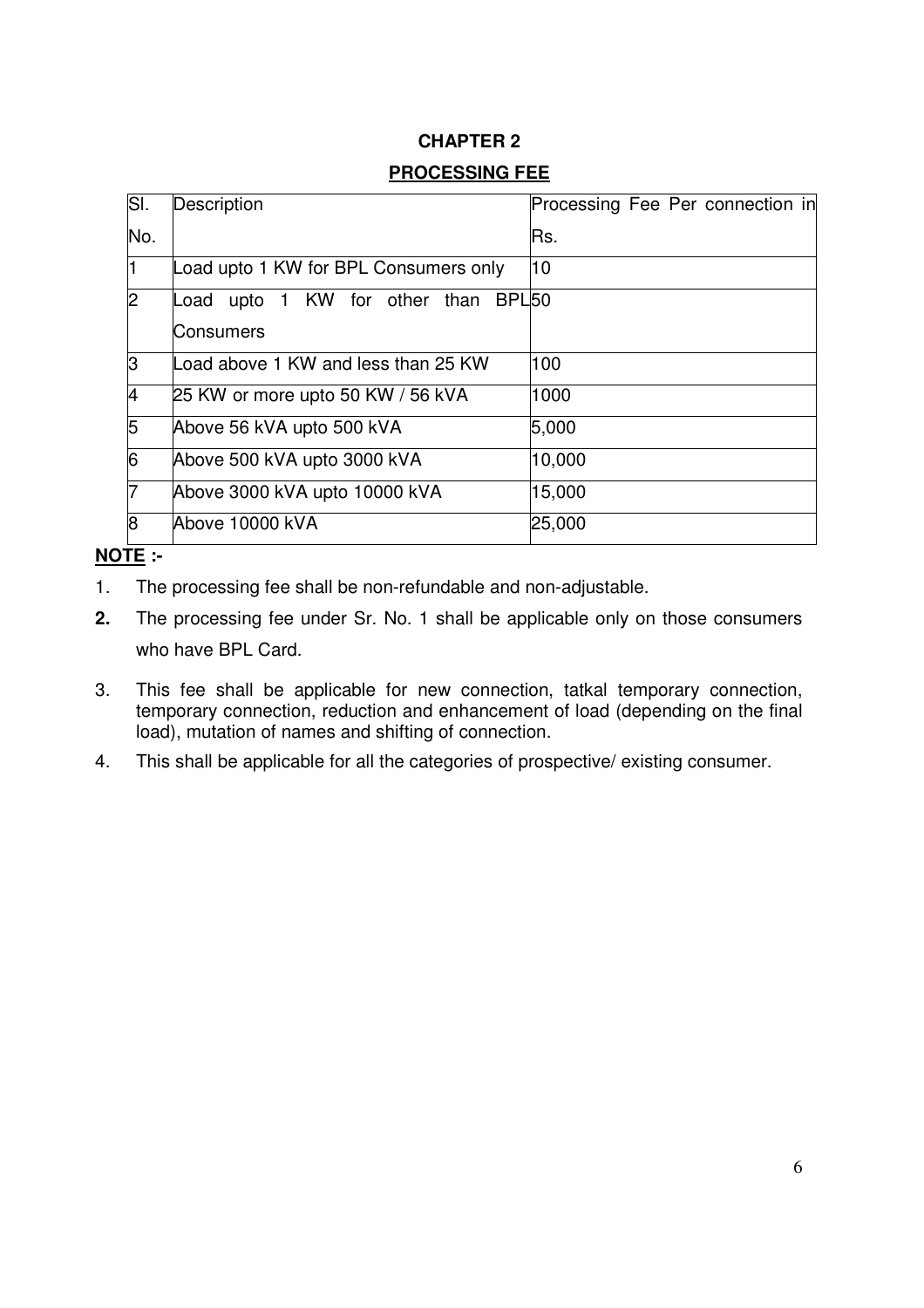## **CHAPTER 3**

# **SECURITY**

## (Refer Annexure 2)

| SI.No.          | <b>Description</b>                          | Security in Rs.                  |
|-----------------|---------------------------------------------|----------------------------------|
| 1               | Domestic Light & Fan for load upto 1 KW     | <b>NIL</b>                       |
|                 | only (LMV-1) (For BPL Consumers)            |                                  |
| $\overline{2}$  | Rural Domestic Light & Fan for Load upto 2  | 100/kW                           |
|                 | $KW(LMV-1)$                                 |                                  |
| ß               | Urban Domestic Light & Fan for Load upto    | 300/kW                           |
|                 | 2 KW (LMV-1)                                |                                  |
| $\overline{4}$  | Domestic Light & Fan over 2 KW (LMV-1)      | 400/kW                           |
| 5               | Non-Domestic Light and Fan (LMV-2)          | 1000/kW                          |
| 6               | Private Advertising, Sign Post, Sign Board, | 6000/kW                          |
|                 | Glow Sign and Flex (LMV-2)                  |                                  |
|                 | Public lighting (LMV-3)                     | 3400/kW for Gram Panchayat,      |
|                 |                                             | 4000/kW for Nagar Palika & Nagar |
|                 |                                             | Panchayat, 5000/kW for Nagar     |
|                 |                                             | Nigam                            |
| 8               | Public Institution LMV-4 (A)                | 3000/KW                          |
| 9               | Private Institution LMV-4 (B)               | 3000/KW                          |
| 10              | Private Tube well (LMV-5)                   | 300/HP                           |
| 11              | Small and Medium Power (LMV-6)              | 1200/KW                          |
| 12 <sub>2</sub> | Public Water Work(LMV-7)                    | 3400/KVA                         |
| 13              | State Tube well, Panchayatiraj Tube wells,  | 1500/KW                          |
|                 | Pump Canals. (LMV-8)                        |                                  |
| 14              | Non Industrial Bulk Load (HV-1)             | 4000/KVA                         |
| 15              | Large and Heavy Power (HV-2)                | 2000/kVA                         |
|                 |                                             |                                  |
| 16              | Railway Traction (HV-3)                     | 4500/KVA                         |
| 17              | Metro Rail (HV-3)                           | 2500/KVA                         |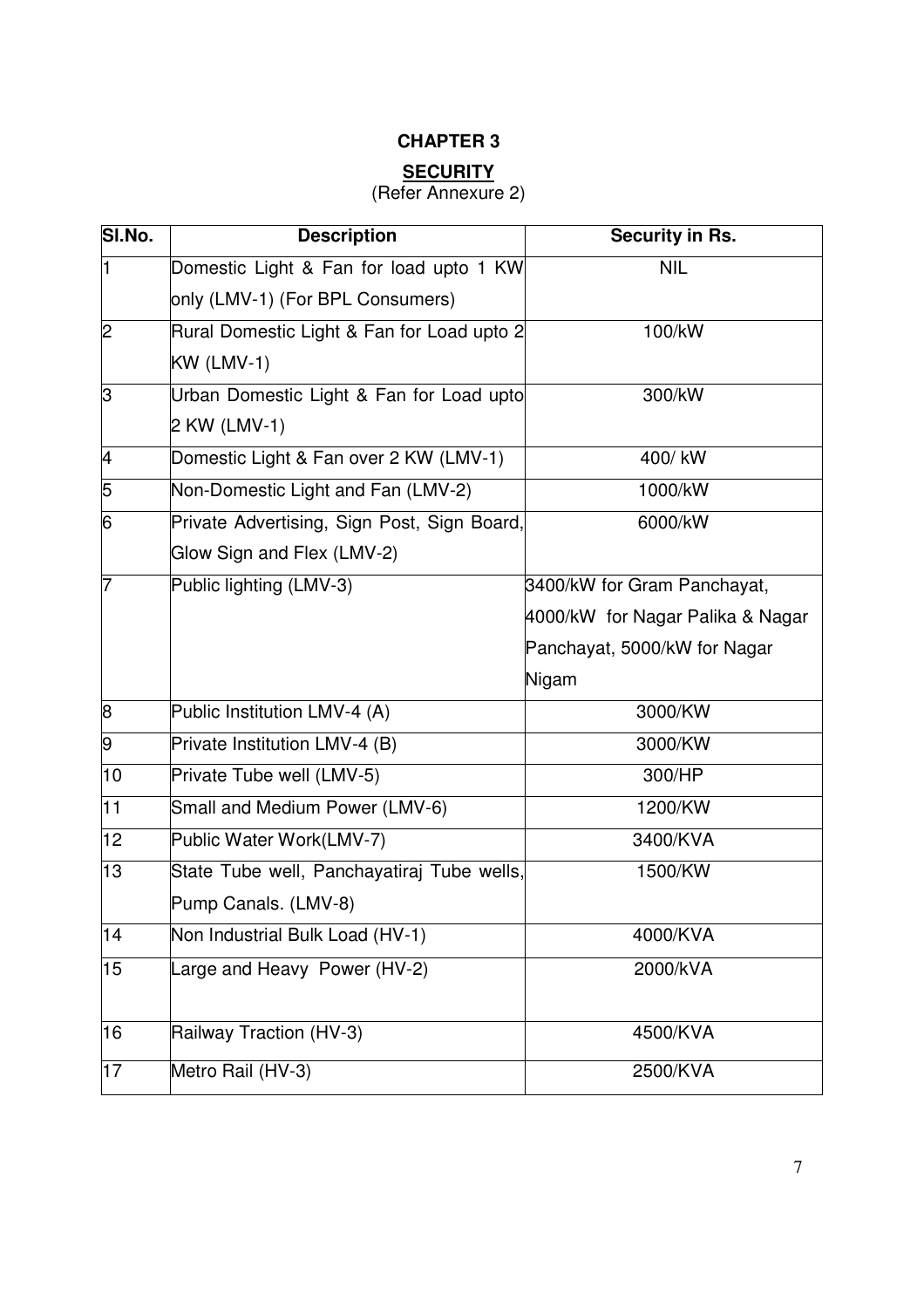| 18 | Lift Irrigation works (HV-4) | 3000/KVA |
|----|------------------------------|----------|
|    |                              |          |

## **NOTE:-**

- 1. Initial security at above rates is payable per kW/HP/kVA or part thereof as the case may be.
- 2. No security shall be charged if the connection is given / to be given through pre-paid meter, subject to the condition mentioned in Annexure 27 under this heading note.
- 3. No security shall be charged from
	- (A) BPL consumer
	- (B) Departmental consumer, if electricity bill is deducted from salary/ pension.
- 4. 40% higher amount of security shall be charged from temporary connection of the respective category considering actual period of connection and expected amount of bill except those opting for prepaid meter. .
- 5. In case of enhancement of load, additional security shall be charged on incremental load as per provisions of the Code.
- 6. The security may be adjusted against any outstanding bill after permanent disconnection.
- 7. The security may be enhanced or reduced subsequently as per provisions of the Electricity Supply Code.
- 8. Interest on security shall be paid by the licensee to the consumer as per bank rate prescribed by the R.B.I. (Refer Clause 4.20(i) of the Code 2005).
- 9. For Security Amount being above Rupees thirty lacs (Rupees 30,00000 only), the payment of first Rupees thirty lacs(Rupees 30,00000 only) has to be made by way of Banker's Cheque, Cheque or Demand Draft & amount exceeding Rupees thirty lacs (Rupees 30,00000 only) may be paid by way of a Bank Guarantee if consumer so desires. The Security Amount for contracted load exceeding 10MW, the total security amount may continue to be paid by way of Bank Guarantee. The renewal of Bank Guarantee shall be the responsibility of the consumer. If any default in renewal of bank guarantee occurs, the consumer would be liable to pay a penalty of **Rs. 500 (Five Hundred only) per lac per day of Bank Guarantee amount to the licensee for each default. Licensee may also disconnect the supply of power as per due process in such cases. In case the bank guarantee submitted by the consumer is found to be fake, the licensee will be**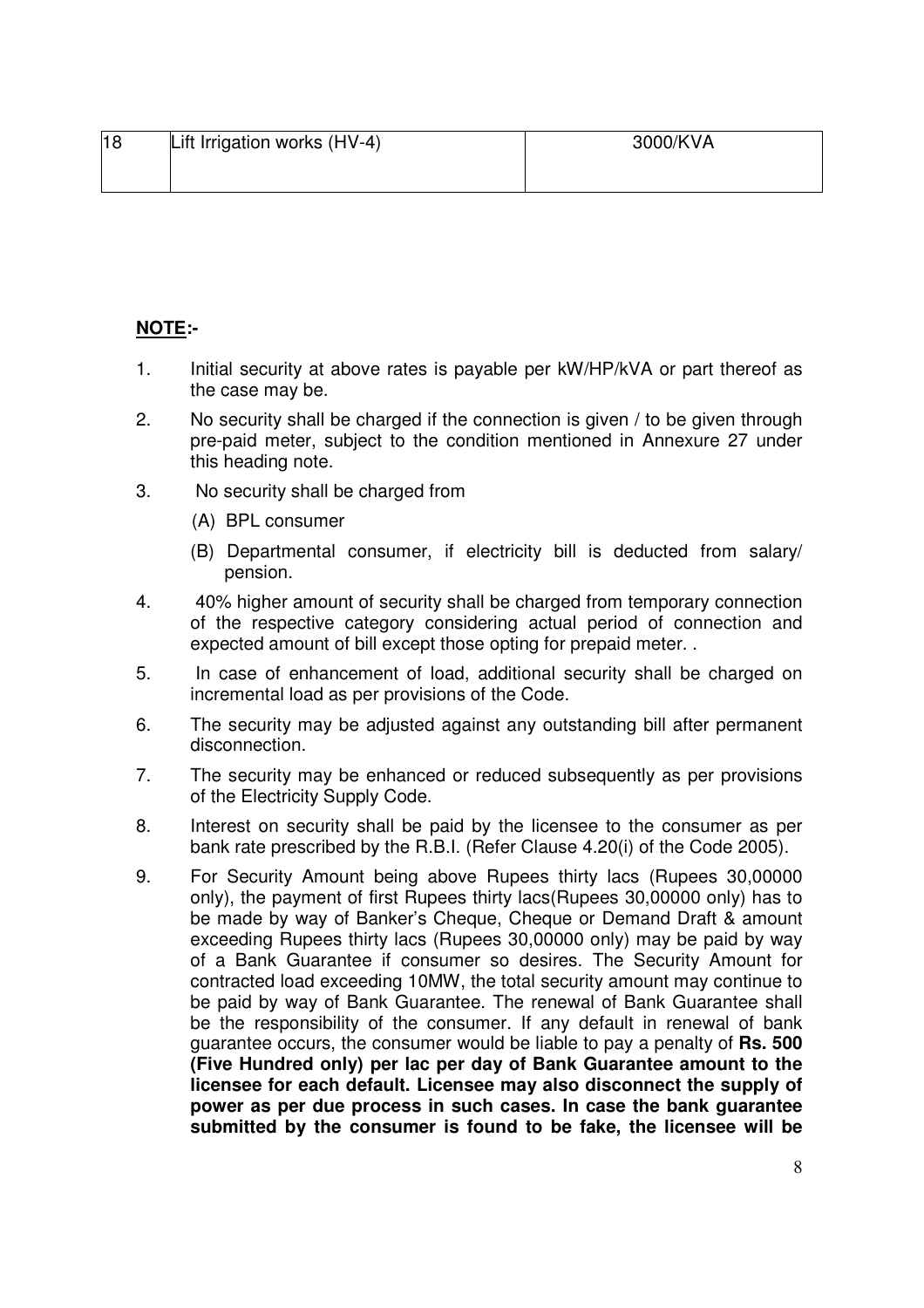**entitled to disconnect the connection after giving a notice and in such cases the consumer will be bound to submit the security amount by way of a bank draft / banker's cheque.**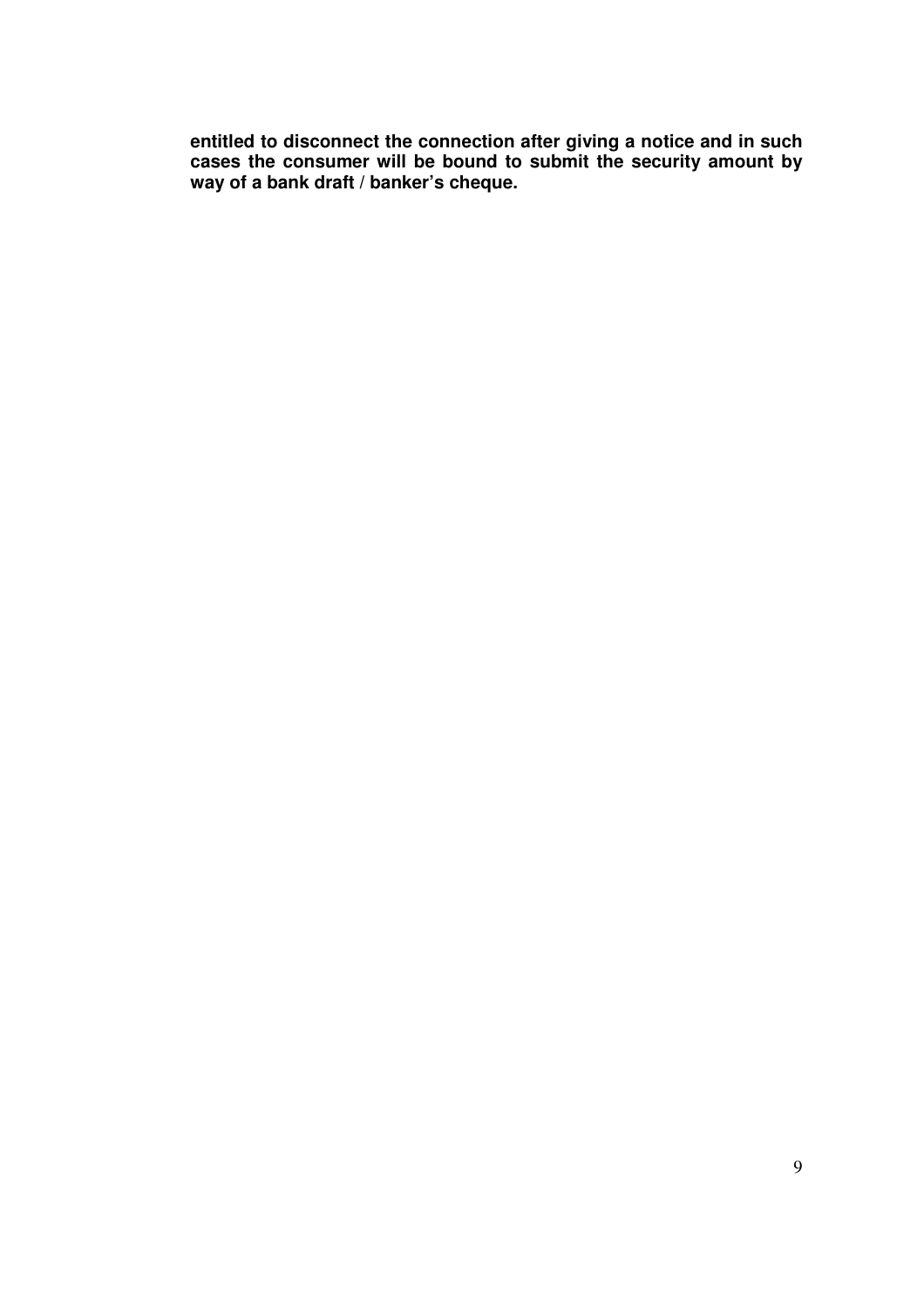## **CHAPTER 4**

## **SYSTEM LOADING CHARGES**

| SI.No.        | <b>Description</b>                       | Amount (in Rs.)                    |
|---------------|------------------------------------------|------------------------------------|
|               |                                          | 3                                  |
|               | Load of 1kW for BPL Consumer             | NIL                                |
| $\mathcal{P}$ | <b>BPL</b><br>Load of 1kW for other than | 50/ kW                             |
|               | Consumer                                 |                                    |
| 3             | Load of 2 kW Consumer                    | 60/ kW                             |
| 4             | Load above 2 kW but less than 5kW for    | 60/ kW                             |
|               | Rural Domestic Light & Fan Consumer      |                                    |
| 5             | Load above 2 kW but less than 5 kW for   | 150/kW                             |
|               | Urban Domestic Light & Fan Consumer      |                                    |
| 6             | 5 kW or more upto 50 kW/ 56 kVA          | 300/kW                             |
|               | Above 56 kVA upto 10,000 kVA             | 1000/kVA                           |
| 8             | Supply on 132 kV and above               | 300/KVA Subject to maximum limit d |
|               |                                          | <b>Rs. 30 lac</b>                  |

The System Loading Charges of loads above 10000 KVA has been reduced from 1000 Rs. to 300 Rs. because the consumer pays for estimate including bay charges, independent feeder and 33 / 11 KV transformer, so the consumer can not be charged again. 132 KVA and above system is not with discom and it is with UPPTCL, with charges for any increment in system through capital expenditure which in turn is charged from consumer through ARR.

## **NOTE :-**

- 1. No system loading charge shall be charged for temporary connection.
- 2. No system loading charge shall be charged from builder or promoter, who develops multistoried building or colony. However, it shall be charged at the time of release of connection at single point or multipoint, as the case may be, from the applicant. If the load for the multistoried building or colony is released in phases(in parts) then the total system loading charges (for the total load = sum of load of all the phases) is to be deposited at the time of release of connection for the first phase.
- 3. **For enhancement of load** 
	- a) For **enhancement of load at the same voltage level**, consumer shall have to deposit system loading charge for the difference of load i.e. (Load after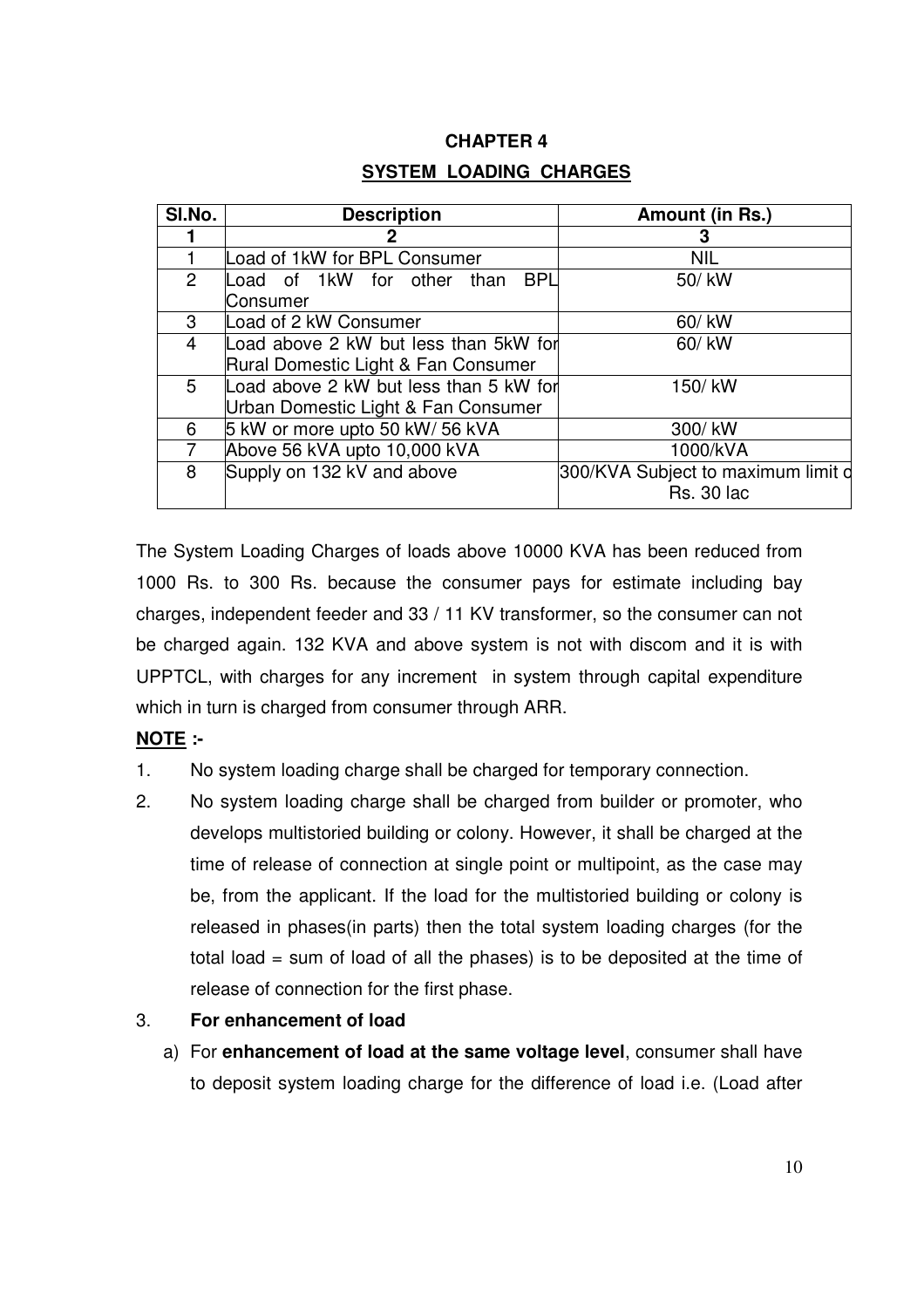enhancement – Existing load); as per the Cost Data Book of the category in which consumer falls after load enhancement.

- b) In case **enhancement of load is done at a voltage higher than existing voltage**, the system loading charges for the total load after enhancement to be worked out based on Cost Data Book and credit shall be given for the already deposited system loading charges.
- c) In case **enhancement of load is within or upto the earlier highest contracted load**, for which system loading charge have already been deposited, no further system loading charge shall be charged from the consumer.

## **Explanation**

In case system loading charge for new load are lower than what is already paid by the consumer, no refund shall be made.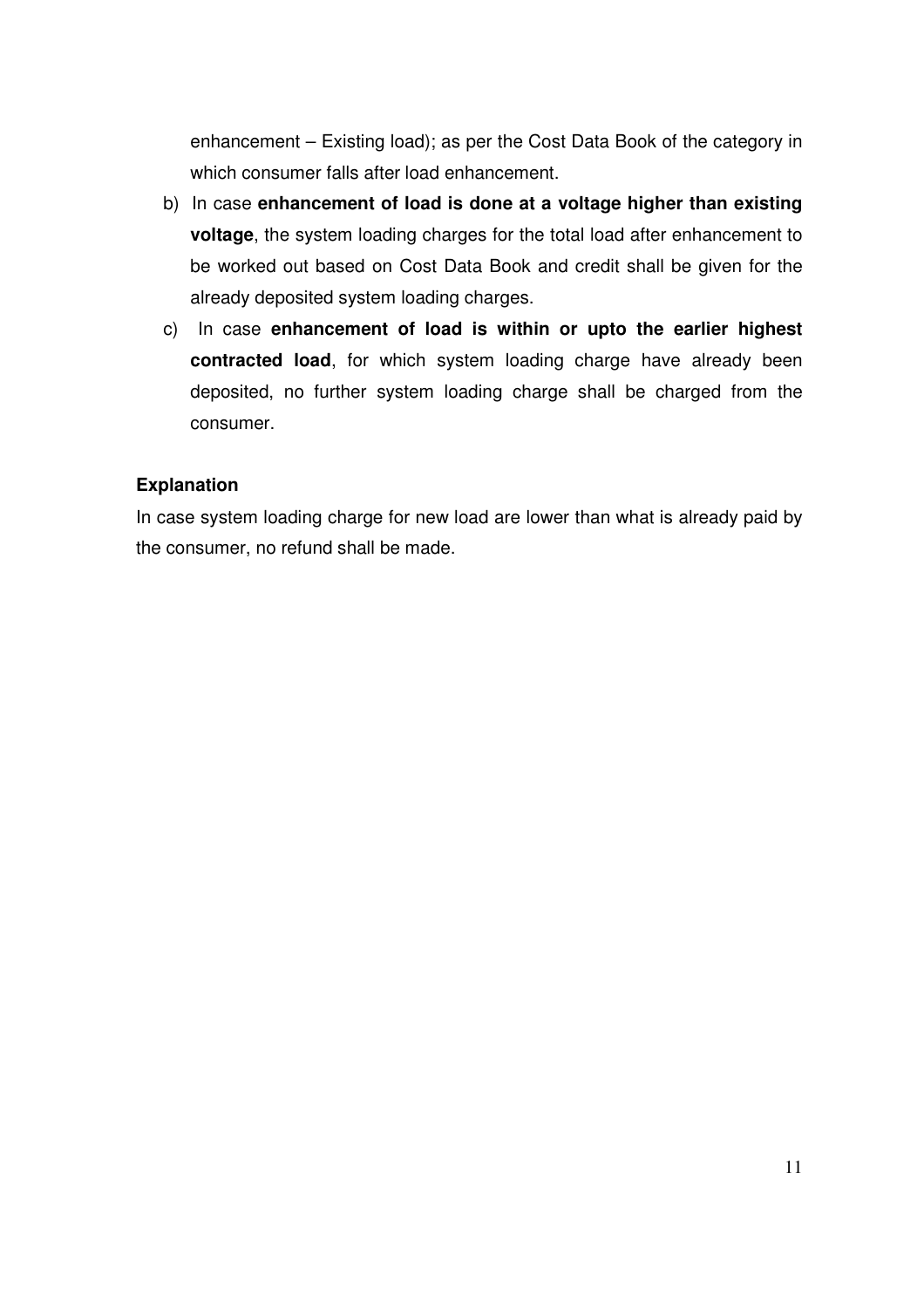## **CHAPTER 5**

# **LINE CHARGES FOR OVERHEAD LINES**

| SI. No. | <b>Description</b>                                                                                                        | <b>Fixed Charge per connection</b><br>line up to 40 meter) (in Rs.)                                                      | (for)                                                                                                                                   | Variable Line Charge beyond 40 meters<br>(in Rs.)                                                                                                                   |
|---------|---------------------------------------------------------------------------------------------------------------------------|--------------------------------------------------------------------------------------------------------------------------|-----------------------------------------------------------------------------------------------------------------------------------------|---------------------------------------------------------------------------------------------------------------------------------------------------------------------|
| 1       | $\overline{2}$                                                                                                            | 3                                                                                                                        |                                                                                                                                         | 4                                                                                                                                                                   |
|         | a. Private Tube well and Consumer does not<br>Pumping<br>set<br>transformer is<br>to<br>be<br>installed)                  | (whereprovide meter<br>provide<br>Consumer<br>meter                                                                      | 37110<br>$(Annex-3)$<br>34200<br>$(Annex-3)$                                                                                            | Rs. 188 per meter (Annex-3)                                                                                                                                         |
|         | Private Tube well and Consumer does not<br>b.<br>Pumping<br>set<br>transformer is not to beload above 7 HP)<br>installed) | (whereprovide meter (for<br>provide<br>Consumer<br>(for<br>meter<br>load<br>above 7 HP)                                  | 5000<br>$(Annex-7)$<br>2041<br>$(Annex-7)$                                                                                              | <b>For Rural Areas only</b><br>a. For 3-Phase LT line Rs. 175 per meter (Annex-16)<br>b. For 1-Phase LT line Rs. 125 per meter (Annex-16)<br><b>For Other Areas</b> |
|         |                                                                                                                           | Consumer does not<br>provide meter (for<br>load 7 HP & below)<br>provide<br>Consumer<br>meter (for load 7 HP<br>& below) | 4100 for 3-Phase<br>$(Annex-7)$<br>1472 for 1-Phase<br>$(Annex-7)$<br>1141 for 3 Phase<br>$(Annex-7)$<br>492 for 1 Phase<br>$(Annex-7)$ | a. For 3-Phase LT line Rs. 500 per meter (Annex-15)<br>b. For 1-Phase LT line Rs. 300 per meter (Annex-15)                                                          |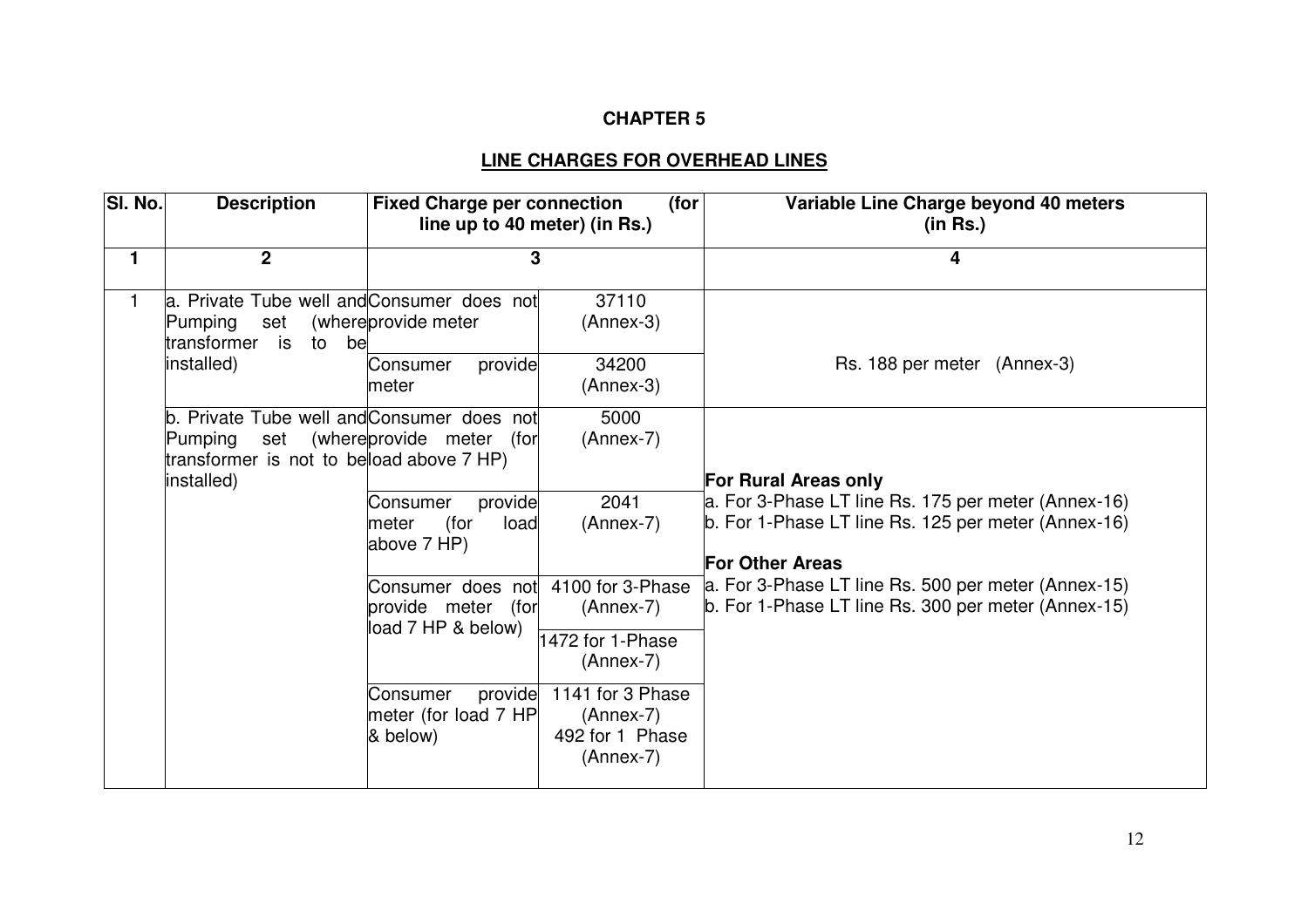| $\overline{2}$ | In villages and having<br>2 kW<br>load upto       | for Consumer does not | 1130 (Annex-4)      | Rs. 300 per meter (Annexure - 15).                                           |
|----------------|---------------------------------------------------|-----------------------|---------------------|------------------------------------------------------------------------------|
|                | and<br>domestic<br>non-<br>domestic Light and Fan | provide meter         | 150 (Annex-4)       |                                                                              |
|                |                                                   | Consumer provide      |                     |                                                                              |
|                |                                                   | meter                 |                     |                                                                              |
| 3              | oad below 5 kW but not Consumer does not          |                       | 1405                | For District HQ<br>700 per meter<br>$(Annex-14)$                             |
|                | covered under SI. No. 2 provide meter             |                       | $(Annex-5)$         |                                                                              |
|                | above.                                            |                       |                     | For area other than <sup>300</sup> per meter<br>$(Annex-15)$                 |
|                |                                                   | provide<br>Consumer   | 425                 | District HQ.                                                                 |
| 4              | oad 5 kW or more but Consumer does not            | meter                 | $(Annex-5)$<br>5000 | For District HQ.<br>900 per meter<br>$(Annex-14)$                            |
|                | below 25 kW                                       | provide meter         | $(Annex-6)$         |                                                                              |
|                |                                                   |                       |                     | For area other than 500 per meter<br>$(Annex-15)$                            |
|                |                                                   | provide<br>Consumer   | 2041                | District HQ.                                                                 |
|                |                                                   | meter                 | $(Annex-6)$         |                                                                              |
| 5              | oad 25 kW or moreLine installed by the            |                       |                     | For District HQ.<br>900 per meter<br>$(Annex-14)$                            |
|                | upto 50 kW                                        | licensee              | 13105               |                                                                              |
|                |                                                   |                       | $(Annex-8)$         | For area other than <sup>500</sup> per meter<br>$(Annex-15)$<br>District HQ. |
| 6              | oad above 50 kW/56Line installed by the           |                       | 155000              | A. For District 590 per meter<br>$(Annex-18)$                                |
|                | kVA up to 200kVA                                  | licensee              | $(Annex-9)$         | <b>HQ</b>                                                                    |
|                |                                                   |                       |                     | B. For area                                                                  |
|                |                                                   |                       |                     | other than<br>260 per meter<br>$(Annex-18)$                                  |
|                |                                                   | Line installed by the | 77000               | District HQ.<br>15% of the amount calculated at serial No. A, B above.       |
|                |                                                   | consumer              | $(Annex-9)$         |                                                                              |
| $\overline{7}$ | oad above 200 kVA up Line installed by the        |                       | 194000              | A. For District HQ 590 per meter<br>$(Annex-18)$                             |
|                | to 1MVA                                           | licensee              | $(Annex-10)$        | For area other<br>B.                                                         |
|                |                                                   |                       |                     | <b>District</b><br>than                                                      |
|                |                                                   |                       |                     | HQ.<br>$(Annex-18)$<br>260 per meter                                         |
|                |                                                   | Line installed by the | 82700               | 15% of the amount calculated at serial No. A, B above.                       |
|                |                                                   | consumer              | $(Annex-10)$        |                                                                              |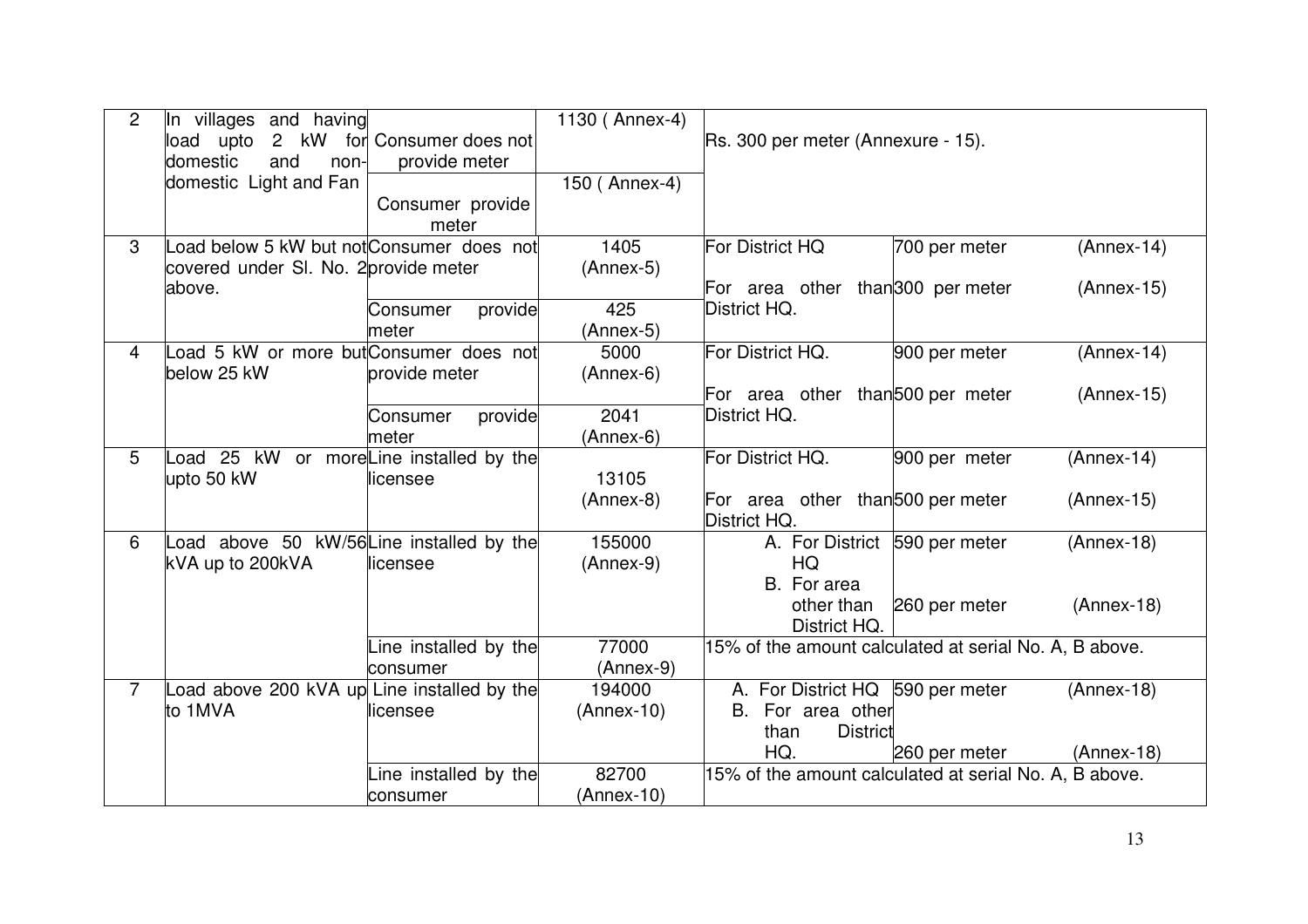| 8  | Load above 1MVA up to<br>3MVA               |                                      |                       | A. For District HQ.<br>B. For area other than                                                                | 590 per meter  | (Annex-18)   |
|----|---------------------------------------------|--------------------------------------|-----------------------|--------------------------------------------------------------------------------------------------------------|----------------|--------------|
|    |                                             | Line installed by the                | 207000                | District HQ.                                                                                                 | 260 per meter  | $(Annex-18)$ |
|    |                                             | licensee                             | $(Annex-11)$          | 15% of the amount calculated at serial No. A, B above.                                                       |                |              |
|    |                                             | Line installed by the<br>consumer    | 85000<br>$(Annex-11)$ |                                                                                                              |                |              |
| 9  | oad above 3 MVA up to Line installed by the |                                      | 424000                | A. For District HQ                                                                                           | 1100 per meter | $(Annex-24)$ |
|    | 4 MVA                                       | licensee                             | $(Annex-12)$          | B. For area other than                                                                                       |                |              |
|    |                                             |                                      |                       | District HQ.                                                                                                 | 610 per meter  | $(Annex-24)$ |
|    |                                             |                                      | 250000                | 15% of the amount calculated at serial No. A, B above.                                                       |                |              |
|    |                                             | Line installed by the                | $(Annex-12)$          |                                                                                                              |                |              |
|    |                                             | consumer                             |                       |                                                                                                              |                |              |
| 10 | Load above 4MVA up to Line installed by the |                                      | 459000                | A. For District HQ                                                                                           | 1100 per meter | $(Annex-24)$ |
|    | <b>10 MVA</b>                               | licensee                             | $(Annex-13)$          | B. For area other than                                                                                       |                |              |
|    |                                             |                                      |                       | District HQ.                                                                                                 | 610 per meter  | (Annex-24)   |
|    |                                             | Line installed by the                | 238000                |                                                                                                              |                |              |
|    |                                             | consumer                             | $(Annex-13)$          | 08% of the amount calculated at serial No. A, B above.                                                       |                |              |
|    |                                             |                                      |                       |                                                                                                              |                |              |
| 11 | oad above 10 MVA                            |                                      |                       | As per actual estimate. If line installed by the consumer, 5% of the cost of Line installation and full cost |                |              |
|    |                                             | of metering system shall be charged. |                       |                                                                                                              |                |              |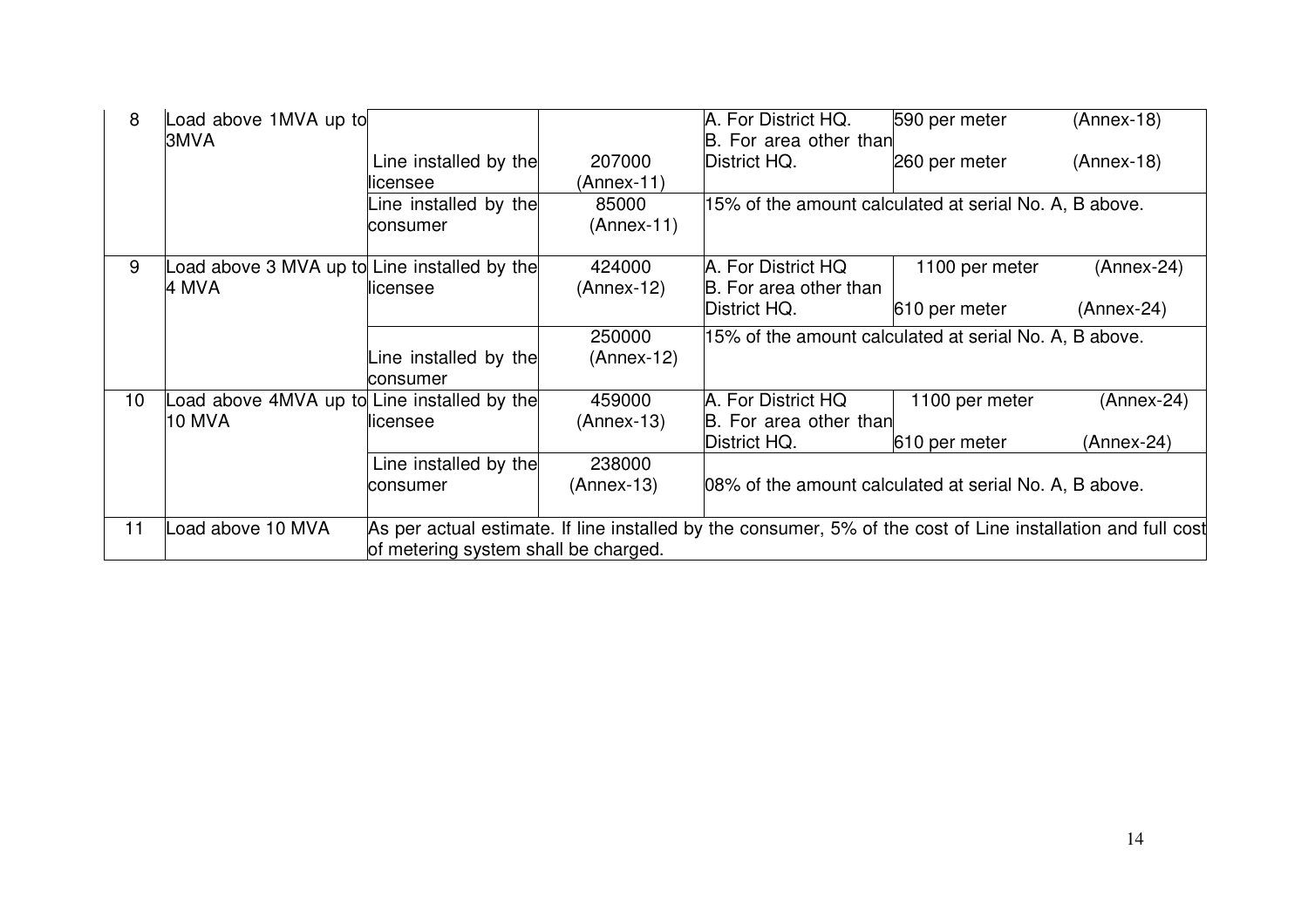## **CHAPTER 5 A**

# **LINE CHARGES FOR UNDERGROUND LINES**

| SI. No.        | <b>Description</b>                                         | <b>Fixed Charge per connection</b><br>line up to 40 meter) (in Rs.) | (for                    | Variable Line Charge beyond 40 meters<br>(in Rs.)   |
|----------------|------------------------------------------------------------|---------------------------------------------------------------------|-------------------------|-----------------------------------------------------|
| $\mathbf{1}$   | $\overline{2}$                                             | 3                                                                   |                         | 4                                                   |
| 1.             | For Load<br>than<br>(other<br>consumer)                    | below 5 kWConsumer does not<br>rural provide meter                  | 3136<br>(Annex-5A)      | As per estimate prepared by licensee                |
|                |                                                            | provide<br>Consumer<br>meter                                        | 2156<br>(Annex-5A)      |                                                     |
| $\overline{2}$ | For Load 5 KW or moreConsumer does not<br>but below 25 KW  | provide meter                                                       | 8525<br>(Annex-6A)      | As per estimate prepared by licensee                |
|                |                                                            | provide<br>Consumer<br>meter                                        | 5566<br>(Annex-6A)      |                                                     |
| 3              | For Load 25 KW or moreLine installed by the<br>up to 50 KW | llicensee                                                           | 18745<br>(Annex-8A)     | As per estimate prepared by licensee                |
| 4              | For Load 50 KW /<br>KVA up to 200 KVA                      | 26 Line installed by the<br>licensee                                | 203000<br>(Annex-9A)    | C. 1470 per meter<br>$(Annex-19)$                   |
|                |                                                            | Line installed by the 84000 (Annex-9A)<br>consumer                  |                         | 15% of the amount calculated at serial No. C above. |
| 5              | 200<br>For<br>Load<br>above<br>KVA up to 1 MVA             | Line installed by the<br>licensee                                   | 226000<br>$(Annex-10A)$ | C. 1700 per meter<br>$(Annex-19)$                   |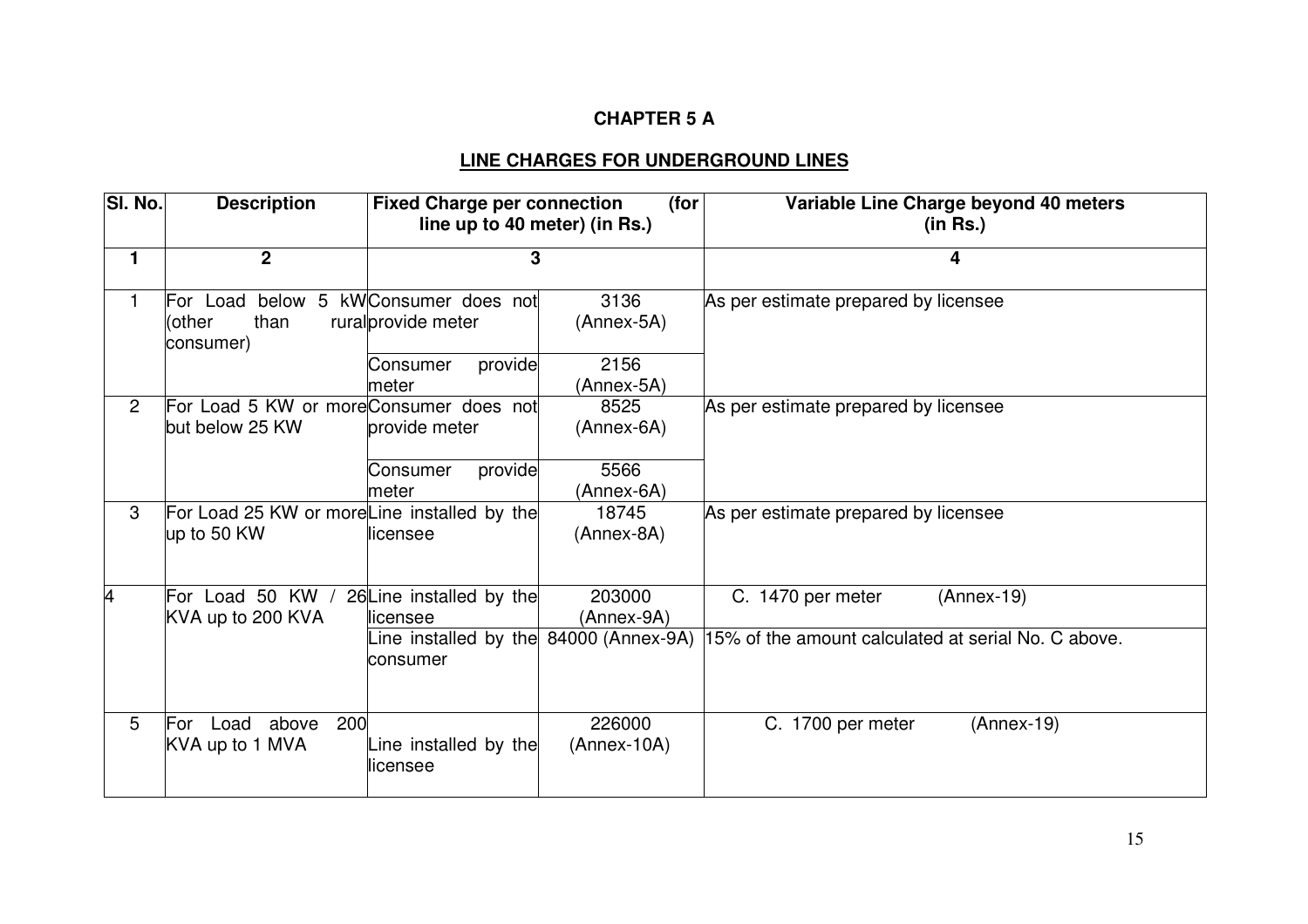|   |                                                      | Line installed by the<br>consumer    | 87500<br>$(Annex-10A)$  | 15% of the amount calculated at serial No. C above.                                                          |
|---|------------------------------------------------------|--------------------------------------|-------------------------|--------------------------------------------------------------------------------------------------------------|
| 6 | oad above 1MVA up toLine installed by the<br>3MVA    | licensee                             | 252000<br>$(Annex-11A)$ | C. 1900 per meter<br>$(Annex-19)$                                                                            |
|   |                                                      | Line installed by the<br>consumer    | 91400<br>$(Annex-11A)$  | 15% of the amount calculated at serial No. C above.                                                          |
|   | oad above 3 MVA up to Line installed by the<br>4 MVA | licensee                             | 452300<br>$(Annex-12A)$ | C. 2610 per meter<br>$(Annex-25)$                                                                            |
|   |                                                      | Line installed by the<br>consumer    | 253500<br>(Annex-12A)   | 15% of the amount calculated at serial No. C above.                                                          |
| 8 | oad above 4MVA up toLine installed by the<br>10 MVA  | llicensee                            | 566700<br>$(Annex-13A)$ | C. 3370 per meter<br>$(Annex-25)$                                                                            |
|   |                                                      | Line installed by the<br>consumer    | 297000<br>$(Annex-13A)$ | 08% of the amount calculated at serial No. C above.                                                          |
| 9 | oad above 10 MVA                                     | of metering system shall be charged. |                         | As per actual estimate. If line installed by the consumer, 5% of the cost of Line installation and full cost |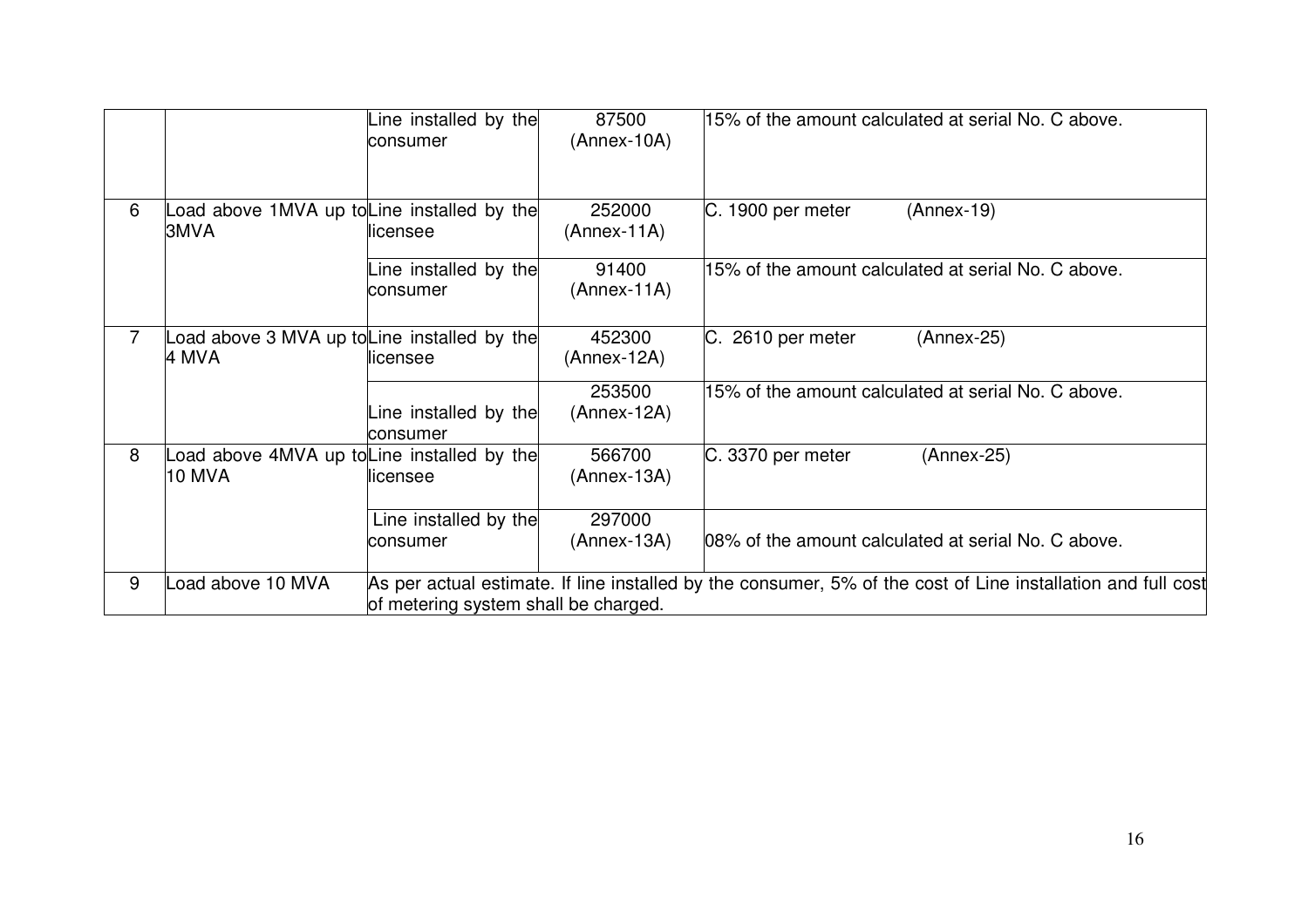## **NOTE:**

- 1. Cable shall be provided by the consumer for load upto 50 kW as per actual requirement, subject to maximum limit of 50 meters. In case the applicant's premise is beyond 40 meters, the licensee shall erect additional poles and charges shall be recovered from consumer under variable line charges for additional length beyond 40 meters.
- 2. Meter board shall be provided by the consumer for load upto 50 kW.
- 3. Meters and metering cubical (including CT, PT) shall be provided by the licensee. However the consumer has an option to provide meter below load of 25 kW.
- 4. The schedule of charges shall be taken upto the point of supply (as defined in clause 2.2 (qq) of the Electricity Supply Code) and these charges shall form part of the estimate and the line upto this point shall be maintained by the distribution licensee. All installation beyond point of supply shall be installed and maintained by the consumer.
- 5. In case of enhancement of load, labour & overhead charge shall be charged as below:-
	- (A) If the load is in the same band of load as mentioned in the above table Nil
	- (B) If the load is in the higher band of load labour & overhead charge for higher load
- 6. In case of shifting of connection, line charge shall be charged as per above schedule based on the additional length of line along with actual cost of dismantling.
- 7. For giving connection through 11 kV independent feeder, Rs. 6.259 lacs in urban area and Rs. 6.164 lacs in rural area will be additionally charged for the cost of circuit breaker and double pole.
- 8. For giving connection through 33 kV independent feeder, Rs. 25.274 lacs shall be additionally charged for 33 kV feeder bay including circuit breaker.
- 9. 40 meters line shall be clear aerial distance suitable for sagging between last pole of distribution mains and bracket/ rag bolt at consumer end.
- 10. The licensee shall bear the cost of extension and installation of 40 meters of LT line if a group of 3 consumers apply together and pay for all the charges for new connection. The cost of meter beyond 40 meters shall be borne by the consumer / consumers.
- 11. Additional length of line shall be the shortest clear route distance between the nearest available distribution mains and the last pole/point near consumer's premise. Required up gradation of the nearest available distribution mains is responsibility of the distribution licensee/supplier and nothing shall be charged for this purpose. Fraction of meter shall be ignored in measuring length of line.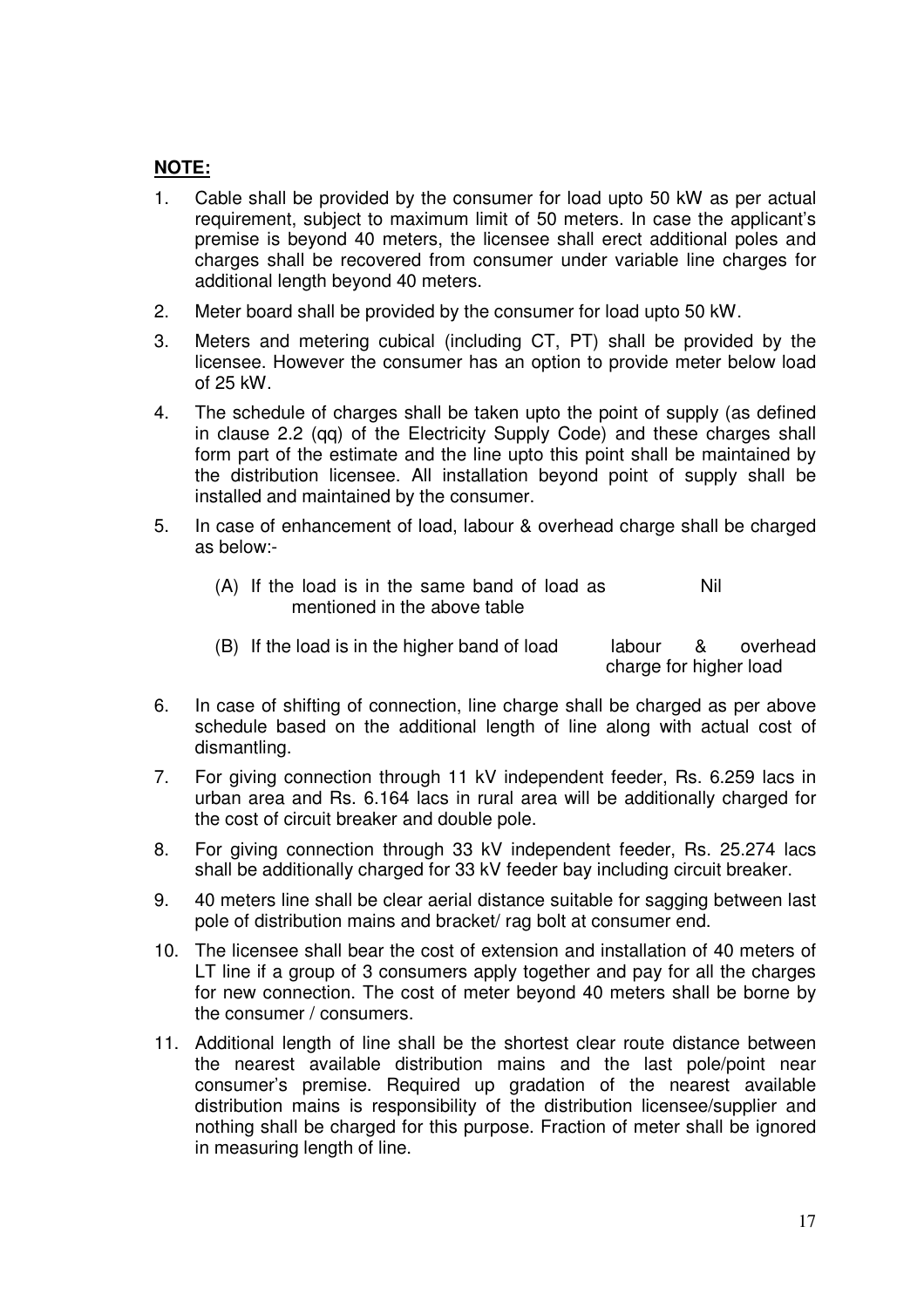- 12. Line charge for temporary connection shall be charged as per above schedule subject to adjustment of the cost of cable and other materials received back after deducting 10% depreciation.
- 13. The licensee shall not charge processing fee, line charge, system loading and security from its permanent employees and pensioners for one connection during their period of service or on retirement.
- 14. In case the applicant withdraws his application after making payment of Line charge and no work has been undertaken, the line charge shall be refunded as under.

| 15 days from the date of deposit  |     | 75%    |
|-----------------------------------|-----|--------|
| 30 days from the date of deposit  |     | $50\%$ |
| 60 days from the date of deposit  | $=$ | 25%    |
| After 60 days the date of deposit |     | Nil    |

- 15. Line charges in case of Railway crossing shall be charged as per actual expenses wherever applicable.
- 16. The above schedule of rates is based on lines constructed on Steel Tubular Pole in District Headquarter and PCC Pole in areas other than District Headquarter. Construction work shall be undertaken accordingly.
- 17. If required, double metering arrangement may be done by the licensees at their own cost and security.
- 18. Concreting material (brick ballast, sand, cement) and labour shall be provided by the consumer for the P.T.W. connection. However, actual requirement of material etc. shall be communicated by the licensee to the consumer while offering terms and conditions for PTW connections.
- 19. Any subsidy for PTW consumer in respect of new connection shall be deducted from line charge.
- 20. LT loads upto 50 kW released on LT, shall be developed by the licensee only, for which no supervision charges shall be applicable. If the applicant desires to undertake such work himself on the deposition of 15% supervision charges, the permission has to granted by the Managing Director of the Discom. The licensee shall ensure that the material used for construction by the applicant should be of good quality.
- 21. Consumer having load above 1 MVA may opt for connection at 33kV.
- 22. The Cost Data Book shall be effective from 03.03.2016. However, the connections which could not be released till then due to any reason what so ever shall not be reopened and such the connections shall be released on the basis of previous conditions.
- 23. Consumer shall provide separate earthing at the metering point.
- 24. If the Licensee so requires the consumer meter shall be installed at a place where the meter reading could be possible without opening the main gate of the premises.
- 25. The consumer shall be charged for underground services only when underground Distribution network is available in that area.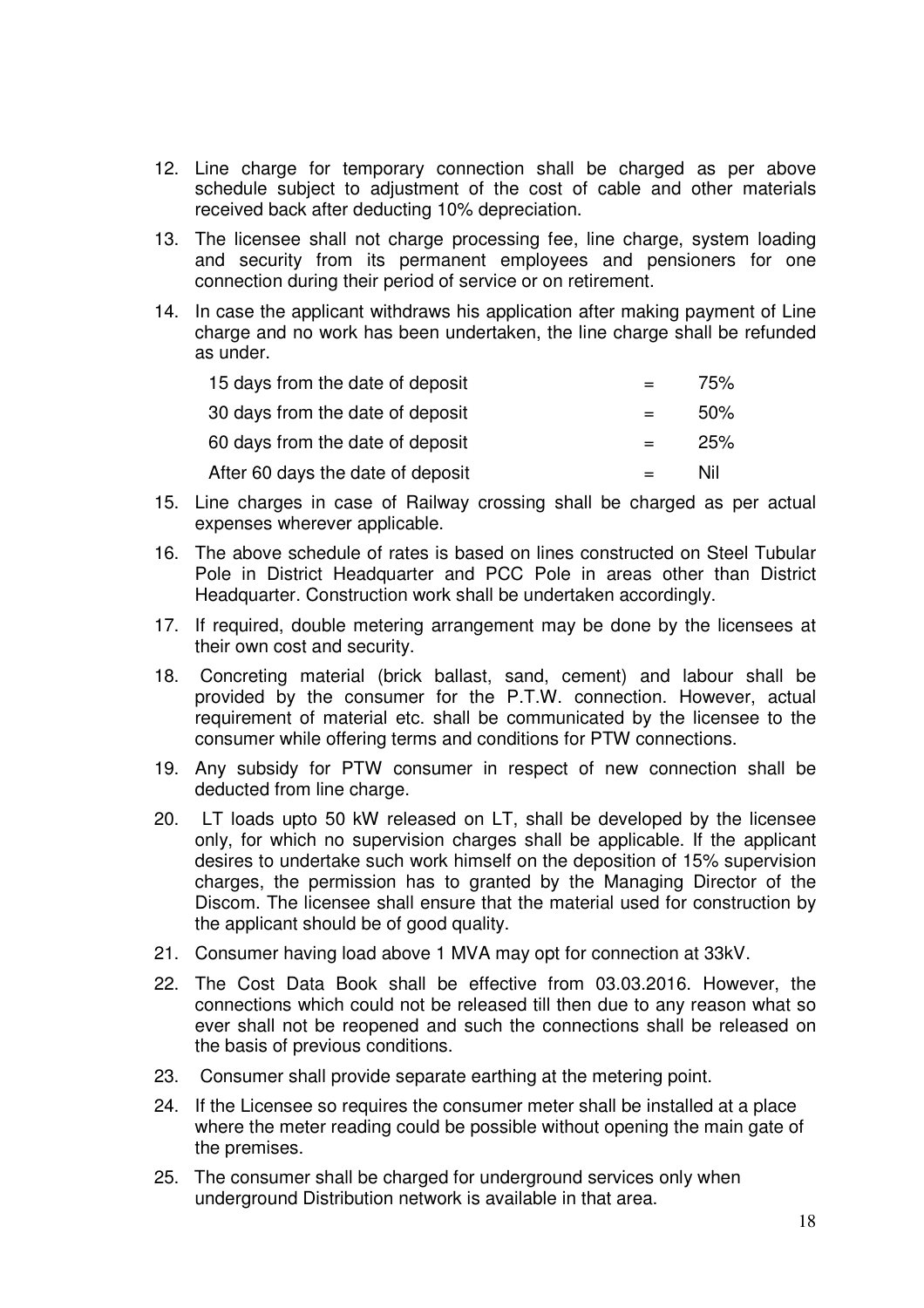## **Analysis of Expenditure on System Upgradation**

The earlier order for system loading charges was issued by the UPPCL on 01.01.2005. The charges varies from Rs. 150/kVA to Rs. 800/kVA for LT consumer, Rs. 858/kVA for 11kV and 33 kV consumer and Rs. 286/kVA with maximum limit of Rs 28.60 lacs for 132 kV. The prevailing order was issued through Cost Data Book vide letter no. Secretary/UPERC/Cost Data Book-2007/- 1127 Dated 7 September, 2007. The present charges varies from Rs. 150/- to Rs. 300/- per kW for LT consumer, Rs. 1000/kVA for 11 kV and 33 kV consumer and Rs. 300/kVA with maximum limit of 30 lacs for consumer having supply on 132 kVA and above.

Up gradation of system includes the following:

(A) Construction /increasing capacity of distribution substation, secondary substation and primary substation.

(B) Strengthening construction of L.T., 11kV, 33kV, 132 kV and 220kV lines.

## A**.** (i) **L.T. Substations**

Cost of substation with Double Pole of ST Pole (Based on stock issue rates of RESSPO of UPPCL)

|                            | Capacity        | <b>Cost of Sub station</b>  |
|----------------------------|-----------------|-----------------------------|
|                            |                 | (Rs.)                       |
| 1                          | 25 kVA          | 131800                      |
| $\overline{c}$             | 63 kVA          | 194290                      |
| 3                          | 100kVA          | 226310                      |
| $\overline{4}$             | 250kVA          | 562744                      |
| <b>Total</b>               | 438kVA          | 1115144                     |
| Cost per KVA               |                 | $1115144/438$ = Rs.2546/kVA |
| (ii) Secondary Substations |                 |                             |
|                            | <b>Capacity</b> | Cost of substation (Rs.     |
|                            |                 | Lac)                        |
| 1                          | 3MVA            | 108.092                     |
| $\overline{2}$             | 5MVA            | 134.943                     |
| 3                          | 8MVA            | 161.300                     |
| $\overline{4}$             | <b>10 MVA</b>   | 166.480                     |
| <b>Total</b>               | <b>26 MVA</b>   | 570.815                     |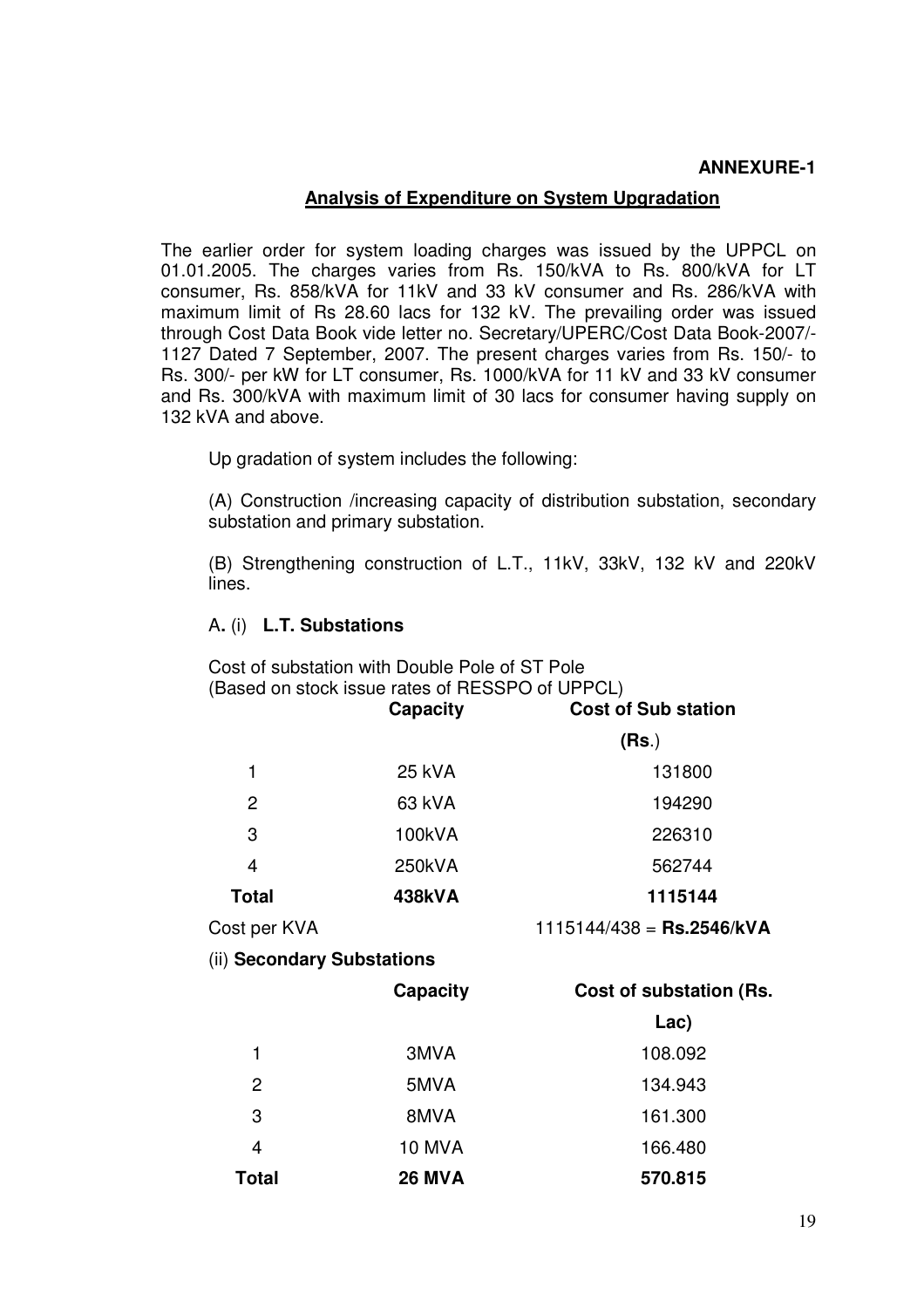## Cost Per KVA 570815/26000= **Rs 2200/KVA**

## (ii) **Primary Substations**

|              | Capacity       | Cost of substation (Rs. |
|--------------|----------------|-------------------------|
|              |                | Lac)                    |
| 1            | 20MVA          | 696                     |
| 2            | 40MVA          | 670                     |
| 3            | 63 MVA         | 807                     |
| 4            | <b>123 MVA</b> | 22                      |
| <b>Total</b> | <b>123 MVA</b> | 2263                    |

Cost Per KVA 22,63,00,000/1,23,00= **Rs 1840/KVA** 

Total cost of per kVA capacity addition from primary to LT is Rs. 2546 +  $2200 + 2263 =$  Rs. 7009/- per KVA. In addition to this, there will be expenditure on lines too. Taking equal amount for Lines from 132kV to LT, total expenditure per kVA will be Rs. 7009x2 = **Rs.14018** 

Hence charges for system enhancement proposed in Cost Data Book as System Loading Charge Rs NIL at the lowest level to Rs. 1000/KVA maximum is only a small part of total expenditure and hence justified. Though the liability of the licensee in respect of strengthening of system decreases on higher voltage but for social reasons, the rates of System Loading Charge are higher at higher voltage to cross-subsidize the consumers having lower load which shall be phased out in future.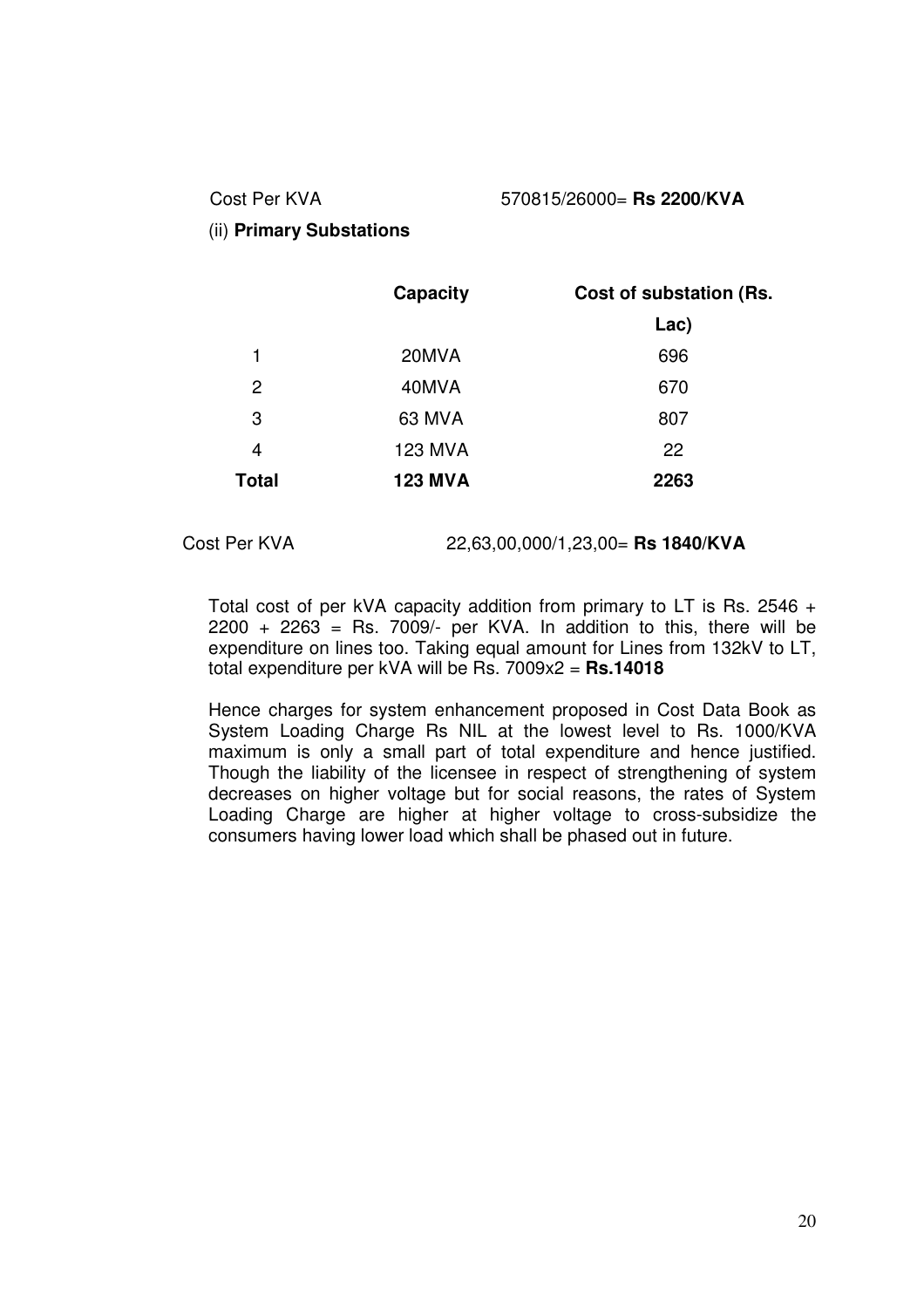### **DETERMINATION OF SECURITY AMOUNT**

Section 4.20 of the Electricity Supply Code 2005 provides that a security deposit to cover the estimated power consumption for two months shall be made by all consumer/applicant. Sample calculation based on metered tariff (at April 2008 tariff), is given below on assumptions prescribed by the Commission as far as possible.

### **A. Domestic Light Fan (LMV-1)**

| a. For load of 1 KW only |   |                                                 |
|--------------------------|---|-------------------------------------------------|
| Present rate             |   | <b>Rs. 350/kW</b>                               |
| Assumed load             | ۰ | 1 kW                                            |
| Load factor              |   | 0.3                                             |
| Monthly consumption      |   | $1 \times 0.3 \times 14 \times 30$              |
|                          |   | 126 units                                       |
| Monthly bill             |   | $50 \times 1 + 50 \times 2.00 + 76 \times 3.90$ |
|                          |   | Rs. 446.4                                       |
| Bi-monthly bill/kW       |   | $446.4 \times 2$                                |
|                          |   | $Rs. 892.8 / KW = 893 / KW$                     |
|                          |   |                                                 |

## **Security of Rs. 100 / KW for rural consumer and Rs. 300 / KW for urban consumer shall be charged.**

#### **b. For load more than 1 KW & below 75 KW (LMV-1)**

| Present rate        | $\overline{\phantom{0}}$ | Rs. 350/kW                         |
|---------------------|--------------------------|------------------------------------|
| Assumed load        | $\overline{\phantom{0}}$ | 5 kW                               |
| Load factor         | $\overline{\phantom{0}}$ | 0.3                                |
| Monthly consumption | $\overline{\phantom{a}}$ | $5 \times 0.3 \times 14 \times 30$ |
|                     |                          | 630 units                          |

Monthly bill - 90 x 5 + 150x4.40+150x4.95+200 x 5.60 + 130 x 6.20

 Rs. 3778.5 Bi-monthly bill/kW - 3778.5 x 2/5 Rs. 1511.4/KW = Rs.1511/

KW

**Security of Rs. 100 / KW for rural consumer with load of 2KW and Rs. 300 / KW for urban consumer with load of 2 kW shall be charged, whereas the other consumers shall be charged Rs. 400/kW.** 

#### **B. Non Domestic Light & Fan (LMV-2)**

| $\sim$ $\sim$    | Rs. 1000/kW                        |
|------------------|------------------------------------|
| $\sim$ 100 $\mu$ | $5 \mathrm{kW}$                    |
| $\sim$ $-$       | 0.5                                |
| $\sim$           | $5 \times 0.5 \times 14 \times 30$ |
|                  |                                    |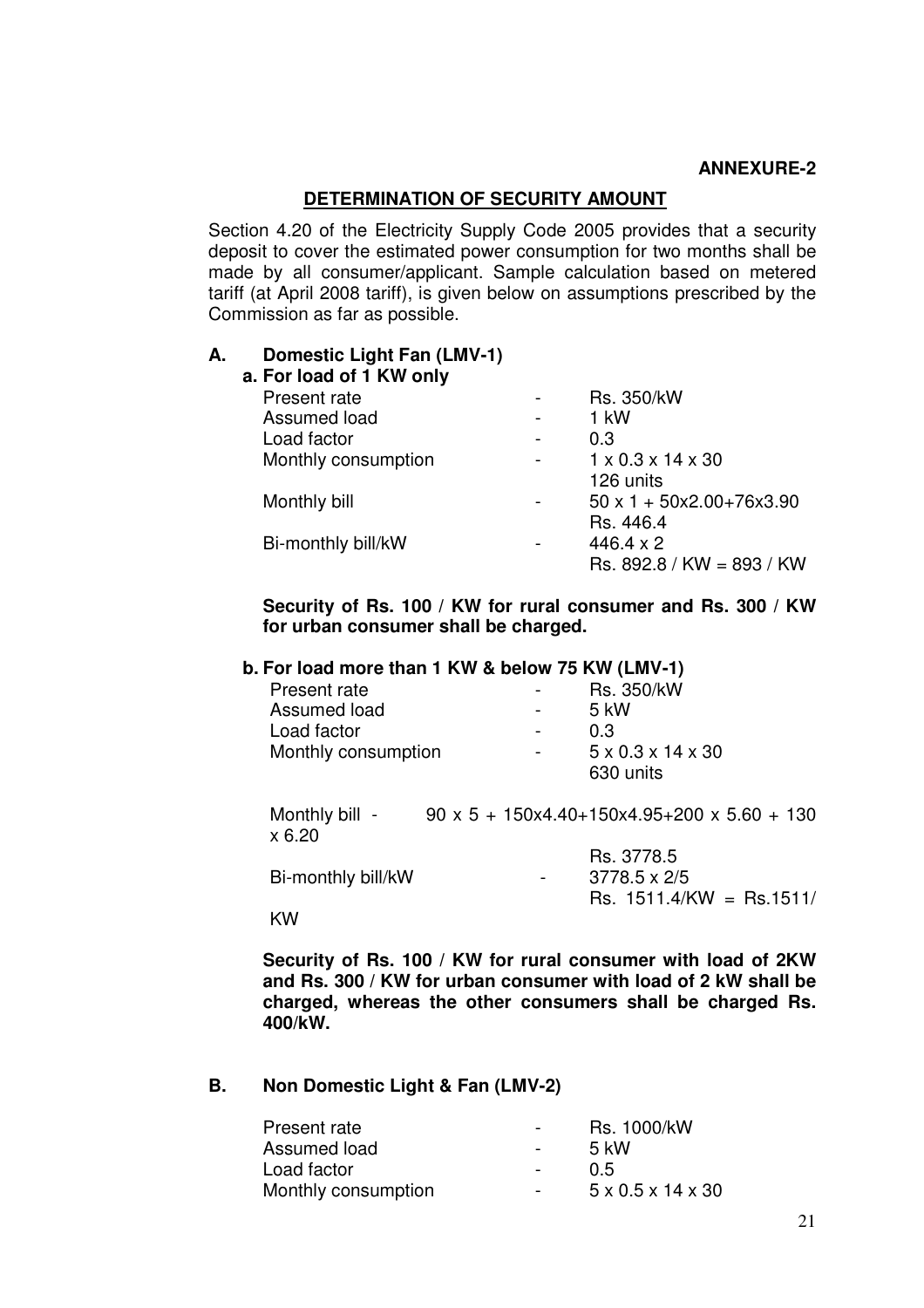|                      | 1050 unit                           |
|----------------------|-------------------------------------|
| Monthly bill -       | 5 x 225 + 300x6.70+700x7.10+50x7.25 |
|                      | Rs.8467.50                          |
| Bi- monthly bill/ kW | 8467.50x2/5<br>-                    |
|                      | Rs. 3387                            |

Security of **Rs. 1000/kW** shall be charged.

## **C. Private Advertising / Sign Posts / Sign Boards / Glow Sign (LMV-2)**

| Assumed Load                | -                        | 5KW                   |
|-----------------------------|--------------------------|-----------------------|
| Load Factor                 |                          | 0.5                   |
| <b>Monthly Consumptions</b> | $\sim$                   | $5X0.5X14X30 = 1050$  |
| Monthly bills               | $\overline{\phantom{a}}$ | $1050$ X18/KW = 18900 |
| Bi-monthly bill/KW          | $\sim$                   | 7560                  |
|                             |                          |                       |

Security of **Rs. 6000/KW** shall be charged.

| D.   | <b>Public Lighting (LMV-3)</b> |   |                            |
|------|--------------------------------|---|----------------------------|
|      | Present rate                   |   | Rs. 1200/kW                |
|      | Monthly bill                   | - | For Gram Panchayat-Rs      |
| 1700 |                                |   |                            |
|      |                                |   | For Nagar Palika - Rs 2200 |
|      |                                | ۰ | For Nagar Nigam-Rs 3000    |
|      | Bi-monthly bill / kW           |   | For Gram Panchayat-Rs      |
| 3400 |                                |   | For Nagar Palika - Rs 4400 |
|      |                                |   |                            |
|      |                                |   | For Nagar Nigam-Rs 6000    |

Security of **Rs. 3400/kW** for Gram Panchayat, **Rs 4000** for Nagar Palika Rs. 5000 for Nagar Nigam shall be charged. 5000 for Nagar Nigam shall be charged.

## E. **Public Institution LMV – 4 (A)**

| Assumed Load                | - 5 KW                       |
|-----------------------------|------------------------------|
| Load Factor                 | $-0.5$                       |
| <b>Monthly Consumptions</b> | $-5X0.5X14X30 = 1050$ units  |
| Monthly bills               | $-5X200+1000X6.75+50X7=8100$ |
| Bi-monthly bill/KW          | $-8100X2/5 = 3240$           |

Security of **Rs. 3000/KW** shall be charged.

## F. **Public Institution LMV – 4 (B)**

| Assumed Load       | - 5 KW |
|--------------------|--------|
| <b>Load Factor</b> | $-0.5$ |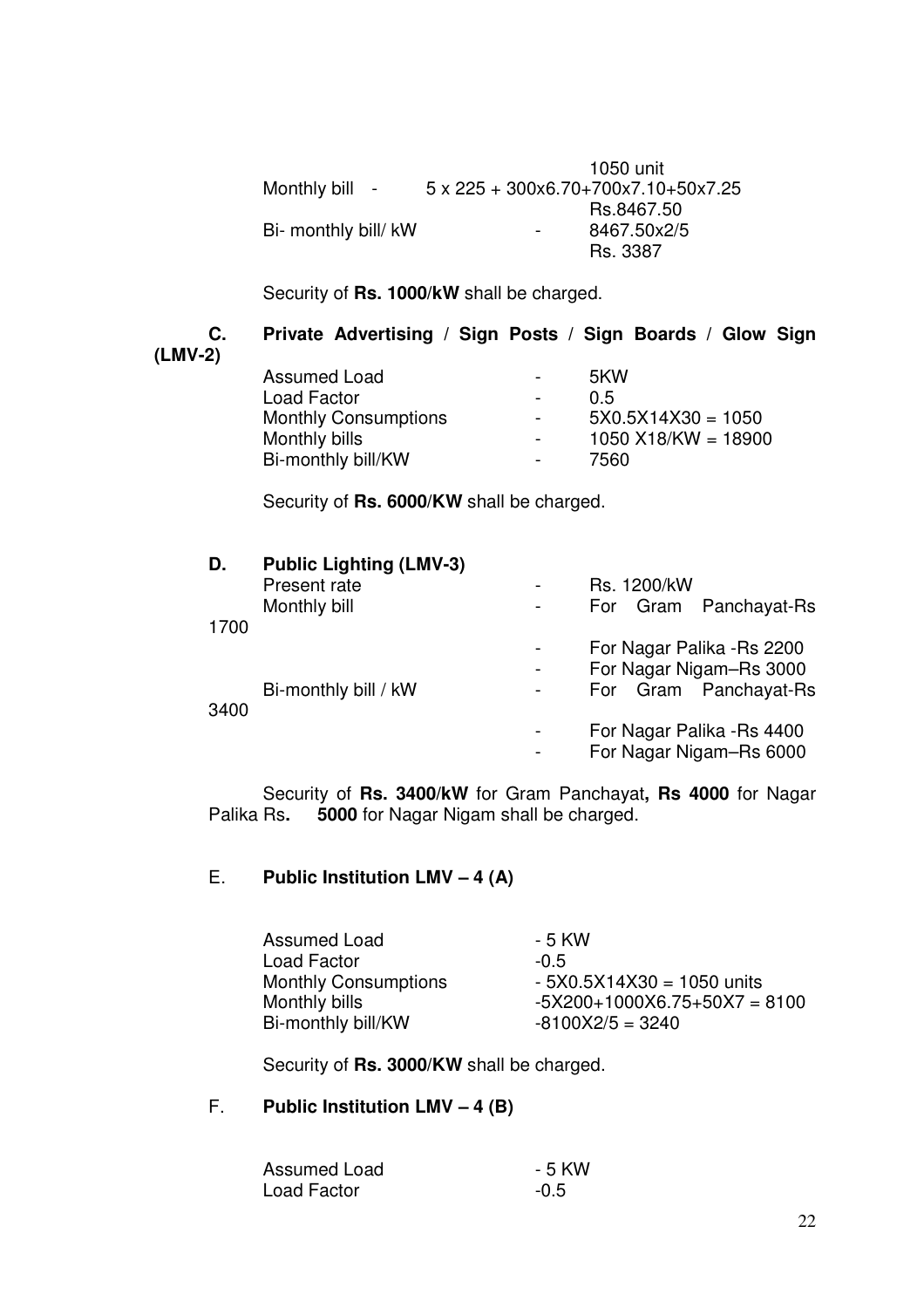|      | <b>Monthly Consumptions</b> | $-5X0.5X14X30 = 1050$ units |     |
|------|-----------------------------|-----------------------------|-----|
| 8590 | Monthly bills               | -5X225+1000X7.10+50X7.30    | $=$ |
|      | Bi-monthly bill/KW          | $-8590X2/5 = 3436$          |     |

Security of **Rs. 3000/KW** shall be charged.

8590

| G. | <b>P.T.W. (LMV-5)</b>  |   |                              |
|----|------------------------|---|------------------------------|
|    | Present rates          |   | Rs 300/H.P.                  |
|    | Assumed load           |   | 5 H.P.                       |
|    | Load factor            |   | 0.5                          |
|    | Monthly consumption    | ۰ | 5 x 0.746 x 0.5 x 11 x 30    |
|    |                        |   | 615.45 units say 616 units   |
|    | Monthly bill           |   | $5 \times 30 + 616 \times 1$ |
|    |                        |   | Rs. 766 /5 = $153.2$ / HP    |
|    | Bi- monthly bill /H.P. |   | 766 x 2/5                    |
|    |                        |   | Rs. 306.4 say 306            |

Security of **Rs. 300/H.P**. is justified.

| Η. | <b>Small and Medium Power (LMV-6)</b> |  |                                              |
|----|---------------------------------------|--|----------------------------------------------|
|    | Present rate                          |  | Rs. 1000/kW                                  |
|    | Assumed load                          |  | 10 H.P.                                      |
|    | Load factor                           |  | 0.5                                          |
|    | Monthly consumption                   |  | $10 \times 0.746 \times 0.5x$ 14 $\times$ 30 |
|    |                                       |  | 1566.6 units say 1567 units                  |
|    | Monthly bill                          |  | 10 $\times$ 225 + 1000<br>$\mathbf{x}$       |
|    | 6.60+567x7.10                         |  |                                              |
|    |                                       |  | $\text{Rs.}$ 12875.7 = 12876/10 =            |
|    |                                       |  | 1287.6/HP or 1288/0.746                      |
|    |                                       |  | $=1726.54 = 1727/KW$                         |
|    | Bi-monthly bill / kW                  |  | 2576/HP or 3454/KW                           |
|    |                                       |  |                                              |

Security of **Rs. 1200/KW** shall be charged.

| I. | <b>Public Water Work (LMV-7)</b> |   |                                     |
|----|----------------------------------|---|-------------------------------------|
|    | Present rate                     |   | Rs. 1200/kVA                        |
|    | <b>Assumed Load</b>              | ۰ | 10 <sub>k</sub> W                   |
|    | Load factor                      | - | 0.5                                 |
|    | Monthly consumption              |   | $10 \times 0.5 \times 14 \times 30$ |
|    |                                  |   | 2100 units                          |
|    | Monthly bill                     |   | $10 \times 230 + 2100 \times 7.10$  |
|    |                                  |   | $2300+14910 = 17210 / KW$           |
|    | Bi-monthly bill/kW               |   | 17210 x 2/10                        |
|    |                                  |   | Rs. 3442                            |
|    |                                  |   |                                     |

Security of Rs**. 3400/kVA** shall be charged.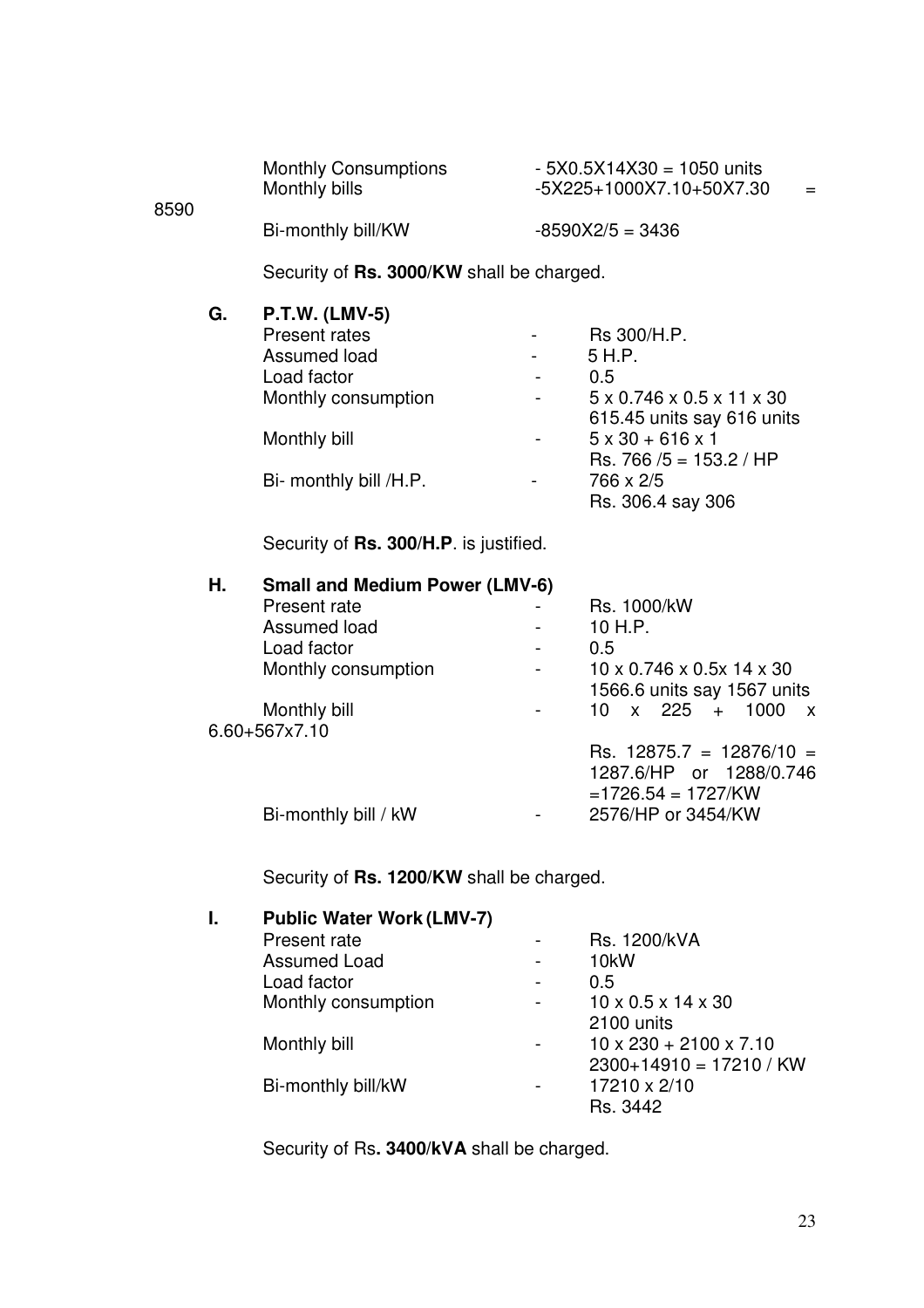## **J. State Tube Well / Panchayti Raj Tube Well & Pumped Canals (LMV-8)**

|         | Present rate        | $\overline{\phantom{a}}$ | Rs. 1000/kW                 |
|---------|---------------------|--------------------------|-----------------------------|
|         | <b>Assumed Load</b> | $\overline{\phantom{a}}$ | Rs. 10 H.P.                 |
|         | Monthly consumption | $\blacksquare$           | 10 x 0.746 x 0.5x 11 x 30   |
|         |                     |                          | 1230.9 units say 1231 units |
|         | Monthly bill        |                          | $10x200 + 1231x6.80 =$      |
| 10370.8 |                     |                          |                             |
|         |                     |                          | $= 10371$                   |
|         | Bi-monthly bill /KW | ٠                        | $20371/10 = 2037/H.P.$      |

Security of **Rs. 1500/ kW** shall be charged.

## **K. Non Industrial Bulk Load** (HV-1)

| - 100 KVA                      |
|--------------------------------|
| $-0.75$                        |
| $-100X.09X0.75X14X30 = 28350$  |
| $-100X250+28350X6.90 = 220615$ |
| $-228285X2/100 = 4412$         |
|                                |

Security of Rs. **4000/KVA** shall be charged.

| L. |      | Large & Heavy Power (HV-2) |  |                                      |  |  |  |
|----|------|----------------------------|--|--------------------------------------|--|--|--|
|    |      | Present rate               |  | Rs. 1200/kVA                         |  |  |  |
|    |      | Assumed load               |  | 100 kW (111 kVA at 0.9               |  |  |  |
|    | P.F. |                            |  |                                      |  |  |  |
|    |      | Load factor                |  | 0.5                                  |  |  |  |
|    |      | Monthly consumption        |  | $100 \times 0.5 \times 14 \times 30$ |  |  |  |
|    |      |                            |  | 21000 units                          |  |  |  |
|    |      | Monthly bill               |  | $240 \times 111 + 21000 \times 6.35$ |  |  |  |
|    |      |                            |  | Rs. 159990                           |  |  |  |
|    |      |                            |  | $159990/111 = 1441.35$               |  |  |  |
|    |      | Bi-monthly bill            |  | $2882.70 = 2883$ (say)               |  |  |  |
|    |      |                            |  |                                      |  |  |  |

Security of Rs**. 2000/kVA** shall be charged.

| М. | <b>Railway Traction (HV-3)</b> |   |                                                 |
|----|--------------------------------|---|-------------------------------------------------|
|    | Present rate                   |   | <b>Rs 1200/kVA</b>                              |
|    | Assumed load                   |   | 100kVA                                          |
|    | Load factor                    |   | 0.5                                             |
|    | Monthly consumption            |   | $100 \times 0.9 \times 0.5 \times 24 \times 30$ |
|    |                                |   | 32400 units                                     |
|    | Monthly bill                   | ۰ | 100 X 290 + 32400 X 6.60                        |
|    |                                |   | $\text{Rs.}246030 = 246030 / 100$               |
|    |                                |   | $= 246.30$ say 2460 / KVA                       |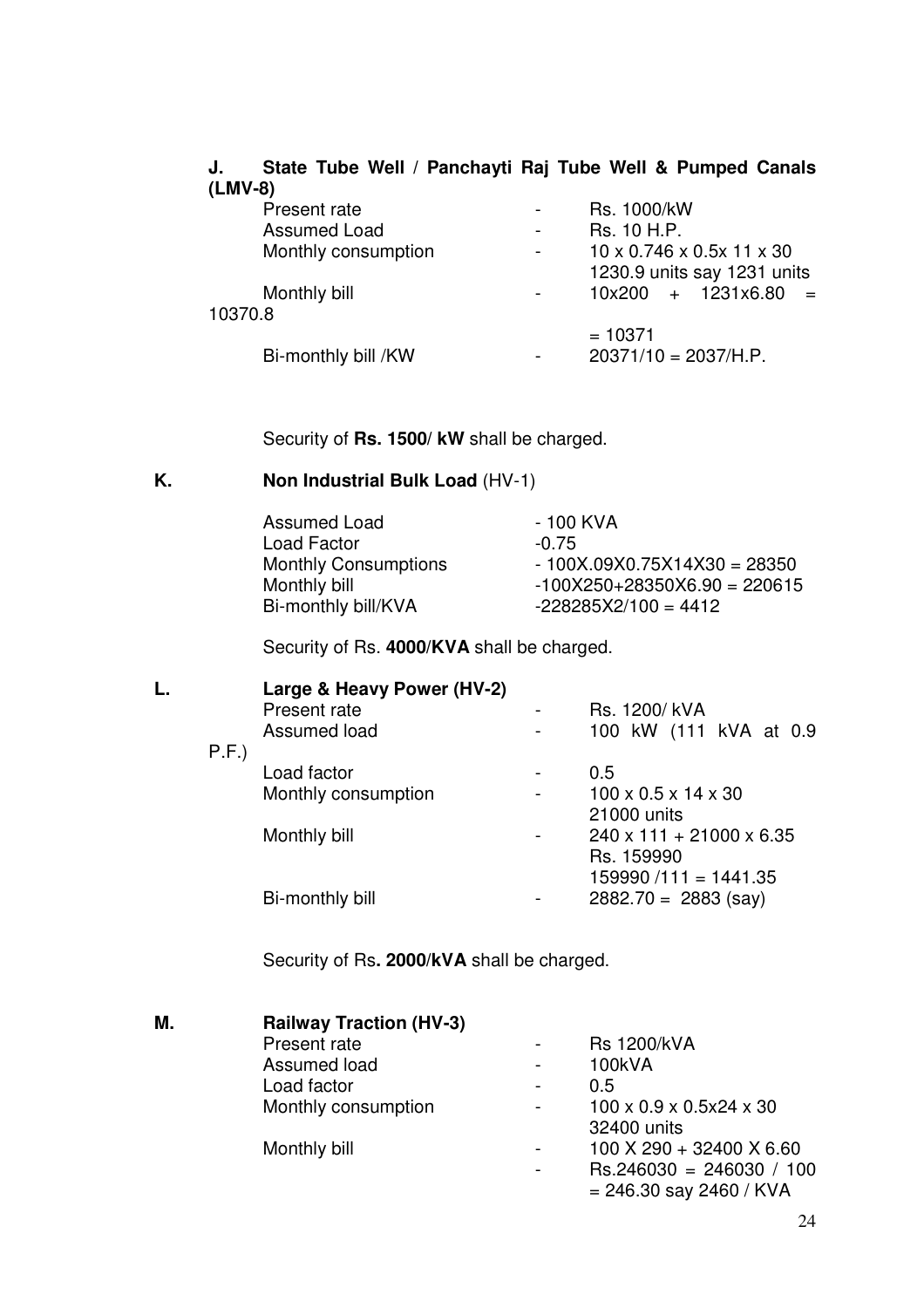| Bi-Monthly bill |  | 4920 |
|-----------------|--|------|
|-----------------|--|------|

Security of Rs**. 4500/kVA** shall be charged.

| N.    | Metro Rail (HV-3)                                                                                                                                                                                                                                                                                                                  |                               |
|-------|------------------------------------------------------------------------------------------------------------------------------------------------------------------------------------------------------------------------------------------------------------------------------------------------------------------------------------|-------------------------------|
|       | <b>Assumed Load</b>                                                                                                                                                                                                                                                                                                                | - 100 KVA                     |
|       | Load Factor                                                                                                                                                                                                                                                                                                                        | $-0.5$                        |
|       | <b>Monthly Consumptions</b>                                                                                                                                                                                                                                                                                                        | $-100X0.9X0.5X16X30 = 21600$  |
| units |                                                                                                                                                                                                                                                                                                                                    |                               |
|       | Monthly bills                                                                                                                                                                                                                                                                                                                      | $-100X125+21600X5.6 = 133460$ |
|       | Bi-monthly bill/KVA                                                                                                                                                                                                                                                                                                                | $-133460X2/100 = 2669.20$     |
|       | $\mathbf{r}$ $\mathbf{r}$ $\mathbf{r}$ $\mathbf{r}$ $\mathbf{r}$ $\mathbf{r}$ $\mathbf{r}$ $\mathbf{r}$ $\mathbf{r}$ $\mathbf{r}$ $\mathbf{r}$ $\mathbf{r}$ $\mathbf{r}$ $\mathbf{r}$ $\mathbf{r}$ $\mathbf{r}$ $\mathbf{r}$ $\mathbf{r}$ $\mathbf{r}$ $\mathbf{r}$ $\mathbf{r}$ $\mathbf{r}$ $\mathbf{r}$ $\mathbf{r}$ $\mathbf{$ |                               |

Security of Rs. **2500/KVA** shall be charged.

## O. **Lift Irrigation (HV-4)**

Assumed Load 100 KVA Load Factor -0.75<br>Monthly Consumptions - 100

 $-100X.9X0.75X14X30 = 28350$ Monthly bill -100X250+28350X6.75 = 216362.5  $Bi$ -monthly bill/KVA  $-216362X2/100 = 4327$ 

Security of Rs. **3000/KVA** shall be charged.

The reason for keeping the security deposit less at the time of connection is that the discom gets more new connections and the consumers are encouraged to take new connections. In due course of time the amount of security deposit can be enhanced as per the actual billing of a consumer as per the provisions of Electricity Supply Code, 2005 and its amendments there off.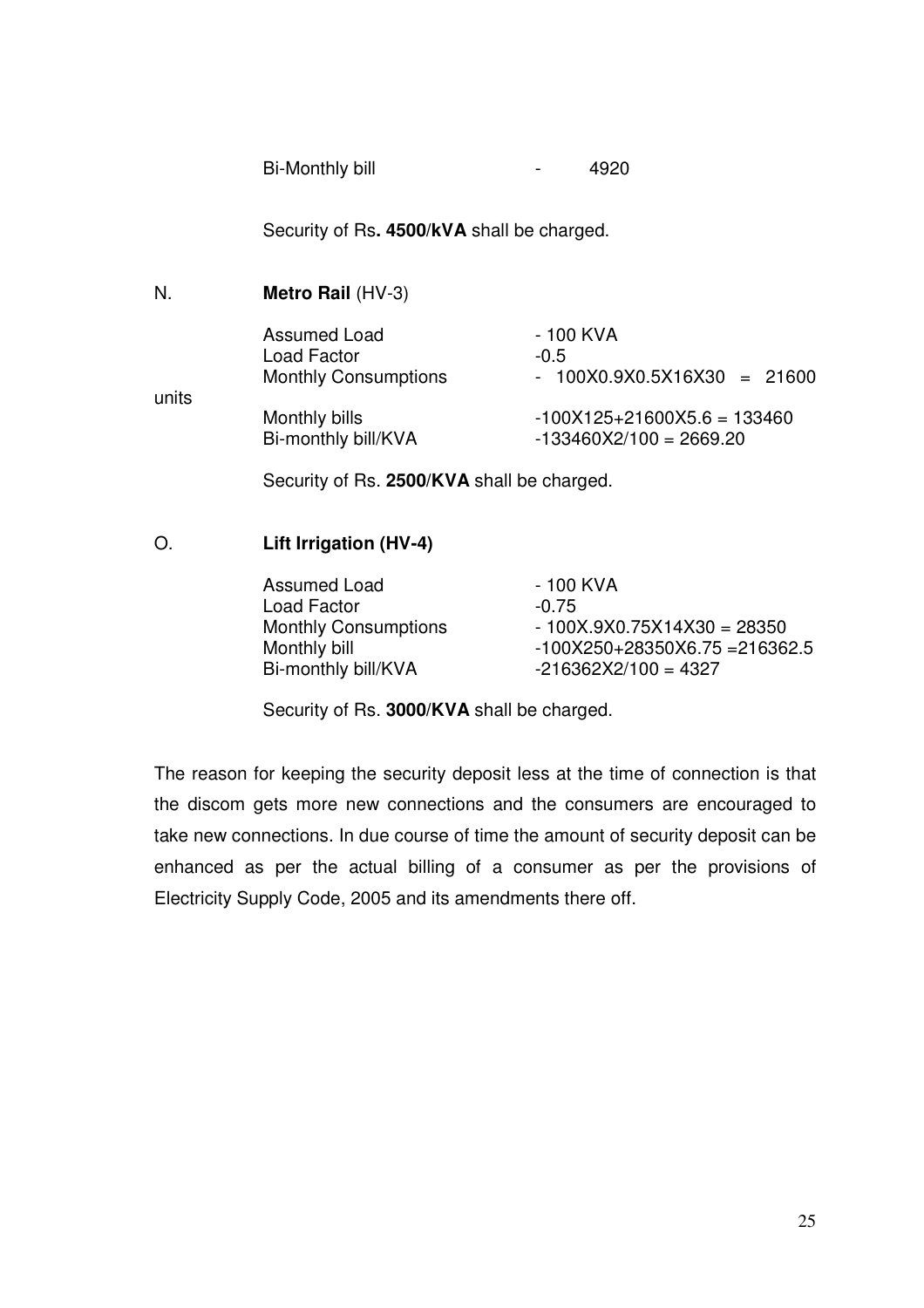|    |      | <b>Line Charge For Private Tube Well and Pump Set</b>                                                                      |  |                           |                                     |  |
|----|------|----------------------------------------------------------------------------------------------------------------------------|--|---------------------------|-------------------------------------|--|
| А. | (I)  | Fixed charge per connection for line upto 40 meter and metering.<br>Rs. 5000                                               |  |                           |                                     |  |
|    | (II) | Consumer provide meter<br>(As per Annexure-7)                                                                              |  |                           | Rs. 2041                            |  |
| В. |      | Fixed charge per connection for transformer.                                                                               |  |                           |                                     |  |
|    |      | Cost of 25 kVA S/S on PCC Pole<br>(As per Annexure-26)                                                                     |  |                           | Rs. 127888                          |  |
|    |      | Cost of concreting of poles                                                                                                |  | $(-)$                     | Rs. 1426                            |  |
|    |      | (As per Annexure-26)<br>Cost of concreting of stays                                                                        |  |                           | Rs. 632                             |  |
|    |      | (As per Annexure -26)                                                                                                      |  | $(-)$                     |                                     |  |
|    |      | Labour & overhead charges (Annexure-26)<br>Cost of 25 kVA s/s excluding<br>Cost of concreting and labour                   |  | $(-)$                     | Rs.29513<br>Rs.96317                |  |
|    |      | Assuming 3 connections on one<br>25 kVA sub-station, cost per connection                                                   |  |                           | Rs. 32105.66<br>say Rs. 32110       |  |
| C. |      | Total fixed charge (A+B)                                                                                                   |  |                           |                                     |  |
|    | (a)  | Consumer does not provide meter<br>$= 5000 + 32110 = 37110$ say Rs. 37110<br>(b)<br>Consumer provide meter                 |  |                           |                                     |  |
|    |      |                                                                                                                            |  |                           |                                     |  |
|    |      | $= 2041 + 32110 = 34151$ say Rs. 34200                                                                                     |  |                           |                                     |  |
| D. |      | Variable charge                                                                                                            |  |                           |                                     |  |
|    |      | Cost of 1 km 11 kV line on PCC Pole<br>(Annexure-18)                                                                       |  |                           | Rs. 260644                          |  |
|    |      | Cost of concreting of poles<br>$(Annexure - 18)$                                                                           |  | $(\textnormal{-})$        | Rs. 12121                           |  |
|    |      | Cost of concreting of stays (Annexure-18)<br>Labour & overhead charge (Annexure-18)<br>Cost of 1 km line excluding cost of |  | $(\cdot)$<br>$(\text{-})$ | Rs. 632<br>Rs. 60149                |  |
|    |      | concreting and labour charges<br>Cost of 11kV line per meter                                                               |  |                           | Rs. 187742<br>187.742 say Rs. 188/- |  |

Note: Consumer shall pay total charges under deposit scheme.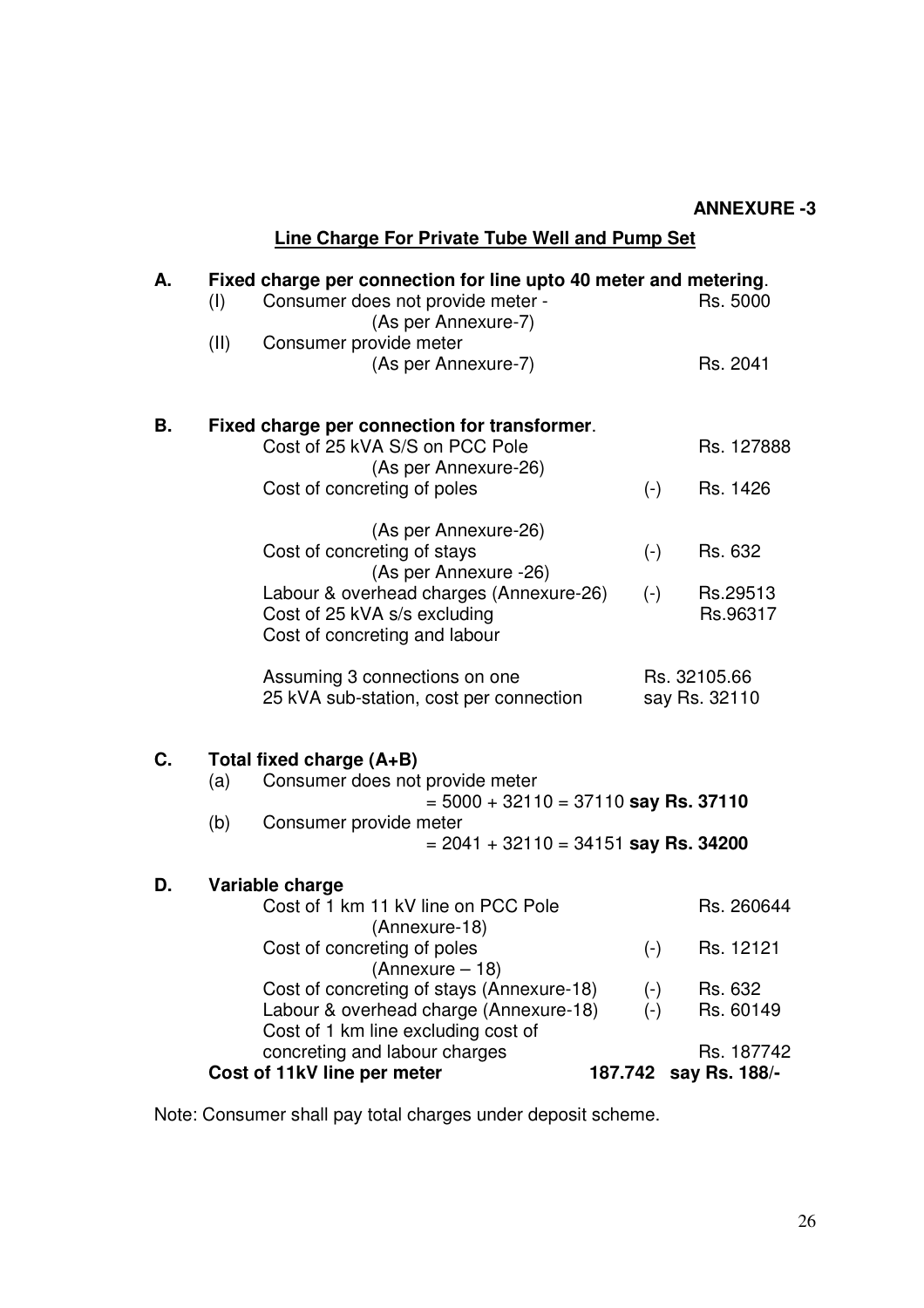## **Fixed Line Charge for domestic & non-domestic connection in village Load Upto 2 KW for overhead services**

| S.No.          | <b>Particulars</b>                                                | Unit | Rate | Qty. | Amt. (Rs.) |
|----------------|-------------------------------------------------------------------|------|------|------|------------|
|                | $\mathbf 2$                                                       | 3    | 4    | 5    | 6          |
|                | $2\times4$ mm <sup>2</sup> PVC Cable with catenary<br>arrangement | Mtr. | 34   | 50   | 1700       |
| $\overline{2}$ | 1 Ph-2 W Electro-static meter with meter<br>lbox                  | No.  | 980  |      | 980        |
| 3              | Labour & overhead charges                                         |      |      | L.S. | 150        |
|                | Total                                                             |      |      |      | 2830       |
|                | <b>N.B:</b> Cable shall be provided by consumer.                  |      |      |      |            |

**Amount chargeable to consumer**

|               | (A) Meter provided by licensee $2830 - 1700 =$ Rs. | 1130 |
|---------------|----------------------------------------------------|------|
| $\sim$ $\sim$ | $\overline{\phantom{a}}$                           |      |

**(B) Meter provided by consumer** 2830 – 1700 - 980 = **Rs. 150**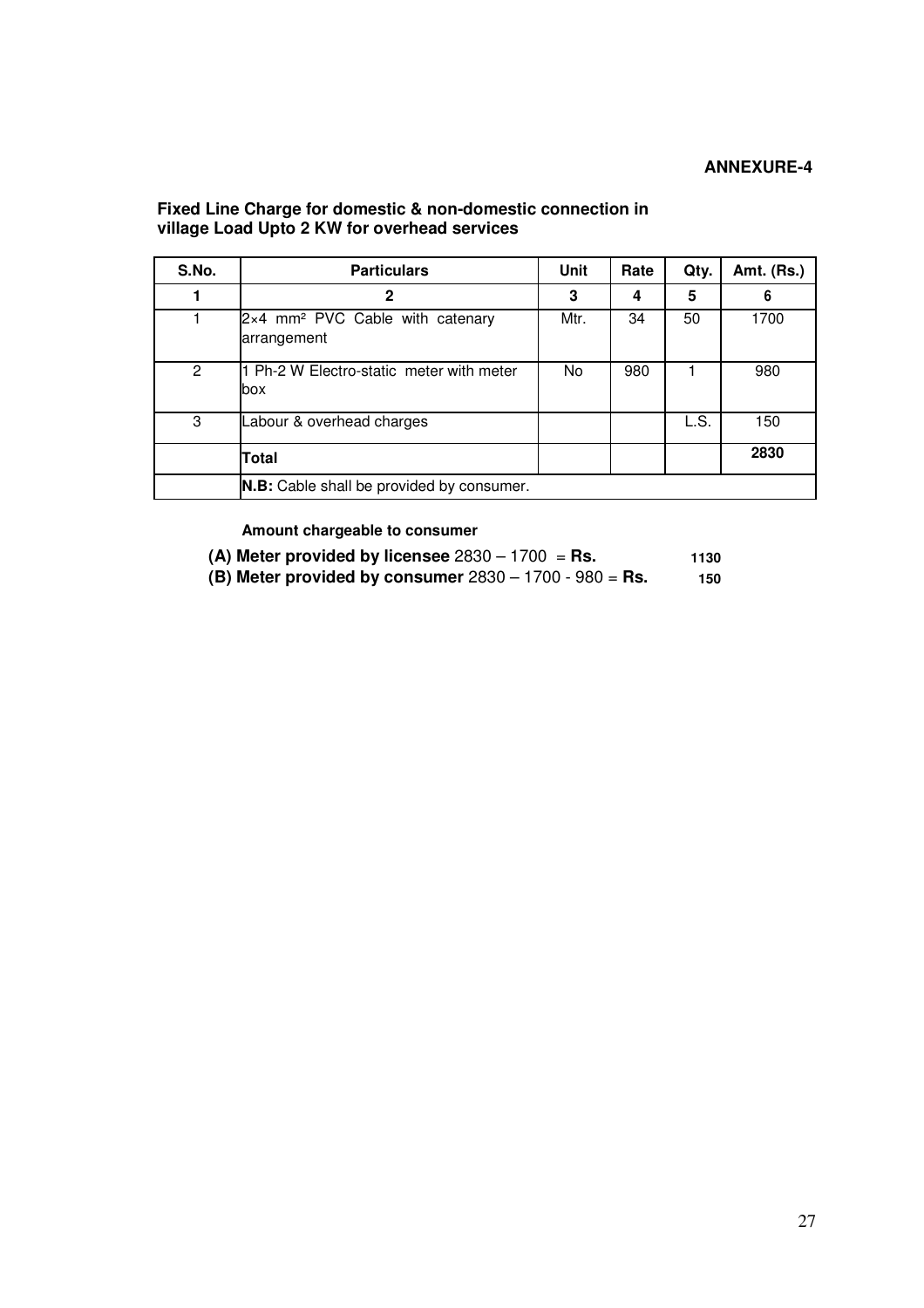## **Fixed Line Charge**

## **Load below 5 KW**

|                                         | <b>Overhead services</b>                                     |      |      |      |                   |
|-----------------------------------------|--------------------------------------------------------------|------|------|------|-------------------|
| S.No.                                   | <b>Particulars</b>                                           | Unit | Rate | Qty. | <b>Amt. (Rs.)</b> |
| 1                                       | 2                                                            | 3    | 4    | 5    | 6                 |
|                                         | 2×6 mm <sup>2</sup> PVC Cable with catenary<br>arrangement   | Mtr. | 47   | 50   | 2350              |
| $\overline{2}$                          | 1 Ph-2 W Electro-static meter with<br>meter box              | No.  | 980  |      | 980               |
| 3                                       | Labour & overhead charges                                    |      | 425  | L.S. | 425               |
|                                         | Total                                                        |      |      |      | 3755              |
| $N.B:-$                                 |                                                              |      |      |      |                   |
| 1. Cable shall be provided by consumer. |                                                              |      |      |      |                   |
|                                         | <b>2.</b> Meter may be provided by the licensee or consumer. |      |      |      |                   |

## **Amount chargeable to consumer**

| (A) Meter provided by licensee   | 3755-2350<br>1405<br>$=$ Rs  |  |
|----------------------------------|------------------------------|--|
| (B) Meter provided by consumer = | $3755 - 2350 - 980 =$ Rs 425 |  |

 $\mathbb{R}$  ;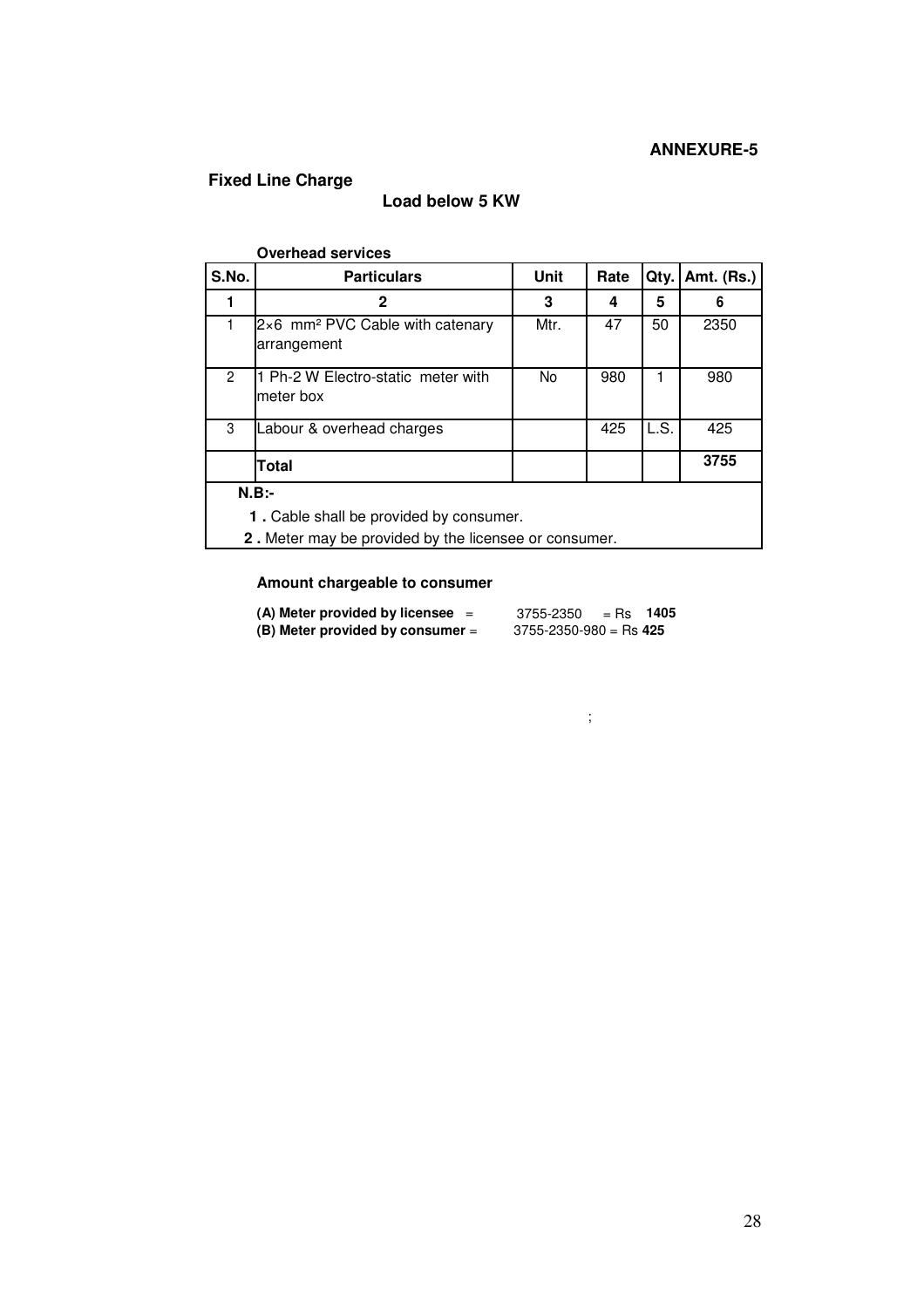## **Fixed Line Charge**

## **Load below 5 KW**

## **Underground Services Annexure-5A**

|                |                                                              |            | Qty.                    | <b>Material</b><br>Cost | <b>Total</b> |
|----------------|--------------------------------------------------------------|------------|-------------------------|-------------------------|--------------|
| SI. No.        | <b>Item</b>                                                  | <b>UOM</b> | N                       | A                       | $C = NxA$    |
|                | 2C x 10 sq mm armoured<br>cable                              | Meter      | 50                      | 47                      | 2,350        |
| $\overline{2}$ | PVC pipe of 2" Diameter                                      | Meter      | 5                       | 22                      | 110          |
| 3              | 10 Sqmm Aluminium<br>Thimble                                 | Nos.       | $\overline{\mathbf{4}}$ | $\overline{2}$          | 8            |
| $\overline{4}$ | Single phase static<br>whole current meter with<br>meter box | <b>No</b>  | 1                       | 980                     | 980          |
| 5              | <b>PVC Tape</b>                                              | Nos.       | 2                       | 9                       | 18           |
| $\overline{7}$ | Trenchless road crossing                                     | <b>LS</b>  |                         |                         | 1,500        |
|                | Labour at the rate of 15%                                    |            |                         |                         | 520          |
|                | Total                                                        |            |                         |                         | 5,486        |

**N.B:-** 

**1 .** Cable shall be provided by consumer.

**2 .** Meter may be provided by the licensee or consumer.

**Amount chargeable to consumer**

- **(A) Meter provided by licensee 5486 -2350 = Rs 3136**
- **(B) Meter provided by consumer 5486-2350-980 = Rs 2156**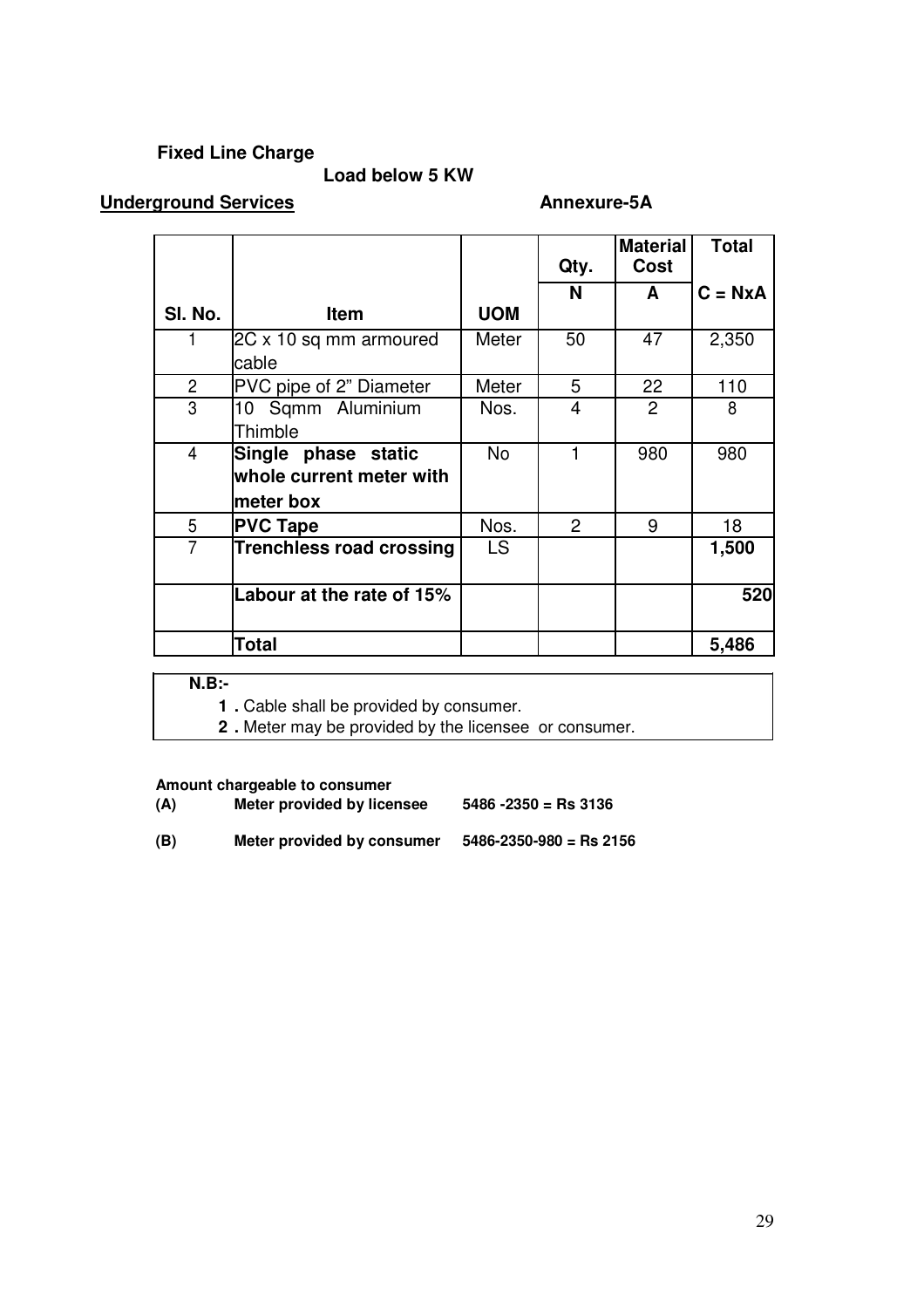## **Fixed Line Charge**

## **Load 5 kw or more but below 25 KW**

**Overhead Services** 

| S.No.                                          | <b>Particulars</b>                                                             | <b>Unit</b> | Rate | Qty. | <b>Amt. (Rs.)</b> |  |  |  |
|------------------------------------------------|--------------------------------------------------------------------------------|-------------|------|------|-------------------|--|--|--|
|                                                | $\mathbf{2}$                                                                   | 3           | 4    | 5    | 6                 |  |  |  |
|                                                | $4\times25$ mm <sup>2</sup> Armoured PVC<br>Cable with<br>catenary arrangement | Mtr.        | 213  | 50   | 10650             |  |  |  |
| $\mathfrak{p}$                                 | I3 Phase-4 W static meter 10-60 A with<br>meter box                            | No.         | 2959 |      | 2959              |  |  |  |
| 3                                              | Labour & overhead charges                                                      |             | 2041 | L.S. | 2041              |  |  |  |
|                                                | Total                                                                          |             |      |      | 15650             |  |  |  |
| $N.B$ :-                                       |                                                                                |             |      |      |                   |  |  |  |
| <b>1.</b> Cable shall be provided by consumer. |                                                                                |             |      |      |                   |  |  |  |
|                                                | 2. Meter may be provided by the<br>licensee or consumer.                       |             |      |      |                   |  |  |  |

## **Amount chargeable to consumer**

| (A) Meter provided by licensee | $15650 - 10650 =$ Rs       | 5000 |
|--------------------------------|----------------------------|------|
| (B) Meter provided by consumer | 15650-10650-2959<br>$=$ Rs | 2041 |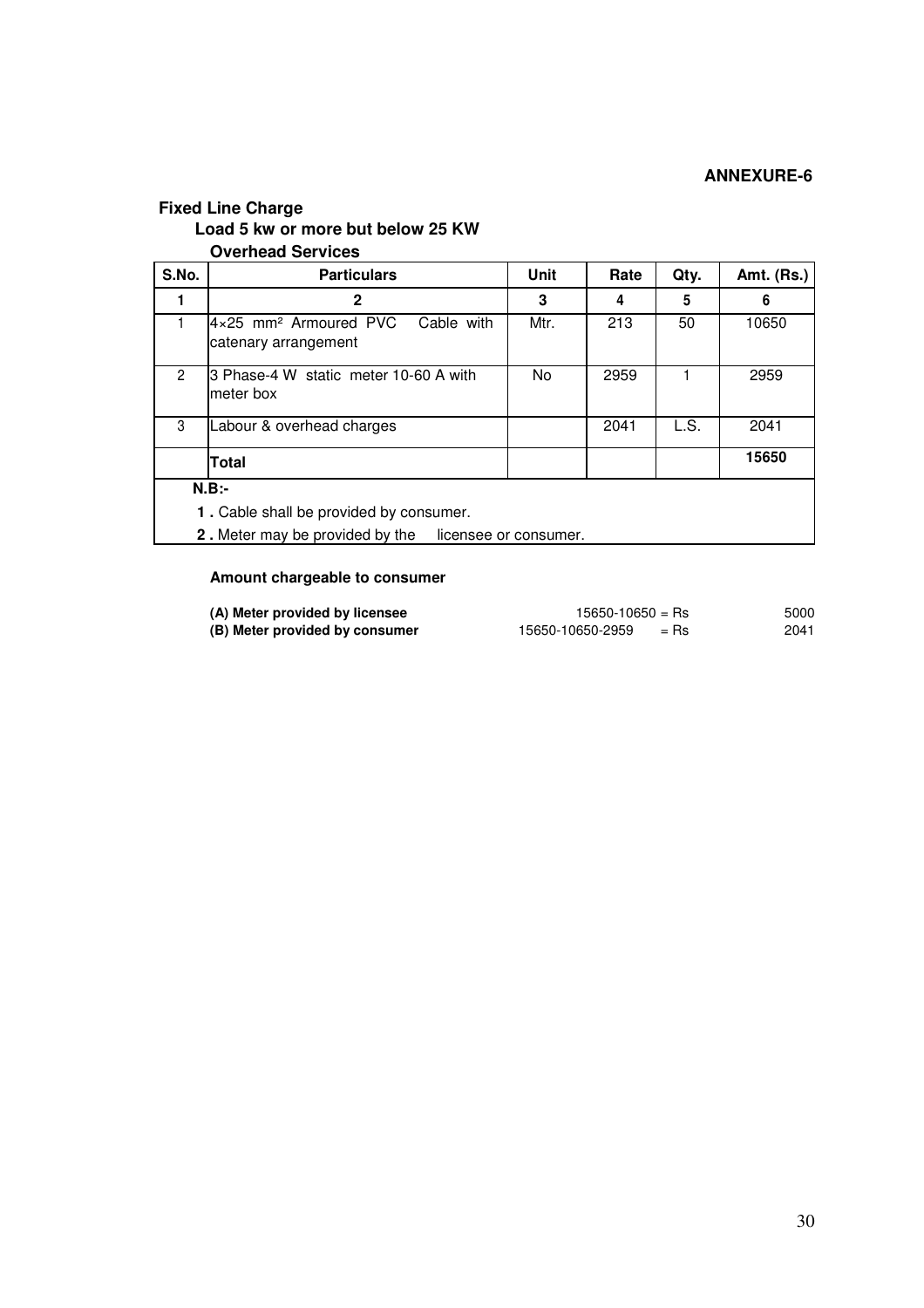## **ANNEXURE – 6 A**

## **Fixed Line Charge**

## **Load 5 kw or more but below 25 KW**

**Underground Services** 

|                |                                                                                                     |            | Qty.           | <b>Material</b><br><b>Cost</b> | <b>Total</b> |
|----------------|-----------------------------------------------------------------------------------------------------|------------|----------------|--------------------------------|--------------|
|                |                                                                                                     |            | N              | A                              | $C = N x$    |
| SI. No.        | <b>Item</b>                                                                                         | <b>UOM</b> |                |                                | A            |
|                | 3.5 C x 35 sq mm armoured<br>cable                                                                  | Meter      | 50             | 213                            | 10650        |
| $\overline{2}$ | PVC pipe of 3" Diameter                                                                             | Meter      | 8              | 37                             | 296          |
| 3              | 16 Sqmm Alumimum Thimble                                                                            | Nos.       | $\overline{2}$ | 3                              | 6            |
| $\overline{4}$ | 35 sqmm, Alumimum Thimble                                                                           | Nos.       | 6              | 5                              | 30           |
| $\overline{5}$ | Three Phase Static whole<br>current meter with meter box                                            | No.        | $\mathbf{1}$   | 2959                           | 2959         |
| 6              | <b>PVC Tape</b>                                                                                     | Nos.       | 4              | 9                              | 36           |
| $\overline{7}$ | PVC flexible wire (m)                                                                               | Meter      | 4              | 22                             | 88           |
| 8              | Trenchless road crossing                                                                            | LS         |                |                                | 3000         |
| 9              | Labour & overhead charges at<br>the rate of 15 %                                                    | LS.        | 2110           |                                | 2109.75      |
|                | <b>Total Cost</b>                                                                                   |            |                |                                | 19175        |
|                | <b>N.B:-</b> 1. Cable shall be provided by consumer.<br>2. Meter may be provided by the licensee or |            |                |                                |              |

## **Amount chargeable to consumer**

**(B) Meter provided by consumer** 19175 – 10650 – 2959 = **Rs. 5566** 

**(A) Meter provided by licensee**  $19175 - 10650$  = **Rs. 8525**<br>**(B) Meter provided by consumer**  $19175 - 10650 - 2959$  = **Rs. 5566**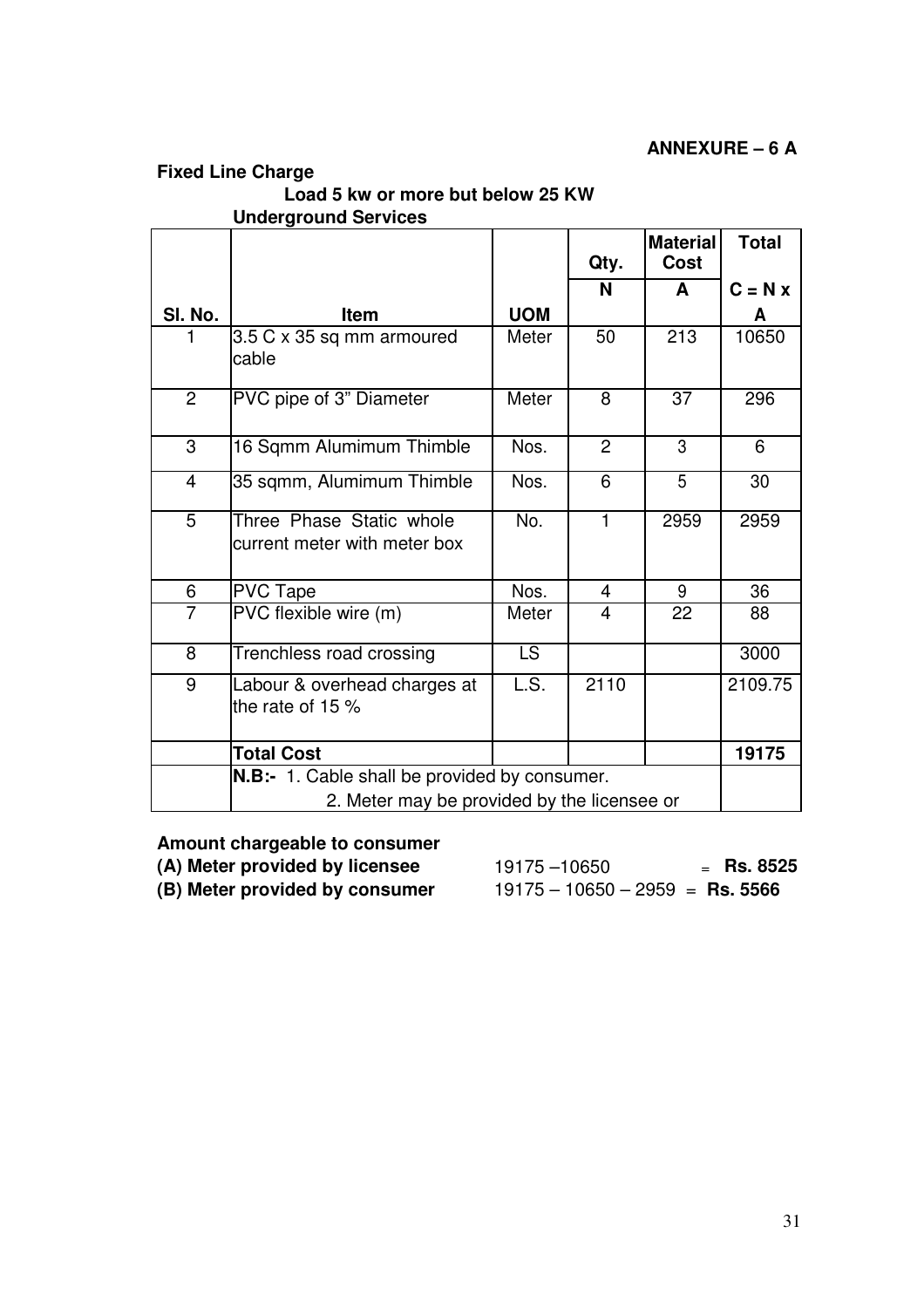#### **Fixed Line Charge**

**PTW connection for load above 7 HP where only cable connection is required**

| No | <b>Particulars</b>                                    | <b>Unit</b> | Rate | Qty. | Amt.<br>(Rs.) |
|----|-------------------------------------------------------|-------------|------|------|---------------|
|    | 2                                                     | 3           |      | 5    |               |
|    | 4x25 mm <sup>2</sup> Armoured PVC Cable with catenary | Mtr.        | 213  | 50   | 10650         |
|    | arrangement                                           |             |      |      |               |
|    | 2 3 Ph-4 W static meter 10-60 A with meter box        | No.         | 2959 |      | 2959          |
| 3  | Labour & overhead charges                             |             | 2041 | L.S. | 2041          |
|    | Total                                                 |             |      |      | 15650         |
|    | $N.B$ :-<br>1. Cable shall be provided by consumer.   |             |      |      |               |

**2.** Meter may be provided by the licensee or consumer.

**Amount chargeable to consumer** 

 $(B)$  Meter provided by consumer

**(A) Meter provided by licensee** 15650-10650 **5000**

#### **PTW connection for load 1 HP to 7 HP where only cable connection is required**

| S.        | <b>Particulars</b>                                     | Unit | Qty. | <b>Single Phase</b> |           | <b>Three Phase</b> |           |
|-----------|--------------------------------------------------------|------|------|---------------------|-----------|--------------------|-----------|
| <b>No</b> |                                                        |      |      | Rate                | Amt.(Rs.) | Rate               | Amt.(Rs.) |
|           | $\mathbf{2}$                                           | 3    | 4    | 5                   | 6         |                    | 8         |
|           | $4\times10$ mm <sup>2</sup> PVC Cable with catenary    | Mtr. | 50   |                     |           | 93                 | 4650      |
|           | arrangement                                            |      |      |                     |           |                    |           |
|           | 2 $ 2\times 6$ mm <sup>2</sup> PVC Cable with catenary | Mtr. | 50   | 46                  | 2300      |                    | 0         |
|           | arrangement                                            |      |      |                     |           |                    |           |
| 3         | 3 Ph-4 W static Meter 30-60 A with                     | No.  |      |                     |           | 2959               | 2959      |
|           | meter box                                              |      |      |                     |           |                    |           |
| 4         | 1 Ph-2 W electro-static Meter with                     | No.  |      | 980                 | 980       |                    |           |
|           | meter box                                              |      |      |                     |           |                    |           |
| 5         | Labour & overhead charges                              |      | L.S. | 492                 | 492       | 1141               | 1141      |
|           | Total                                                  |      |      |                     | 3772      |                    | 8750      |
|           | $N.B$ :-                                               |      |      |                     |           |                    |           |
|           | 1. Cable shall be provided by consumer.                |      |      |                     |           |                    |           |
|           | 2. Meter may be provided by the licensee or consumer.  |      |      |                     |           |                    |           |

**Amount chargeable to consumer**<br>
(A) Meter provided by licensee<br>  $8750-4650$ <br>  $4100$ <br>  $3772-2300$ <br> **Three Phase**<br>  $4100$ <br>  $3772-2300$ **(A) Meter provided by licensee** 8750-4650 **4100** 3772-2300 **1472 (B) Meter provided by consumer** 8750-4650-2959 **1141** 3772-2300-980 **492**

Note : For PTW connections, the supply shall be provided as follows :

| <b>Load for PTW or Pumping Set</b> | Type of supply            |
|------------------------------------|---------------------------|
| 7 HP or below                      | Single Phase/ Three phase |
| Above 7 HP                         | Three phase               |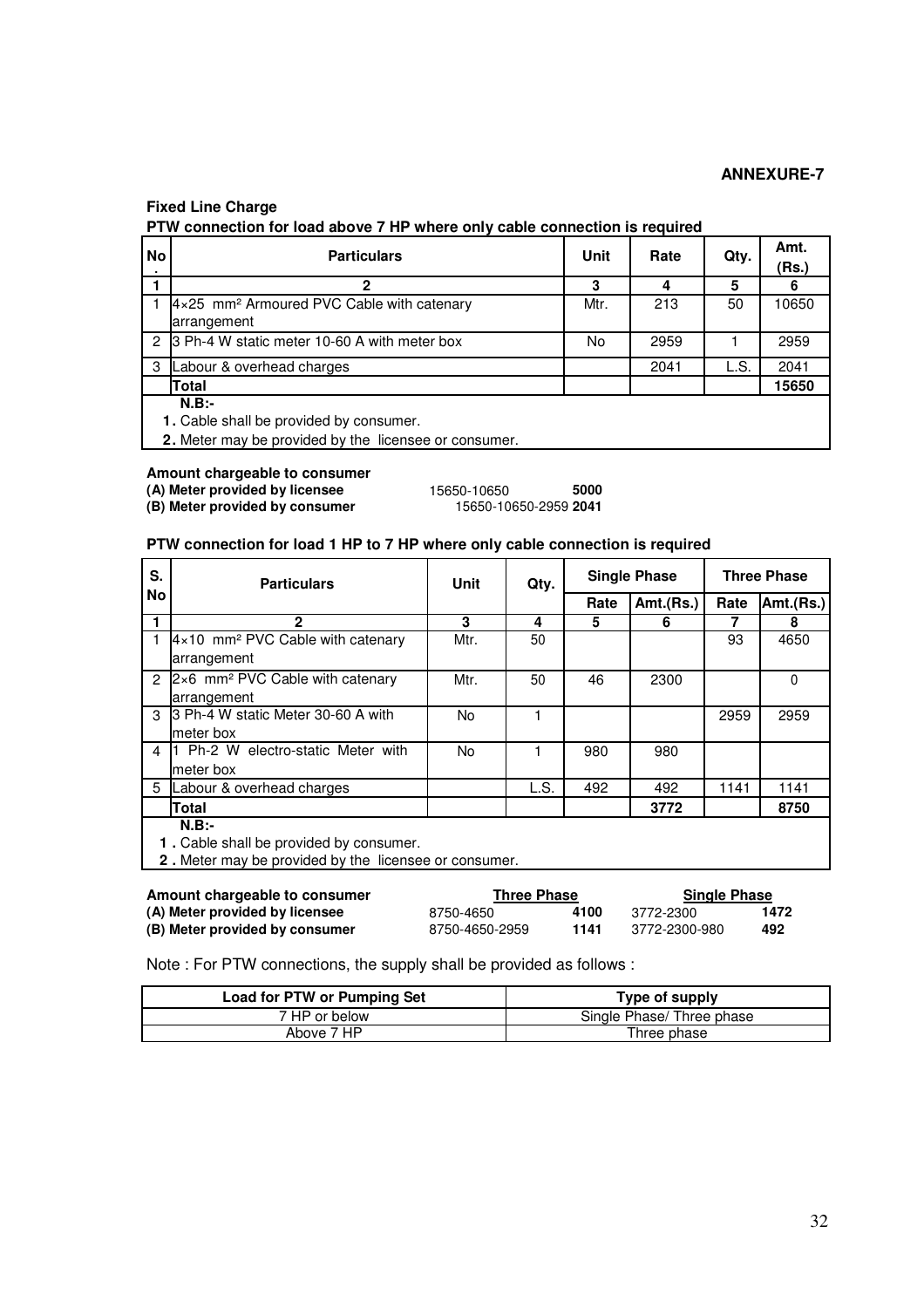#### **Fixed Line Charge Load above 25 KW or more upto 50 KW (56 KVA) Overhead Services**

|               | OVEHICAU JEI VICES                                                      |      |      |      |            |
|---------------|-------------------------------------------------------------------------|------|------|------|------------|
| S.No.         | <b>Particulars</b>                                                      | Unit | Rate | Qty. | Amt. (Rs.) |
|               | 2                                                                       | 3    | 4    | 5    | 6          |
|               | l3.5×35 mm <sup>2</sup> Armoured PVC Cable<br>with catenary arrangement | Mtr. | 253  | 50   | 12650      |
| $\mathcal{P}$ | 3 Phase-4 W static LT TVM with<br>metering cubicle.                     | No   | 9746 |      | 9746       |
| 3             | Labour & overhead charges                                               |      | 3359 | L.S. | 3359       |
|               | Total                                                                   |      |      |      | 25755      |
|               | N.B:- Cable shall be provided by consumer.                              |      |      |      |            |

**Amount chargeable to consumer 25755 - 12650** = Rs **13105**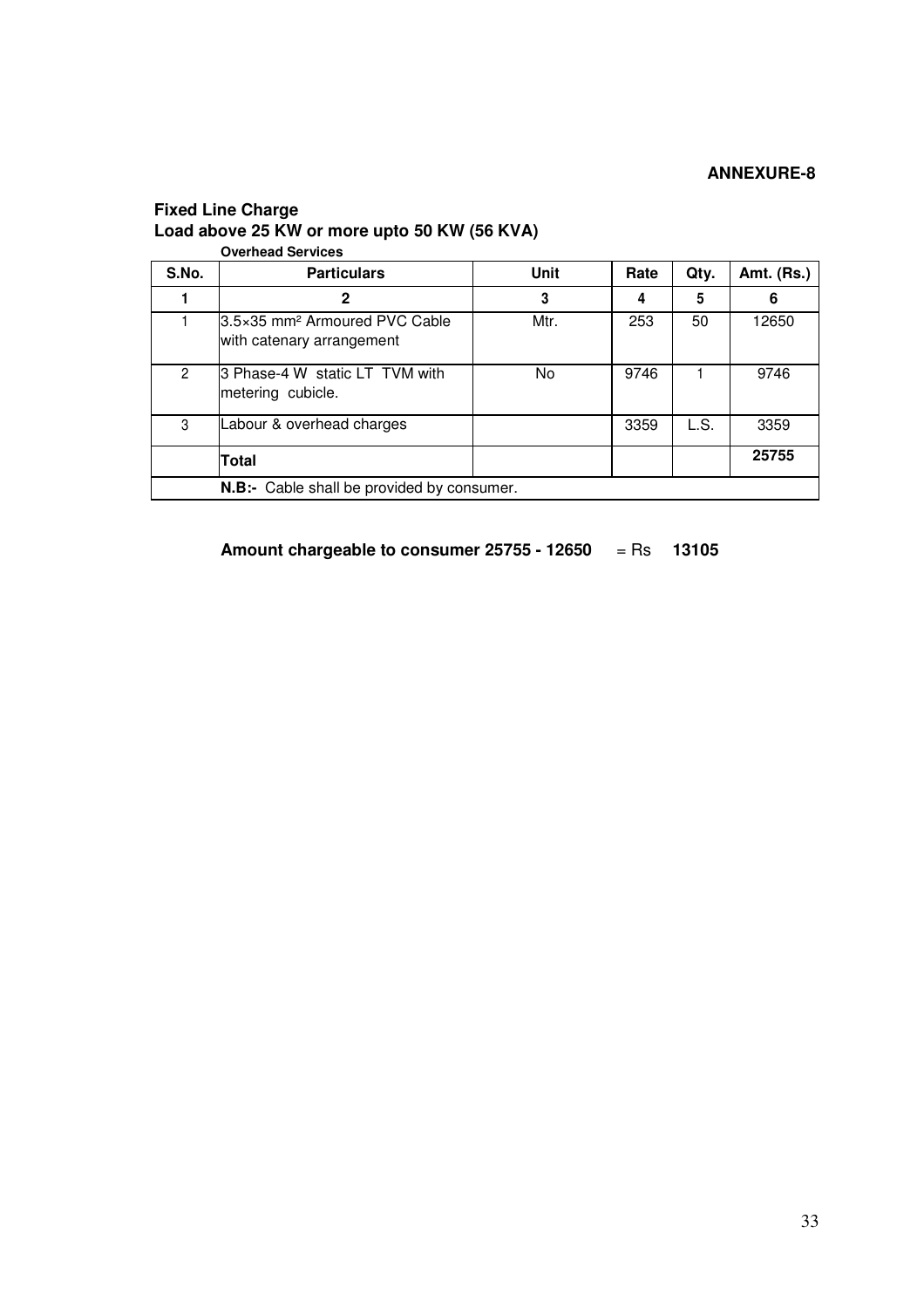## Fixed Line Charge **ANNEXURE - 8 A Load above 25 KW or more upto 50 KW (56 KVA) Underground Services**

| SI.No          | <b>Particulars</b>                                          | <b>Unit</b>      | Rate            | Qty.            | <b>Amount</b><br>(Rs.) |
|----------------|-------------------------------------------------------------|------------------|-----------------|-----------------|------------------------|
| 1              |                                                             | 3                | 4               | 5               | 6                      |
| $\overline{1}$ | Cable 1100 V, XLPE 35<br>SQ MM/3 1/2 CORE                   | Mtr.             | 253             | $\overline{50}$ | 12650                  |
| $\overline{2}$ | 3 Phase-4 W static LT TVM<br>with metering cubicle.         | <b>Nos</b>       | 9746            | $\mathbf{1}$    | 9746                   |
| $\overline{3}$ | 100 mm Dia. X 1 M long<br>RCC half round muff for<br>cables | <b>Nos</b>       | $\overline{77}$ | $\overline{25}$ | 1925                   |
| $\overline{4}$ | Bracket clamps for three<br>phase meter box                 | $\overline{No.}$ | $\overline{18}$ | $\overline{1}$  | $\overline{18}$        |
| $\overline{5}$ | Clamps - Three phase<br>meter box                           | $\overline{No.}$ | $\overline{1}$  | 52              | 52                     |
| 6              | <b>Sundry items</b>                                         | NO <sub>s.</sub> | 300             | $\overline{1}$  | 300                    |
| 7              | Total                                                       |                  |                 |                 | 24691                  |
| 8              | Labour and overhead<br>charges $@$ 15 % of<br>material cost | L.S.             |                 |                 | 3704                   |
| 9              | <b>Trenchless road crossing</b>                             | LS               |                 |                 | 3000                   |
|                | <b>Sub Total</b>                                            |                  |                 |                 | 31395                  |

**Cable shall be provided by the consumer**

**Amount chargeable to consumer 31395-12650 = Rs 18745**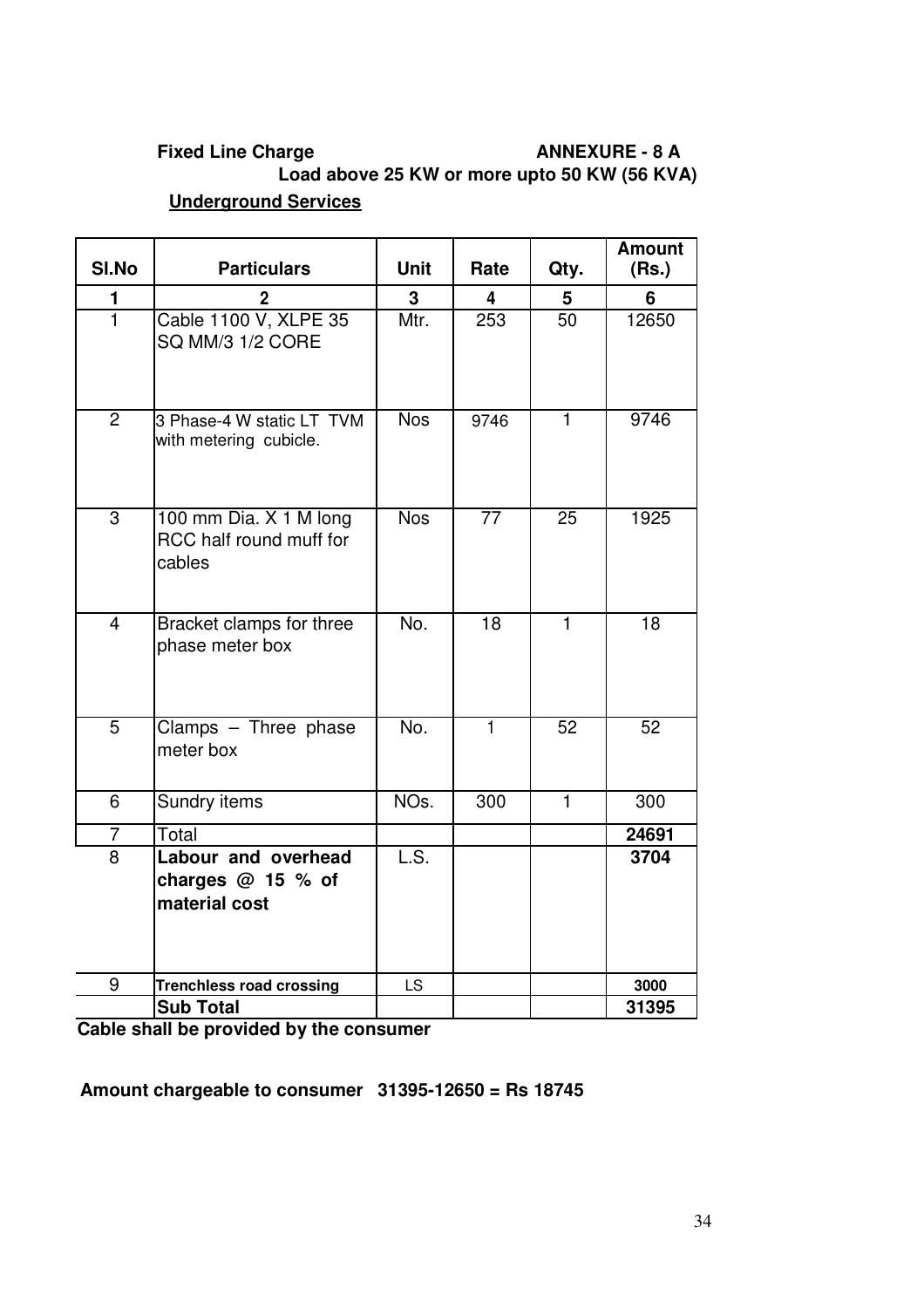## **Fixed Line Charge**

## **Load above 50 KW/56 KVA upto 200 KVA**

**Overhead Services** 

| S.No.           | <b>Particulars</b>                         | Unit           | Rate  | Qty.                    | Amt. (Rs.) |
|-----------------|--------------------------------------------|----------------|-------|-------------------------|------------|
| 1               | $\overline{2}$                             | 3              | 4     | 5                       | 6          |
| A               | <b>Service Line Installation</b>           |                |       |                         |            |
| $\mathbf{1}$    | 3×70 mm <sup>2</sup> 11 KV XLPE Cable      | Mtr.           | 460   | 50                      | 23000      |
| $\overline{2}$  | I/D & O/D Cable Jointing Kit suitable for  | <b>No</b>      |       | $\overline{c}$          |            |
|                 | 3×70 mm <sup>2</sup> XLPE Cable            |                | 3500  |                         | 7000       |
| 3               | GI Pipe 6" dia                             | Mtr.           | 1229  | 8                       | 9832       |
| $\overline{4}$  | <b>Earthing Complete</b>                   | $\overline{N}$ | 698   | $\overline{4}$          | 2792       |
| 5               | <b>Stay Set Coplete</b>                    | No.            | 1648  | $\overline{4}$          | 6592       |
| 6               | <b>ACSR Dog Conductor</b>                  | Mtr.           | 68.76 | 60                      | 4126       |
| $\overline{7}$  | 11 KV Pin Insulator                        | No.            | 41    | 6                       | 246        |
| 8               | 11 KV Pin with nut                         | No.            | 63    | 6                       | 378        |
| $\overline{9}$  | 11 KVDisc Insulator                        | No.            | 237   | 3                       | 711        |
| 10              | 11 KVDisc fitting                          | No.            | 93    | 3                       | 279        |
| 11              | Top Channel M.S. 100×50×2240 mm            | No.            | 1700  | $\mathbf{1}$            | 1700       |
| $\overline{12}$ | Droper Channel M.S. 100×50×2000 mm         | No.            | 1189  | $\mathbf{1}$            | 1189       |
| 13              | PCC Pole 8.5 Mtr.                          | No.            | 2375  | $\overline{c}$          | 4750       |
| 14              | Concreting of Support                      | No.            | 713   | $\overline{c}$          | 1426       |
| 15              | <b>Number Plate</b>                        | No.            | 110   | $\mathbf{1}$            | 110        |
| 16              | Danger board with clamp                    | No.            | 384   | $\mathbf{1}$            | 384        |
| 17              | <b>Barbed Wire</b>                         | Kg.            | 134   | $\overline{\mathbf{4}}$ | 536        |
| 18              | Alluminium tape                            | Kg.            | 255   | $\mathbf{1}$            | 255        |
| 19              | Stone pad 300×300×75 mm                    | No.            | 117   | $\overline{c}$          | 234        |
| 20              | concreting of stay                         | No.            | 316   | $\overline{\mathbf{4}}$ | 1264       |
| 21              | Clamp with bolt & nut                      | No.            | 253   | 16                      | 4048       |
|                 | <b>Sub Total</b>                           |                |       |                         | 70852      |
| 22              | Labour & overhead charges                  |                |       | L.S.                    | 21255      |
|                 | <b>Sub Total Service line Installation</b> |                |       |                         | 92107      |
| B               | Metering system                            |                |       |                         |            |
| 23              | 3 Ph -4 W Static TVM 11 KV                 | No.            | 3768  | $\mathbf{1}$            | 3768       |
| 24              | 11 KV Pilfer proof metering cubicle        | No.            | 44709 | $\mathbf{1}$            | 44709      |
|                 | <b>Sub Total</b>                           |                |       |                         | 48477      |
| 25              | Labour & overhead charges                  |                |       | L.S.                    | 14543      |
|                 | <b>Sub Total Metering System</b>           |                |       |                         | 63020      |
|                 | Total Service Line +metering               |                |       |                         | 155127     |

**Amount chargeable to consumer :**

| (A) Line installed by licensee | : Rs. | 155127                                 | Say Rs. 155000 |
|--------------------------------|-------|----------------------------------------|----------------|
| (B) Line installed by consumer | :Rs.  | $92107 \times 0.15 + 63020$<br>= 76836 | Say Rs. 77000  |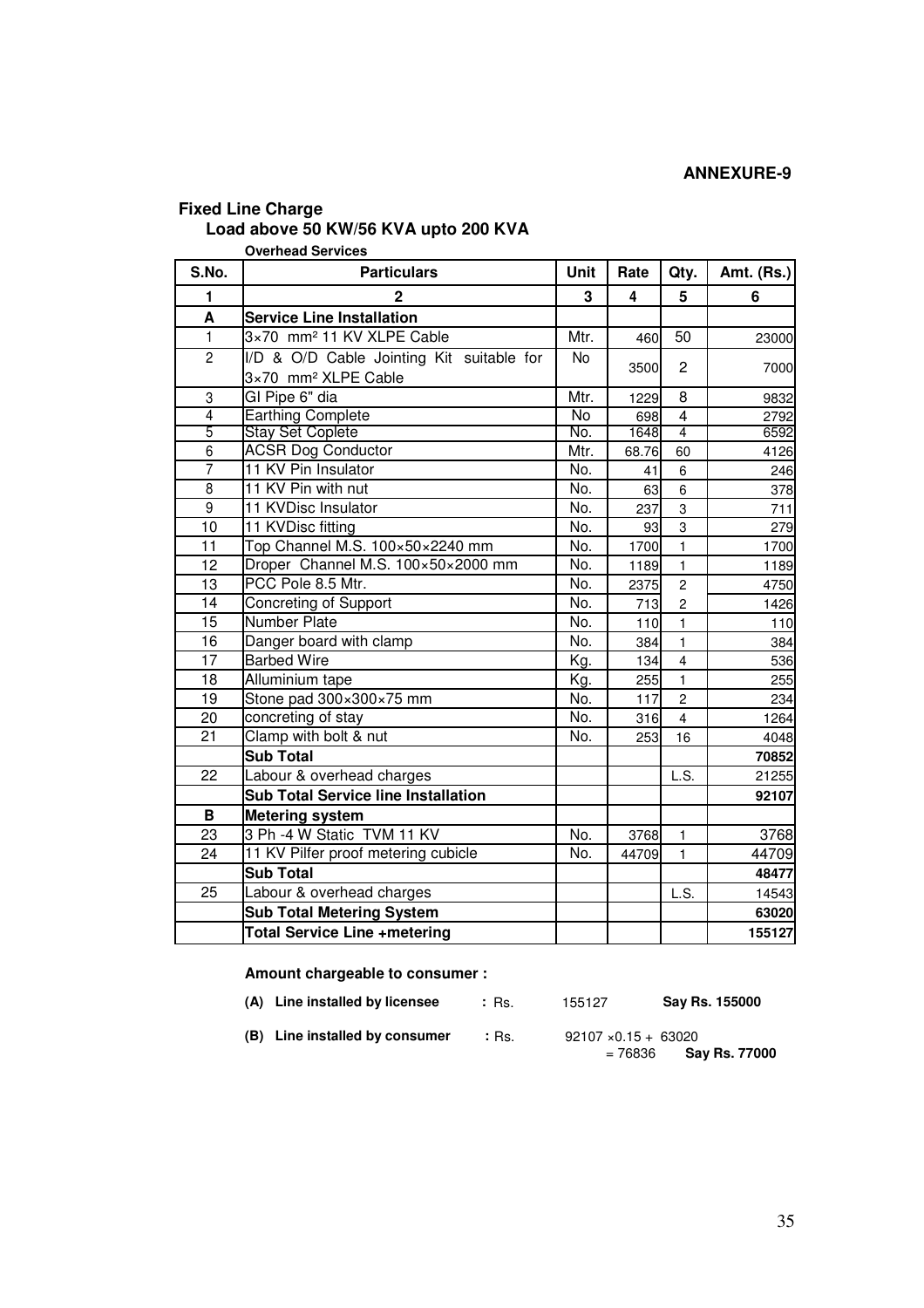## **Fixed Line Charge ANNEXURE-9 A Load above 50 kW/ 56 kVA upto 200 kVA Underground Services**

| SI. No. | Particulars                                          | Unit      | Rate     | Qty            | Amount          |
|---------|------------------------------------------------------|-----------|----------|----------------|-----------------|
|         |                                                      |           |          |                | (Rs.)           |
|         | 1                                                    | 3         | 4        | 5              | $6\phantom{1}6$ |
| A       | Service Line Installation                            |           |          |                |                 |
|         | 1 Cable 11 KV (E) XLPE 70 SQ. MM/3 CORE              | Mtr.      | 460      | 100            | 46000           |
|         | Aluminium conductor (EC Grade)                       |           |          |                |                 |
|         | 2Straight through joint for 11 KV (E) 70 mm 2 3 -    | No.       | 7620     | 2              | 15240           |
|         | Core A2XCEFY compact Aluminium                       |           |          |                |                 |
|         | 3 Indoor type cable termination for 11 KV (E) 70 mm  | No.       | 3500     | 4              | 14000           |
|         | 2 3-Core AZXCEFY Compact                             |           |          |                |                 |
|         | 4 Heat shrinkable Busbar insulating tape of size: 50 | Roll      | 2808     | $\overline{c}$ | 5616            |
|         | mm X 10 meter long                                   |           |          |                |                 |
|         | 5140 mm OD PN-4 PE - 80 Grade UV stabilized          | No.       | 2945     |                | 2945            |
|         | HDPE pipe as per IS: 4984 in 6 mtr                   |           |          |                |                 |
|         | 6 Rigid PVC pipes: Size 110 mm OD X thickness 6.1    | No.       | 508      | 6              | 3048            |
|         | mm X 2.5 mtr long                                    |           |          |                |                 |
|         | 7Ht Dip Galvanized Earthing pipe electrode of size   | No.       | 927      | 2              | 1854            |
|         | 1.5" dia, as per Drg No.                             |           |          |                |                 |
|         | 8 Hot Dip Galvaniseed Earthing Strip of size 50 mm   | No.       | 367      | 20             | 7340            |
|         | X 6 mm X 2500 mm long as per D                       |           |          |                |                 |
|         | 9EPOXY Compound General Purpose                      | <b>KG</b> | 175      | 0.4            | 70              |
|         | 10 Hot Dip Galvanized cable support clams for 120 sq | No.       | 696      |                | 2784            |
|         | mm to 150 sq mm 3 core 1                             |           |          |                |                 |
|         | 116" Dia RCC half round Muffs for HT Cables          | No.       | 95       | 90             | 8550            |
|         | Sub Total                                            |           |          |                | 107447          |
|         | 12Labour and overhead charges                        |           | 15070L.S |                | 32234.1         |
|         | Sub Total Service Line Installation                  |           |          |                | 139681.1        |
|         |                                                      |           |          |                |                 |
| B       | <b>Metering System</b>                               |           |          |                |                 |
|         | 133 Ph - 4 W static TVM 11 kV                        | No.       | 3768     | 1              | 3768            |
|         | 1411 kV Pilfer proof metering cubicle                | No.       | 44709    | 1              | 44709           |
|         | <b>Sub Total</b>                                     |           |          |                | 48477           |
|         | Labour and overhead charges @ 30% of the             |           |          |                | 14543.1         |
|         | material cost                                        |           |          | L.S.           |                 |
|         | Sub Total Metering System                            |           |          |                | 63020.1         |
|         | <b>Total Service line metering</b>                   |           |          |                | 202701.2        |

## **Amount chargeable to consumer**

**(A) Line installed by licensee** Rs. **202701.2** say **Rs. 203000** 

**(B) Line installed by consumer** Rs. 139681.1x 0.15 + 63020.1 = **Rs. 83972.26** 

**say Rs. 84000** 

**Ring main unit shall be installed for underground services**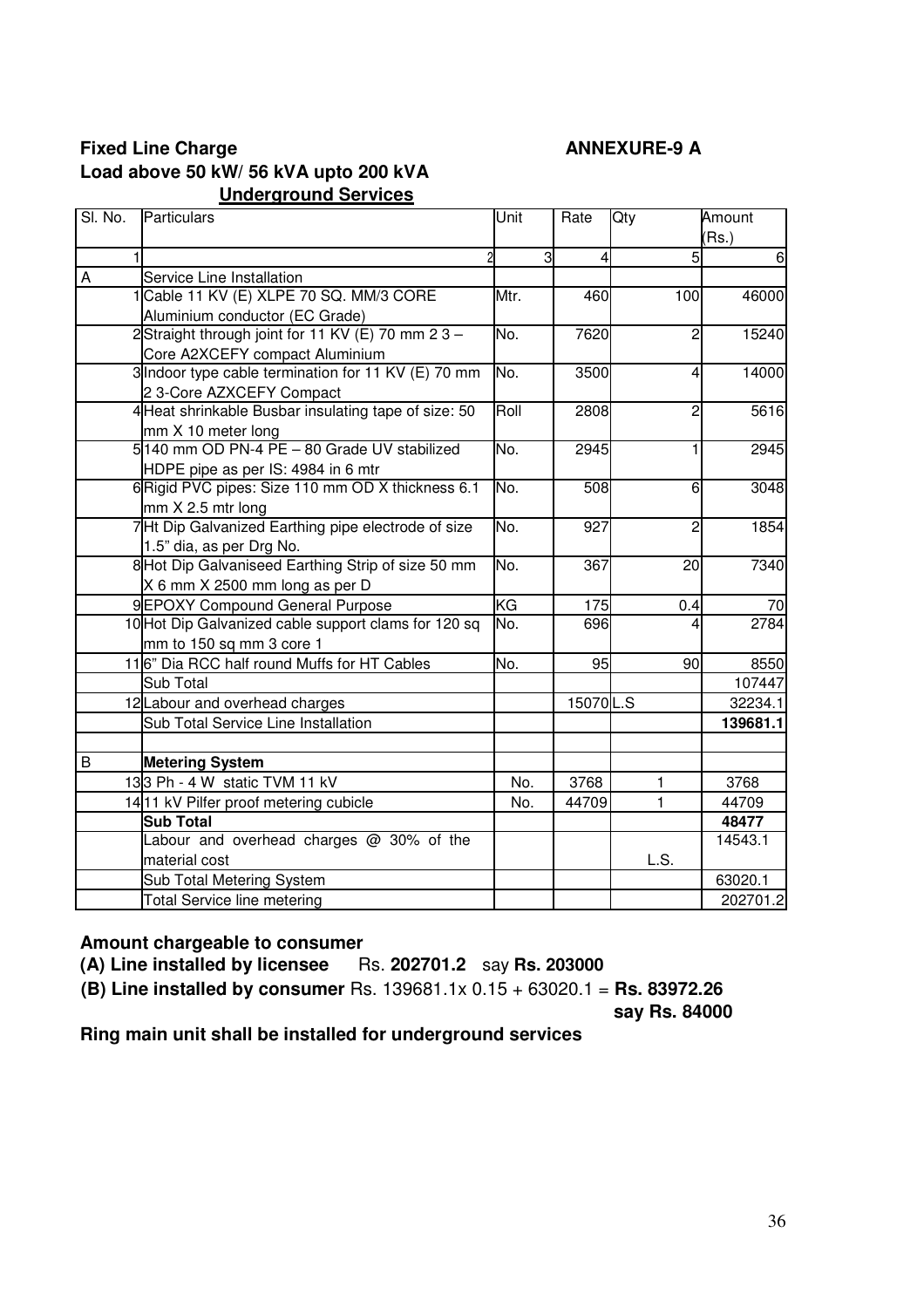#### **Fixed Line Charge Load above 200 KVA upto 1 MVA Overhead Services**

| S.No.          | <b>Particulars</b>                         | Unit | Rate  | Qty.           | <b>Amt. (Rs.)</b> |
|----------------|--------------------------------------------|------|-------|----------------|-------------------|
| 1              | $\overline{2}$                             | 3    | 4     | 5              | 6                 |
| A              | <b>Service Line Installation</b>           |      |       |                |                   |
| $\mathbf{1}$   | 3×120 mm <sup>2</sup> 11 KV XLPE Cable     | Mtr. | 614   | 50             | 30700             |
| $\overline{2}$ | I/D & O/D Cable Jointing Kit suitable for  | No.  |       | 2              |                   |
|                | 11 KV 3×120 mm <sup>2</sup> XLPE Cable     |      | 3600  |                | 7200              |
| 3              | GI Pipe 6" dia                             | Mtr. | 1219  | 8              | 9752              |
| $\overline{4}$ | <b>Earthing Complete</b>                   | No.  | 692   | $\overline{4}$ | 2768              |
| $\overline{5}$ | <b>Stay Set Coplete</b>                    | Nos. | 1634  | $\overline{4}$ | 6536              |
| 6              | <b>ACSR Dog Conductor</b>                  | Mtr. | 68.76 | 60             | 4125.6            |
| $\overline{7}$ | 11 KV Pin Insulator                        | No.  | 41    | 6              | 246               |
| $\overline{8}$ | 11 KV Pin with nut                         | No.  | 63    | 6              | 378               |
| $\overline{9}$ | 11 KVDisc Insulator                        | No.  | 237   | 3              | 711               |
| 10             | 11 KVDisc fitting                          | No.  | 93    | 3              | 279               |
| 11             | Top Channel M.S. 100×50×2240 mm            | No.  | 1307  | $\mathbf{1}$   | 1307              |
| 12             | Droper Channel M.S. 100×50×2000 mm         | No.  | 1189  | $\mathbf{1}$   | 1189              |
| 13             | ST Pole11 Mtr.                             | No.  | 13620 | $\overline{c}$ | 27240             |
| 14             | Concreting of Support                      | No.  | 713   | $\overline{c}$ | 1426              |
| 15             | Number Plate                               | No.  | $110$ | 1              | 110               |
| 16             | Danger board with clamp                    | No.  | 384   | $\mathbf{1}$   | 384               |
| 17             | <b>Barbed Wire</b>                         | Kg.  | 134   | $\overline{4}$ | 536               |
| 18             | Alluminium tape                            | Kg.  | 255   | $\mathbf{1}$   | 255               |
| 19             | Stone pad 300×300×75 mm                    | No.  | 117   | $\overline{c}$ | 234               |
| 20             | concreting of stay                         | No.  | 316   | $\overline{4}$ | 1264              |
| 21             | Clamp with bolt & nut                      | No.  | 253   | 16             | 4048              |
|                | <b>Sub Total</b>                           |      |       |                | 100689            |
| 22             | Labour & overhead charges                  |      |       | L.S.           | 30207             |
|                | <b>Sub Total Service line Installation</b> |      |       |                | 130895            |
| В              | <b>Metering system</b>                     |      |       |                |                   |
| 23             | 3 Ph -4 W Static TVM 11 KV                 | No.  | 3768  | $\mathbf{1}$   | 3768              |
| 24             | 11 KV Pilfer proof metering cubicle        | No.  | 44709 | $\mathbf{1}$   | 44709             |
|                | <b>Sub Total</b>                           |      |       |                | 48477             |
| 25             | Labour & overhead charges                  |      |       | L.S.           | 14543             |
|                | <b>Sub Total Metering System</b>           |      |       |                | 63020             |
|                | Total Service Line+ metering               |      |       |                | 193915            |

**Amount chargeable to consumer :**

| (A) Line installed by licensee | : Rs. | 193915                       | Say Rs. 194000 |
|--------------------------------|-------|------------------------------|----------------|
| (B) Line installed by consumer | :Rs.  | $130895 \times 0.15 + 63020$ |                |

**(B)** Line installed by consumer : Rs.  $130895 \times 0.15 + 63020$ <br>= 82654 **Say Rs. 82700**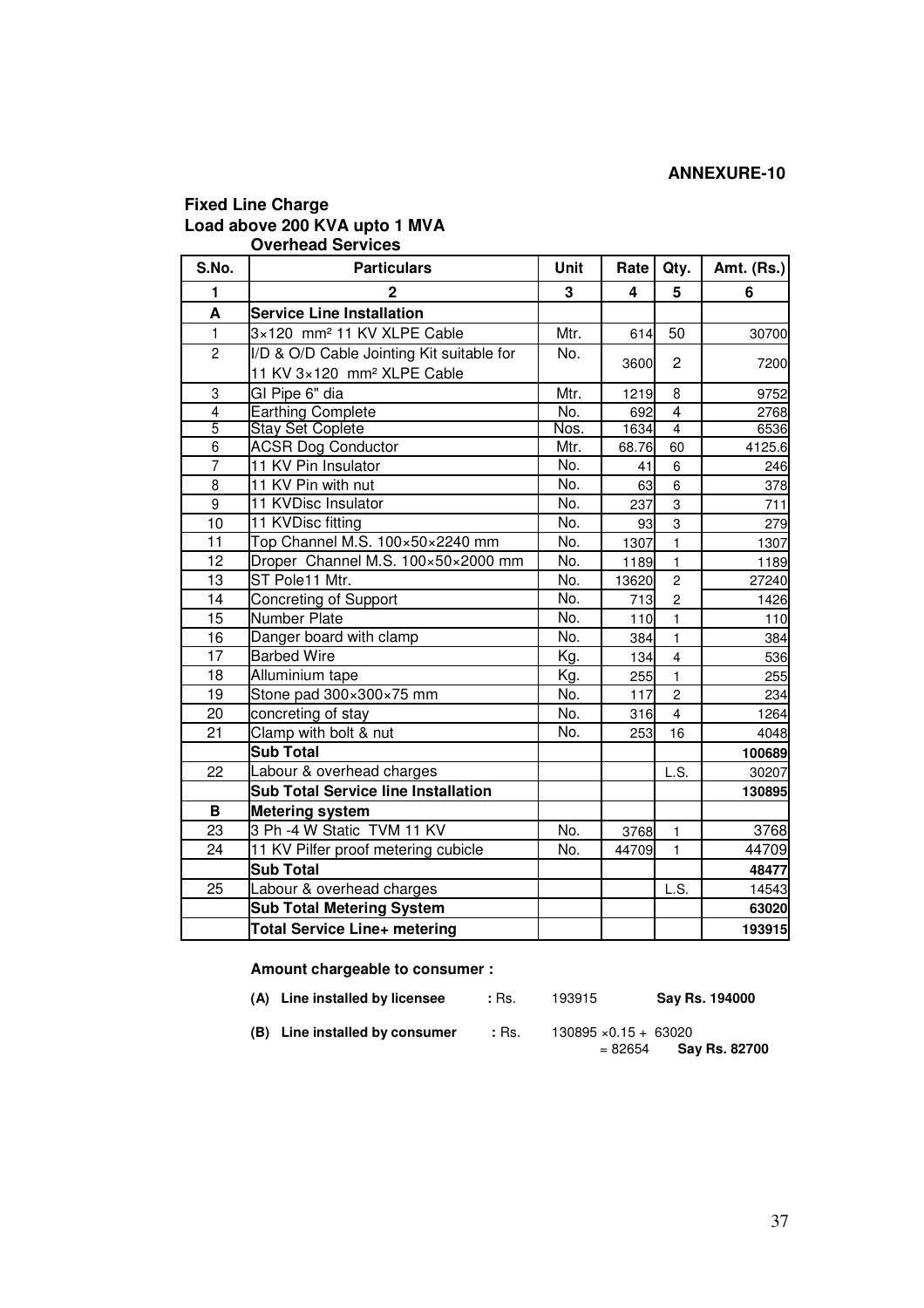|                | Load above 200 kVA up to 1 MVA                                                                  |      | <b>Underground Services</b> |                |          |
|----------------|-------------------------------------------------------------------------------------------------|------|-----------------------------|----------------|----------|
|                | SI. No. Particulars                                                                             | Unit | Rate                        | Qty            | Amount   |
|                |                                                                                                 |      |                             |                | (Rs.)    |
|                |                                                                                                 | 3    | 4                           | 5              | 6        |
| $\overline{A}$ | Service Line Installation                                                                       |      |                             |                |          |
|                | Cable 11 KV (E) XLPE 120 SQ. MM/3 CORE Aluminium conductor                                      | Mtr. | 614                         | 100            | 61400    |
|                | (EC Grade)                                                                                      |      |                             |                |          |
|                | 2Straight through joint for 11 KV (E) 120 mm <sup>2</sup> 3 - Core A2XCEFY<br>compact Aluminium | No.  | 8000                        | $\overline{c}$ | 16000    |
|                | 3 Indoor type cable termination for 11 KV (E) 120 mm 2 3-Core                                   | No.  | 3600                        | $\overline{c}$ | 7200     |
|                | <b>AZXCEFY Compact</b>                                                                          |      |                             |                |          |
|                | 4 Heat shrinkable Busbar insulating tape of size: 50 mm X 10 meter                              | Roll | 2808                        | 2              | 5616     |
|                | Long                                                                                            |      |                             |                |          |
|                | 5 140 mm OD PN-4 PE - 80 Grade UV stabilized HDPE pipe as per                                   | No.  | 2945                        |                | 2945     |
|                | IS: 4984 in 6 mtr                                                                               |      |                             |                |          |
|                | 6 Rigid PVC pipes: Size 110 mm OD X thickness 6.1 mm X 2.5 mtr                                  | No.  | 508                         | 6              | 3048     |
|                | Long                                                                                            |      |                             |                |          |
|                | 7Hot Dip Galvanized Earthing pipe electrode of size 1.5" dia, as per                            | No.  | 956                         | $\overline{c}$ | 1912     |
|                | Drg No.                                                                                         |      |                             |                |          |
|                | 8Hot Dip Galvaniseed Earthing Strip of size 50 mm X 6 mm X 2500                                 | No.  | 366                         | 20             | 7320     |
|                | mm long as per D                                                                                |      |                             |                |          |
|                | 9EPOXY Compound General Purpose                                                                 | KG   | 174                         | 0.4            | 69.6     |
|                | 10 Hot Dip Galvanized cable support clams for 120 sq mm to 150 sq                               | No.  | 697                         | 4              | 2788     |
|                | mm 3 core 1                                                                                     |      |                             |                |          |
|                | 116" Dia RCC half round Muffs for HT Cables                                                     | No.  | 95                          | 150            | 14250    |
|                | 12 Sundry Items                                                                                 | S.   | 3000                        |                | 3000     |
|                | Sub Total                                                                                       |      |                             |                | 125548   |
|                | 13 Labour and overhead @ 30% material cost                                                      | Mtr. |                             |                | 37664.4  |
|                | Sub Total                                                                                       |      |                             |                | 163212.4 |
| $\sf B$        | <b>Metering System</b>                                                                          |      |                             |                |          |
|                | 143 Ph - 4 W static TVM 11 kV                                                                   | No.  | 3768                        | 1              | 3768     |
|                | 16 11 kV Pilfer proof metering cubicle                                                          | No.  | 44709                       | 1              | 44709    |
|                | <b>Sub Total</b>                                                                                |      |                             |                | 48477    |
|                | 17 Labour & overhead charges                                                                    |      |                             | L.S.           | 14543.1  |
|                | Sub Total metering system                                                                       |      |                             |                | 63020.1  |
|                | <b>Total Service line metering</b>                                                              |      |                             |                | 226232.5 |

**Fixed Line Charge ANNEXURE-10 A** 

**Amount chargeable to consumer**

**(A) Line installed by licensee** Rs. **226233** say **Rs. 226000**

**(B) Line installed by consumer** Rs. 163212.4\*.15+63020.1 = 87501.96 **say 87500**

**Ring main unit shall be installed for underground services**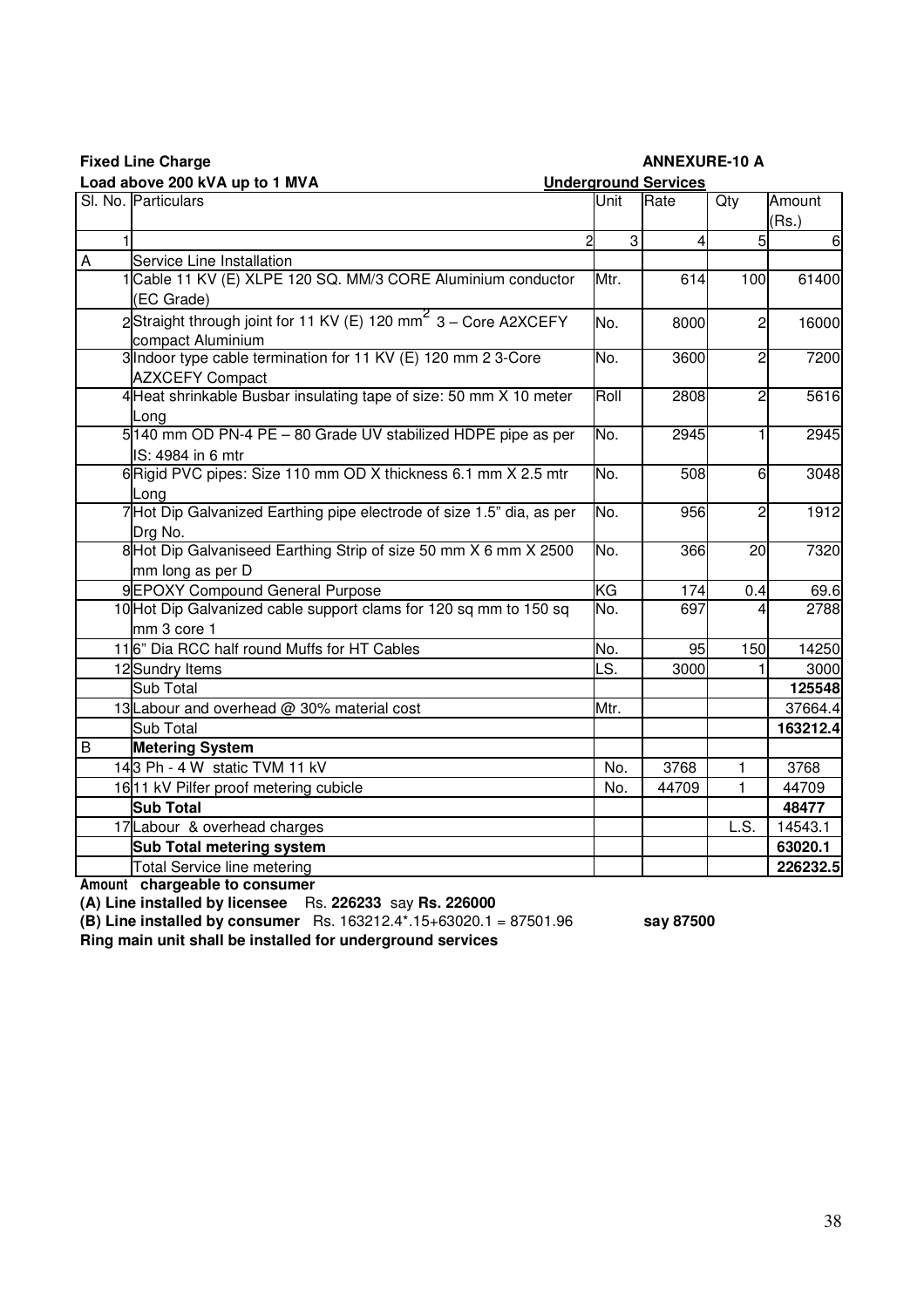#### **Fixed Line Charge Load above 1 MVA upto 3 MVA**

| S.No.          | <b>Particulars</b>                                                                  | <b>Unit</b> | Rate  | Qty.                    | <b>Amt. (Rs.)</b> |
|----------------|-------------------------------------------------------------------------------------|-------------|-------|-------------------------|-------------------|
| 1              | $\mathbf{2}$                                                                        | 3           | 4     | 5                       | 6                 |
| A              | <b>Service Line Installation</b>                                                    |             |       |                         |                   |
| $\mathbf{1}$   | 3×185 mm <sup>2</sup> 11 KV XLPE Cable                                              | Mtr.        | 794   | 50                      | 39700             |
| $\overline{c}$ | I/D & O/D Cable Jointing Kit suitable for<br>11 KV 3×185 mm <sup>2</sup> XLPE Cable | Nos.        | 4000  | $\overline{2}$          | 8000              |
| 3              | GI Pipe 6" dia                                                                      | Mtr.        | 1229  | 8                       | 9832              |
| $\overline{4}$ | <b>Earthing Complete</b>                                                            | No.         | 698   | $\overline{4}$          | 2792              |
| $\overline{5}$ | <b>Stay Set Coplete</b>                                                             | No.         | 1648  | $\overline{4}$          | 6592              |
| 6              | <b>ACSR Dog Conductor</b>                                                           | Mtr.        | 68.76 | 60                      | 4126              |
| $\overline{7}$ | 11 KV Pin Insulator                                                                 | No.         | 41    | 6                       | 246               |
| $\overline{8}$ | 11 KV Pin with nut                                                                  | No.         | 63    | 6                       | 378               |
| $\overline{9}$ | 11 KVDisc Insulator                                                                 | No.         | 237   | $\overline{3}$          | 711               |
| 10             | 11 KVDisc fitting                                                                   | No.         | 93    | $\overline{3}$          | 279               |
| 11             | Top Channel M.S. 100×50×2240 mm                                                     | No.         | 1307  | $\mathbf{1}$            | 1307              |
| 12             | Droper Channel M.S. 100×50×2000 mm                                                  | No.         | 1189  | $\mathbf{1}$            | 1189              |
| 13             | STP Pole11 Mtr.                                                                     | No.         | 13620 | $\overline{c}$          | 27240             |
| 14             | Concreting of Support                                                               | No.         | 713   | $\overline{c}$          | 1426              |
| 15             | <b>Number Plate</b>                                                                 | No.         | 109   | $\mathbf{1}$            | 109               |
| 16             | Danger board                                                                        | No.         | 384   | $\mathbf{1}$            | 384               |
| 17             | <b>Barbed Wire</b>                                                                  | Kg.         | 134   | $\overline{\mathbf{4}}$ | 536               |
| 18             | Alluminium tape                                                                     | Kg.         | 255   | $\mathbf{1}$            | 255               |
| 19             | Stone pad 300×300×75 mm                                                             | No.         | 117   | $\overline{c}$          | 234               |
| 20             | concreting of stay                                                                  | No.         | 316   | $\overline{\mathbf{4}}$ | 1264              |
| 21             | Clamp with bolt & nut                                                               | No.         | 253   | 16                      | 4048              |
|                | <b>Sub Total</b>                                                                    |             |       |                         | 110648            |
| 22             | Labour & overhead charges                                                           |             |       | L.S.                    | 33194             |
|                | <b>Sub Total Service line Installation</b>                                          |             |       |                         | 143842            |
| В              | <b>Metering system</b>                                                              |             |       |                         |                   |
| 23             | 3 Ph -4 W Static TVM 11 KV                                                          | No.         | 3768  | $\mathbf{1}$            | 3768              |
| 24             | 11 KV Pilfer proof metering cubicle                                                 | No.         | 44709 | $\mathbf{1}$            | 44709             |
|                | <b>Sub Total</b>                                                                    |             |       |                         | 48477             |
| 25             | Labour & overhead charges                                                           |             |       | L.S.                    | 14543             |
|                | <b>Sub Total Metering System</b>                                                    |             |       |                         | 63020             |
|                | Total Service line+ metering                                                        |             |       |                         | 206862            |

**Amount chargeable to consumer :**

| (A) Line installed by licensee | :Rs. | 206862 |                                       | Say Rs. 207000      |
|--------------------------------|------|--------|---------------------------------------|---------------------|
| (B) Line installed by consumer | :Rs. |        | $143842 \times 0.15 + 63020$<br>84596 | <b>Say Rs.85000</b> |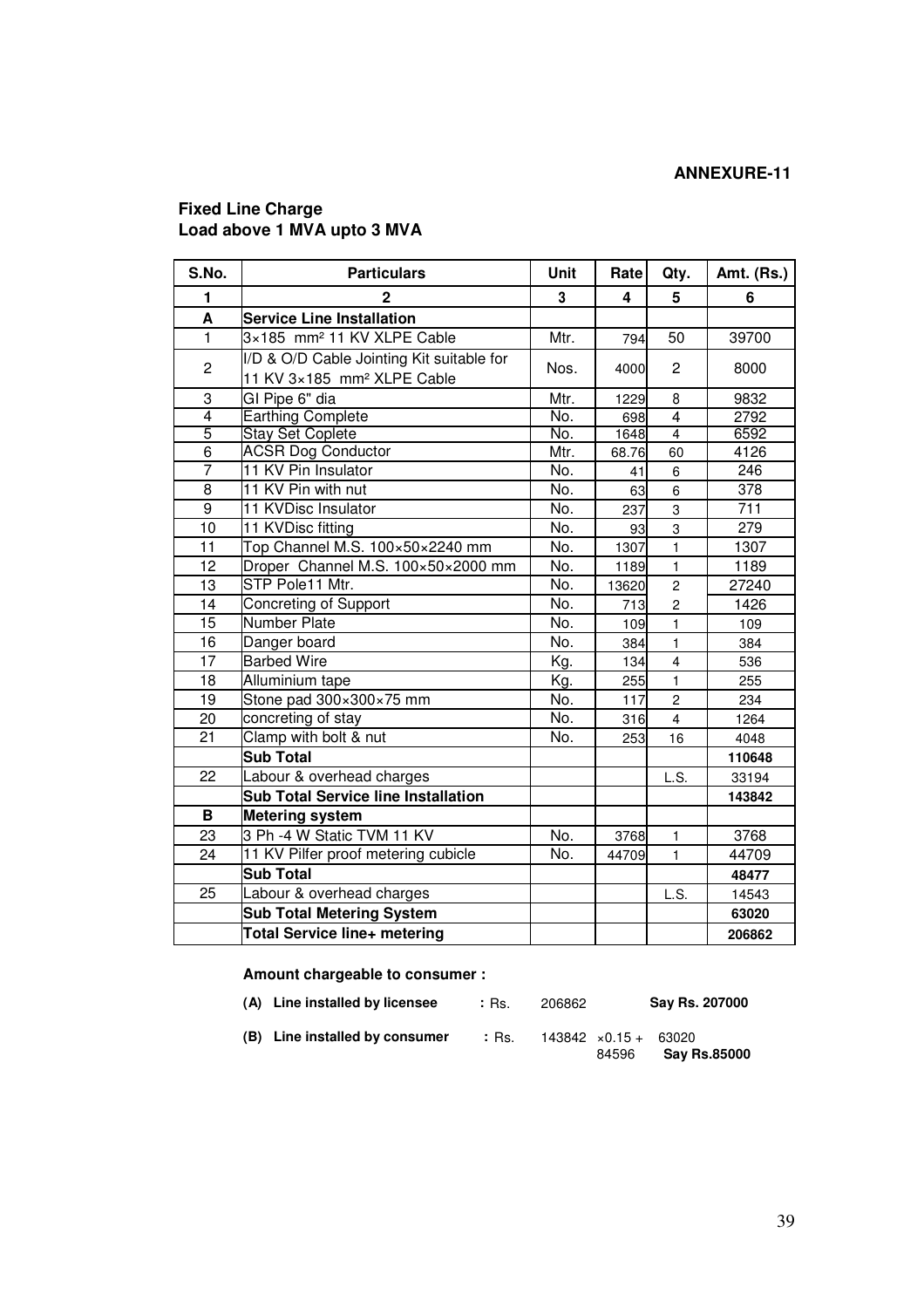#### **Fixed Line Charge ANNEXURE-11A**

#### **Load above 1 MVA upto 3 MVA Underground Services**

| SI. No. | Particulars                                                                  | Unit | Rate  | Qty  | Amount (Rs.) |
|---------|------------------------------------------------------------------------------|------|-------|------|--------------|
|         | $\overline{c}$                                                               | 3    | 4     | 5    |              |
| A       | Service Line Installation                                                    |      |       |      |              |
|         | Cable 11 KV (E) XLPE 185 SQ. MM/3                                            | Mtr. | 794   | 100  | 79400        |
|         | CORE Aluminium conductor (EC                                                 |      |       |      |              |
|         | Grade)                                                                       |      |       |      |              |
|         | 2Straight through joint for 11 KV (E) 185                                    | No.  | 8200  | 2    | 16400        |
|         | mm <sup>2</sup> 3 – Core A2XCEFY compact                                     |      |       |      |              |
|         | Aluminium                                                                    |      |       |      |              |
|         | 3 Indoor type cable termination for 11                                       | No.  | 4000  | 2    | 8000         |
|         | KV (E) 185 mm 2 3-Core AZXCEFY                                               |      |       |      |              |
|         | Compact                                                                      |      |       |      |              |
|         | 4 Heat shrinkable Busbar insulating tape                                     | Roll | 2808  | 2    | 5616         |
|         | of size: 50 mm X 10 meter long                                               |      |       |      |              |
|         | 5160 mm OD PN-4 PE - 80 Grade UV                                             | No.  | 3240  | 1    | 3240         |
|         | stabilized HDPE pipe as per IS: 4984                                         |      |       |      |              |
|         | in 6 mtr                                                                     |      |       |      |              |
|         | 6 Rigid PVC pipes: Size 160 mm OD X                                          | No.  | 600   | 6    | 3600         |
|         | thickness 6.1 mm X 2.5 mtr long                                              |      |       |      |              |
|         | 7 Hot Dip Galvanized Earthing pipe<br>electrode of size 1.5" dia, as per Drg | No.  | 956   | 2    | 1912         |
|         | No.                                                                          |      |       |      |              |
|         | 8 Hot Dip Galvaniseed Earthing Strip of                                      | No.  | 366   | 20   | 7320         |
|         | size 50 mm X 6 mm X 2500 mm long                                             |      |       |      |              |
|         | as per D                                                                     |      |       |      |              |
|         | 9 EPOXY Compound General Purpose                                             | KG   | 174   | 0.4  | 69.6         |
|         | 10 Hot Dip Galvanized cable support                                          | No.  | 697   |      | 2788         |
|         | clams for 120 sq mm to 150 sq mm 3                                           |      |       |      |              |
|         | core 1                                                                       |      |       |      |              |
|         | 116" Dia RCC half round Muffs for HT                                         | No.  | 95    | 150  | 14250        |
|         | Cables                                                                       |      |       |      |              |
|         | 12 Sundry Items                                                              | LS.  | 3000  | 1    | 3000         |
|         | Sub Total                                                                    |      |       |      | 145595.6     |
|         | 13 Labour and overhead                                                       | Mtr. |       |      | 43678.68     |
|         | Sub Total                                                                    |      |       |      | 189274       |
| B       | <b>Metering System</b>                                                       |      |       |      |              |
|         | 143 Ph - 4 W static TVM 11 kV                                                | No.  | 3768  | 1    | 3768         |
|         | 16 11 kV Pilfer proof metering cubical                                       | No.  | 44709 | 1    | 44709        |
|         | <b>Sub Total</b>                                                             |      |       |      | 48477        |
|         | 17 Labour & overhead charges                                                 |      |       | L.S. | 14543.1      |
|         | Sub Total metering system                                                    |      |       |      | 63020        |
|         | <b>Total Service line metering</b>                                           |      |       |      | 252294       |

**Amount chargeable to consumer** 

**(A) Line installed by licensee** Rs. **252294** say **Rs. 252000** 

**(B) Line installed by consumer** Rs. 189274x 0.15 +63020 = 91411.1 say **Rs. 91400 Ring main unit shall be installed for underground services**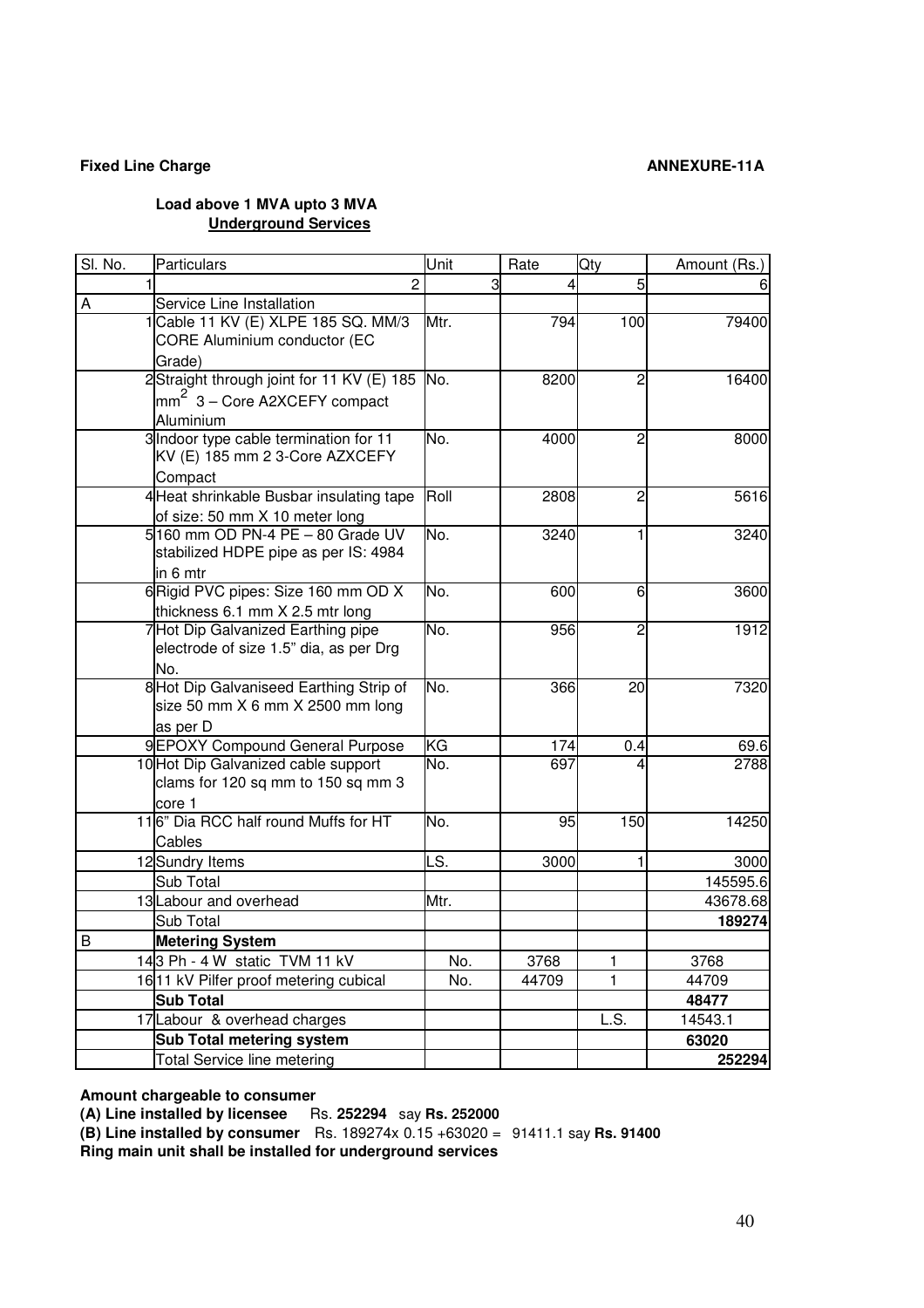## **Fixed Line Charge Load above 3 MVA upto 4 MVA**

| S.No.          | <b>Particulars</b>                                                                  | Unit                     | Rate   | Qty.                    | Amt. (Rs.) |
|----------------|-------------------------------------------------------------------------------------|--------------------------|--------|-------------------------|------------|
| 1              | $\mathbf{2}$                                                                        | 3                        | 4      | 5                       | 6          |
| A              | <b>Service Line Installation</b>                                                    |                          |        |                         |            |
| $\mathbf{1}$   | 3×120 mm <sup>2</sup> 33KV XLPE Cable                                               | Mtr.                     | 1113   | 50                      | 55650      |
| $\overline{c}$ | I/D & O/D Cable Jointing Kit suitable for 33<br>kv 3×120 mm <sup>2</sup> XLPE Cable | No.                      | 16650  | $\mathbf{2}$            | 33300      |
| 3              | GI Pipe 6" dia                                                                      | Mtr.                     | 1229   | 8                       | 9832       |
| $\overline{4}$ | Earthing Coplete                                                                    | No.                      | 698    | 4                       | 2792       |
| $\overline{5}$ | <b>Stay Set Complete</b>                                                            | No.                      | 1648   | $\overline{4}$          | 6592       |
| $\overline{6}$ | <b>ACSR Dog Conductor</b>                                                           | Mtr.                     | 68.76  | 60                      | 4125.6     |
| $\overline{7}$ | 33 KV Pin Insulator                                                                 | No.                      | 196    | 6                       | 1176       |
| $\overline{8}$ | 33 KV Pin with nut                                                                  | No.                      | 201    | 6                       | 1206       |
| $\overline{9}$ | Disc Insulator 70 KN                                                                | No.                      | 258    | 12                      | 3096       |
| 10             | 33 KV Disc fitting                                                                  | No.                      | 228    | 3                       | 684        |
| 11             | Top Channel M.S. 125×65×3200 mm                                                     | No.                      | 2342   | 1                       | 2342       |
| 12             | Droper Channel M.S. 100×50×2600 mm                                                  | No.                      | 1485   | 1                       | 1485       |
| 13             | ST Pole 11 Mtr.                                                                     | $\overline{\text{No}}$ . | 13620  | $\overline{c}$          | 27240      |
| 14             | Concreting of support                                                               | No.                      | 713    | $\overline{\mathbf{c}}$ | 1426       |
| 15             | Number Plate                                                                        | No.                      | 110    | 1                       | 110        |
| 16             | Danger board with clamp                                                             | No.                      | 384    | $\mathbf{1}$            | 384        |
| 17             | <b>Barbed Wire</b>                                                                  | Kg.                      | 134    | $\overline{\mathbf{4}}$ | 536        |
| 18             | Alluminium tape                                                                     | Kg.                      | 255    | 1                       | 255        |
| 19             | Stone pad 300×300×75 mm                                                             | No.                      | 117    | $\overline{c}$          | 234        |
| 20             | concreting of stay                                                                  | No.                      | 316    | $\overline{\mathbf{4}}$ | 1264       |
| 21             | Clamp with bolt & nut                                                               | No.                      | 253    | 16                      | 4048       |
|                | <b>Sub Total</b>                                                                    |                          |        |                         | 157778     |
| 22             | Labour & overhead charges                                                           |                          |        | L.S.                    | 47333      |
|                | <b>Sub Total Service line Installation</b>                                          |                          |        |                         | 205111     |
| B              | <b>Metering system</b>                                                              |                          |        |                         |            |
| 23             | 3 Ph -4 W Static TVM 33 KV                                                          | No.                      | 3768   | $\mathbf{1}$            | 3768       |
| 24             | 33 KV Pilfer proof metering cubicle                                                 | No.                      | 164230 | $\mathbf{1}$            | 164230     |
|                | <b>Sub Total</b>                                                                    |                          |        |                         | 167998     |
| 25             | Labour & overhead charges                                                           |                          |        | L.S.                    | 50399      |
|                | <b>Sub Total Metering System</b>                                                    |                          |        |                         | 218397     |
|                | <b>Total Service line+metering</b>                                                  |                          |        |                         | 423508     |

#### **Amount chargeable to consumer :**

| (A) Line installed by licensee | : Rs. | 423508                        | Say Rs. 424000            |
|--------------------------------|-------|-------------------------------|---------------------------|
| (B) Line installed by consumer | :Rs.  | $205111 \times 0.15 + 218397$ | $= 249164$ Say Rs. 250000 |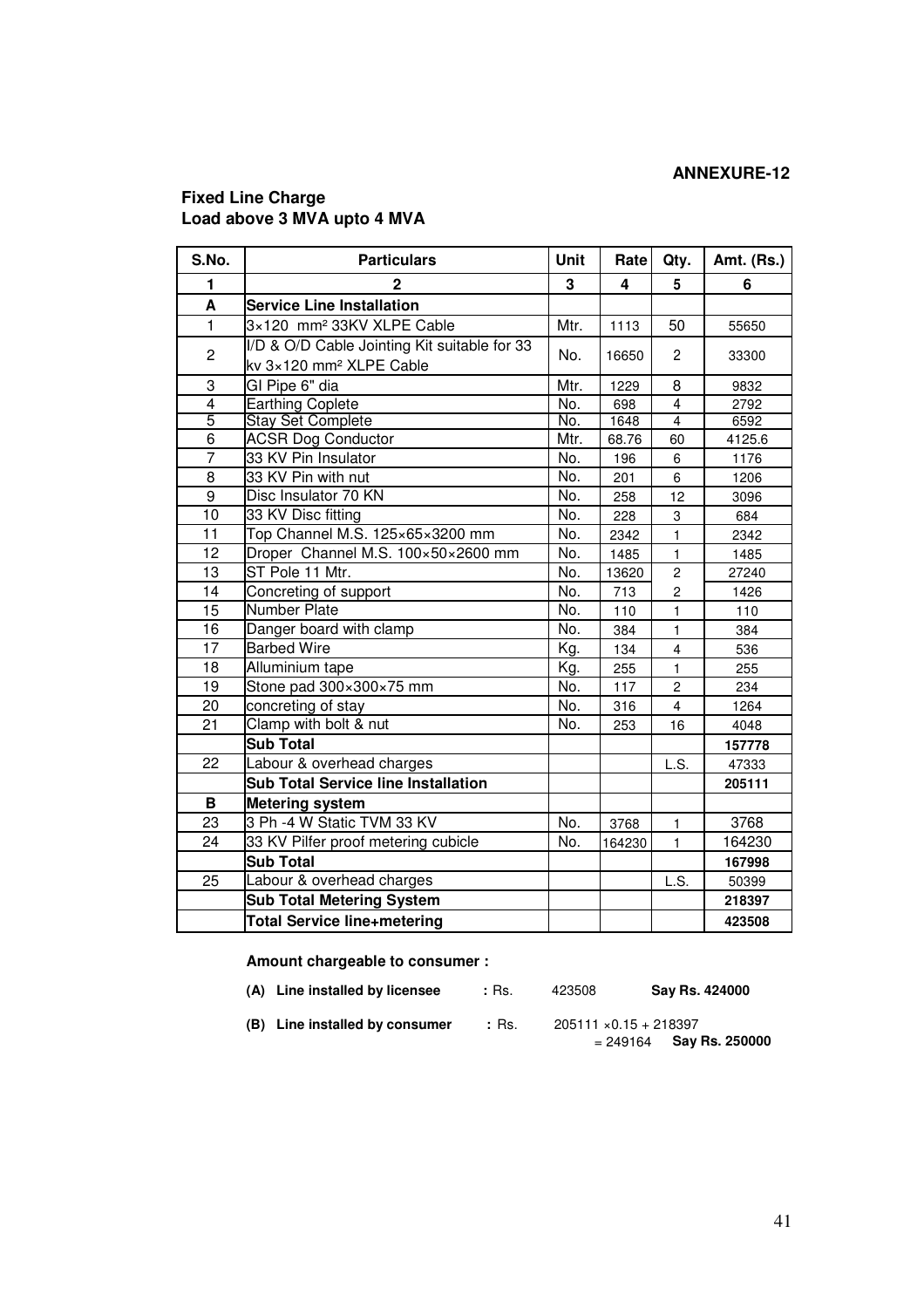**Fixed** Line Charge **ANNEXURE-12 A** 

|              | Load above 3MVA upto 4MVA                         | <b>Underground Services</b> |                |                |         |
|--------------|---------------------------------------------------|-----------------------------|----------------|----------------|---------|
|              | SI. No. Particulars                               | Unit                        | Rate           | Amount         |         |
|              |                                                   |                             |                |                | (Rs.)   |
| $\mathbf{1}$ | $\overline{a}$                                    | 3                           | $\overline{4}$ | 5              | 6       |
| Α            | Service Line Installation                         |                             |                |                |         |
|              | 1 Cable 33 KV (E) XLPE 120 SQ. MM/3 CORE          | Mtr.                        | 1113           | 100            | 111300  |
|              | Aluminium conductor (EC Grade)                    |                             |                |                |         |
|              | 2 Outdoor type cable termination for 33 KV (E)    | No.                         | 16650          | $\overline{2}$ | 33300   |
|              | 120 mm 2 3-Core AZXCEFY Compact                   |                             |                |                |         |
|              | 3 Indoor type cable termination for 33 KV (E) 120 | No.                         | 5664           | 4              | 22656   |
|              | mm 2 3-Core AZXCEFY Compact                       |                             |                |                |         |
|              | 4 Heat shrinkable Busbar insulating tape of size: | Roll                        | 2808           | 4              | 11232   |
|              | 50 mm X 10 meter long                             |                             |                |                |         |
|              | 5 140 mm OD PN-4 PE - 80 Grade UV stabilized      | No.                         | 6545           | 1              | 6545    |
|              | HDPE pipe as per IS: 4984 in 6 mtr                |                             |                |                |         |
|              | 6 Rigid PVC pipes: Size 160 mm OD X thickness     | No.                         | 662            | 6              | 3972    |
|              | 6.1 mm X 2.5 mtr long                             |                             |                |                |         |
|              | 7 Hot Dip Galvanized Earthing pipe electrode of   | No.                         | 957            | 4              | 3828    |
|              | size 1.5" dia, as per Drg No.                     |                             |                |                |         |
|              | 8 Hot Dip Galvaniseed Earthing Strip of size 50   | No.                         | 366            | 20             | 7320    |
|              | mm X 6 mm X 2500 mm long as per D                 |                             |                |                |         |
|              |                                                   |                             |                |                |         |
|              | 9 EPOXY Compound General Purpose                  | ΚG                          | 174            | 0.4            | 69.6    |
|              | 10 Hot Dip Galvanized cable support clams for 120 | No.                         | 708            |                | 1416    |
|              | sq mm to 150 sq mm 3 core 1                       |                             |                |                |         |
|              | 11 6" Dia RCC half round Muffs for HT Cables      | No.                         | 95             | 150            | 14250   |
|              | 12 Sundry Items                                   | LS.                         | 8000           |                | 8000    |
|              | 13 Trenchless road crossing                       | Mtr.                        | 10000          |                | 10000   |
|              | <b>Sub Total</b>                                  |                             |                |                | 233889  |
| B            | <b>Metering System</b>                            |                             |                |                |         |
|              | 14 3 Ph - 4 W static TVM 33 kV                    | No.                         | 3768           | 1              | 3768    |
|              | 16 33 kV Pilfer proof metering cubical            | No.                         | 164230         | 1              | 164230  |
|              | Sub Total                                         |                             |                |                | 167998  |
|              | 17 Labour & overhead charges                      |                             |                | L.S.           | 50399.4 |
|              | Sub Total Metering System                         |                             |                |                | 218397  |
|              | <b>Total Service line metering</b>                |                             |                |                | 452286  |

**Amount chargeable to consumer** 

**(A) Line installed by licensee** Rs. **452286** say **Rs. 452300** 

**(B) Line installed by consumer** Rs. 233889x 0.15 + 218397 = 253480 say **Rs. 253500 Ring main unit shall be installed for underground services**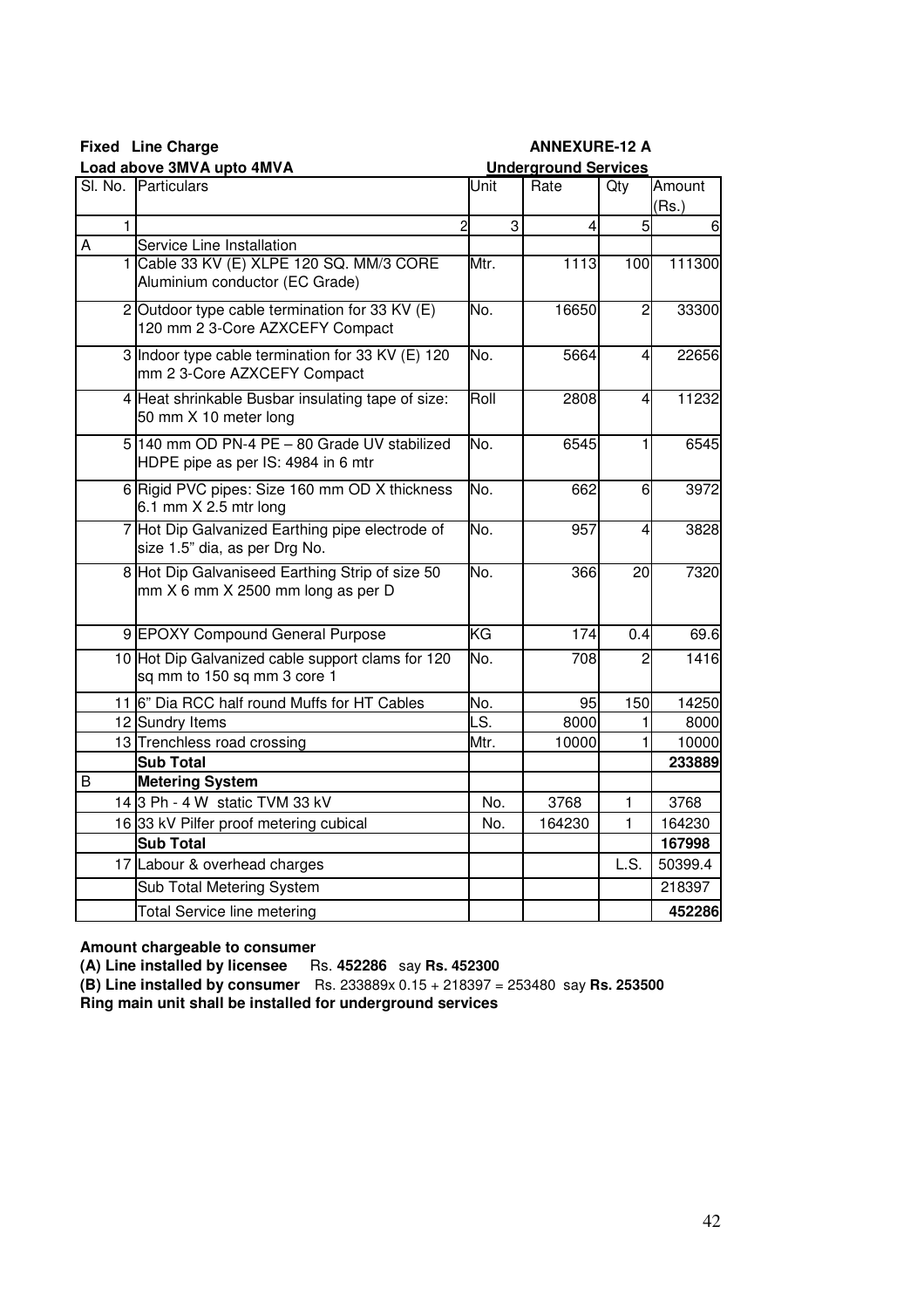#### **Fixed Line Charge Load above 4 MVA upto 10 MVA**

| S.No.           | <b>Particulars</b>                                                                  | Unit | Rate   | Qty.                    | Amt. (Rs.) |
|-----------------|-------------------------------------------------------------------------------------|------|--------|-------------------------|------------|
| 1               | $\overline{2}$                                                                      | 3    | 4      | 5                       | 6          |
| A               | <b>Service Line Installation</b>                                                    |      |        |                         |            |
| $\mathbf{1}$    | 3×300 mm <sup>2</sup> 33KV XLPE Cable                                               | Mtr. | 1644   | 50                      | 82200      |
| 2               | I/D & O/D Cable Jointing Kit suitable for 33<br>KV 3×300 mm <sup>2</sup> XLPE Cable | No.  | 17100  | $\overline{c}$          | 34200      |
| 3               | GI Pipe 6" dia                                                                      | Mtr. | 1229   | 8                       | 9832       |
| $\overline{4}$  | <b>Earthing Complete</b>                                                            | No.  | 698    | $\overline{4}$          | 2792       |
| 5               | <b>Stay Set Complete</b>                                                            | Nos. | 1648   | 4                       | 6592       |
| $\overline{6}$  | <b>ACSR Dog Conductor</b>                                                           | Mtr. | 68.76  | 60                      | 4126       |
| $\overline{7}$  | 33 KV Pin Insulator                                                                 | No.  | 196    | 6                       | 1176       |
| 8               | 33 KV Pin With nut                                                                  | No.  | 201    | 6                       | 1206       |
| $\overline{9}$  | Disc Insulator 70 KN                                                                | No.  | 258    | 12                      | 3096       |
| 10              | 33 KV Disc fitting                                                                  | No.  | 228    | 3                       | 684        |
| 11              | Top Channel M.S. 125×65×3200 mm                                                     | No.  | 2343   | $\mathbf{1}$            | 2343       |
| $\overline{12}$ | Droper Channel M.S. 100×50×2600 mm                                                  | No.  | 1485   | $\overline{1}$          | 1485       |
| 13              | S.T. Pole 11 Mtr                                                                    | No.  | 13620  | $\overline{c}$          | 27240      |
| 14              | Concreting of support                                                               | No.  | 713    | $\overline{c}$          | 1426       |
| 15              | <b>Number Plate</b>                                                                 | No.  | 110    | 1                       | 110        |
| 16              | Danger board with clamp                                                             | No.  | 384    | $\mathbf{1}$            | 384        |
| 17              | <b>Barbed Wire</b>                                                                  | Kg.  | 134    | $\overline{\mathbf{4}}$ | 536        |
| 18              | Alluminium tape                                                                     | Kg.  | 255    | $\mathbf{1}$            | 255        |
| 19              | Stone pad 300×300×75 mm                                                             | No.  | 117    | $\overline{c}$          | 234        |
| 20              | concreting of stay                                                                  | No.  | 316    | $\overline{4}$          | 1264       |
| 21              | Clamp with bolt & nut                                                               | No.  | 249    | 16                      | 3984       |
|                 | <b>Sub Total</b>                                                                    |      |        |                         | 185165     |
| 22              | Labour & overhead charges                                                           |      |        | L.S.                    | 55549      |
|                 | <b>Sub Total Service line Installation</b>                                          |      |        |                         | 240714     |
| B               | <b>Metering system</b>                                                              |      |        |                         |            |
| 23              | 3 Ph -4 W Static TVM 33 KV                                                          | No.  | 3768   | $\mathbf 1$             | 3768       |
| 24              | 33 KV Pilfer proof metering cubicle                                                 | No.  | 164230 | $\mathbf{1}$            | 164230     |
|                 | <b>Sub Total</b>                                                                    |      |        |                         | 167998     |
| 25              | Labour & overhead charges                                                           |      |        | L.S.                    | 50399      |
|                 | <b>Sub Total Metering System</b>                                                    |      |        |                         | 218397     |
|                 | <b>Total Service line+metering</b>                                                  |      |        |                         | 459111     |

## **Amount chargeable to consumer :**

| (A) Line installed by licensee | :Rs. | 459111                                | Say Rs. 459000            |  |
|--------------------------------|------|---------------------------------------|---------------------------|--|
| (B) Line installed by consumer |      | $:$ Rs. 240714 $\times$ 0.08 + 218397 | $= 237655$ Say Rs. 238000 |  |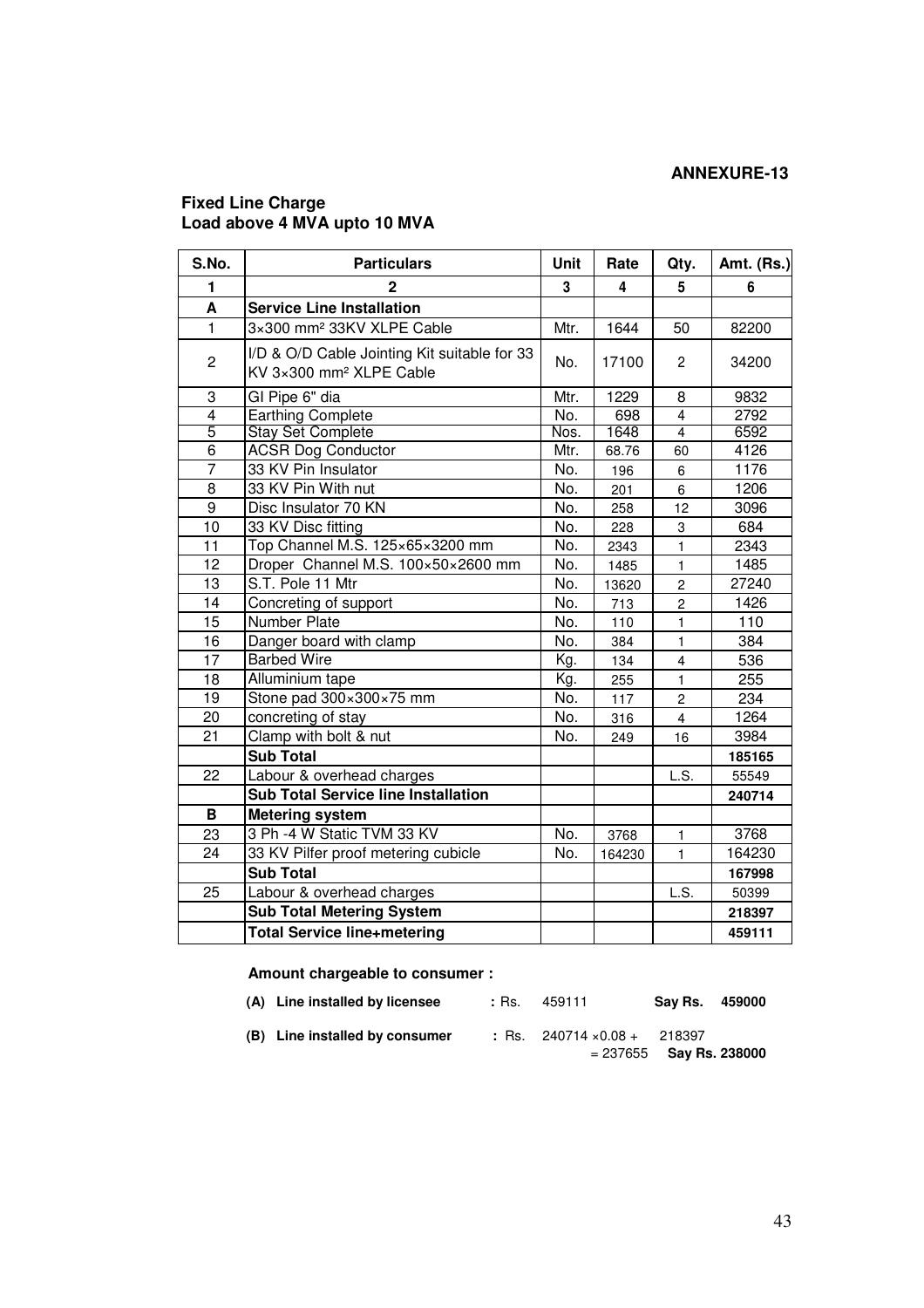#### **ANNEXURE-13A**

#### **Fixed Line Charge Load above 4 MVA upto 10 MVA ound Services**

| SI. | Particulars                                                                          | Unit | Rate   | Qty                    | Amount   |
|-----|--------------------------------------------------------------------------------------|------|--------|------------------------|----------|
| No. |                                                                                      |      |        |                        | (Rs.)    |
|     | $\overline{c}$                                                                       | 3    | 4      | 5                      | 6        |
| A   | Service Line Installation                                                            |      |        |                        |          |
|     | Cable 33 KV (E) XLPE 300 SQ. MM/3<br><b>CORE Aluminium conductor (EC Grade)</b>      | Mtr. | 1644   | 100                    | 164400   |
|     | 2 Outdoor type cable termination for 33 KV<br>(E) 300 mm 2 3-Core AZXCEFY Compact    | No.  | 17100  | $\overline{2}$         | 34200    |
|     | 3 Indoor type cable termination for 33 KV (E)<br>300 mm 2 3-Core AZXCEFY Compact     | No.  | 7000   | 4                      | 28000    |
|     | 4 Heat shrinkable Busbar insulating tape of<br>size: 50 mm X 10 meter long           | Roll | 2808   | 4                      | 11232    |
|     | 5140 mm OD PN-4 PE - 80 Grade UV<br>stabilized HDPE pipe as per IS: 4984 in 6<br>mtr | No.  | 6545   | 1                      | 6545     |
|     | 6 Rigid PVC pipes: Size 300 mm OD X<br>thickness 6.1 mm X 2.5 mtr long               | No.  | 662    | 6                      | 3972     |
|     | 7 Hot Dip Galvanized Earthing pipe<br>electrode of size 1.5" dia, as per Drg No.     | No.  | 957    | 4                      | 3828     |
|     | 8 Hot Dip Galvaniseed Earthing Strip of size<br>50 mm X 6 mm X 2500 mm long as per D | No.  | 367    | $\overline{20}$        | 7340     |
|     | 9EPOXY Compound General Purpose                                                      | ΚG   | 174    | 0.4                    | 69.6     |
|     | 10 Hot Dip Galvanized cable support clams<br>for 120 sq mm to 300 sq mm 3 core 1     | No.  | 708    | 2                      | 1416     |
|     | 116" Dia RCC half round Muffs for HT Cables                                          | No.  | 95     | 150                    | 14250    |
|     | 12 Sundry Items                                                                      | LS.  | 8000   | 1                      | 8000     |
|     | 13 Trenchless road crossing                                                          | Mtr. | 10000  | 1                      | 10000    |
|     | Sub Total                                                                            |      |        |                        | 293252.6 |
| B   | <b>Metering System</b>                                                               |      |        |                        |          |
|     | 143 phase 4 wire 11000/110 V 100/5 A C.T.<br>Operated H.T. Trivector meter           | No.  | 3768   |                        | 3768     |
|     | 160.5s class 33 KV metering cubicle with 3<br>Nos CT's & 3 Nos. P.T's with CTR5/5A   | No.  | 206531 |                        | 206531   |
|     | Sub Total Metering System                                                            |      |        |                        | 210299   |
|     | 17 Labour and overhead charges at the rate<br>of 30% of material cost                |      |        | $\overline{\text{LS}}$ | 63089.7  |
|     | Sub Total Metering System                                                            |      |        |                        | 273388.7 |
|     | <b>Total Service line metering</b>                                                   |      |        |                        | 566641.3 |

**Amount chargeable to consumer**

**(A) Line installed by licensee** Rs 566641.3 say **Rs. 566700**

**(B) Line installed by consumer** Rs. 293252.6x 0.08 + 273389 = 296849.2 **say 297000 Ring main unit shall be installed for underground services**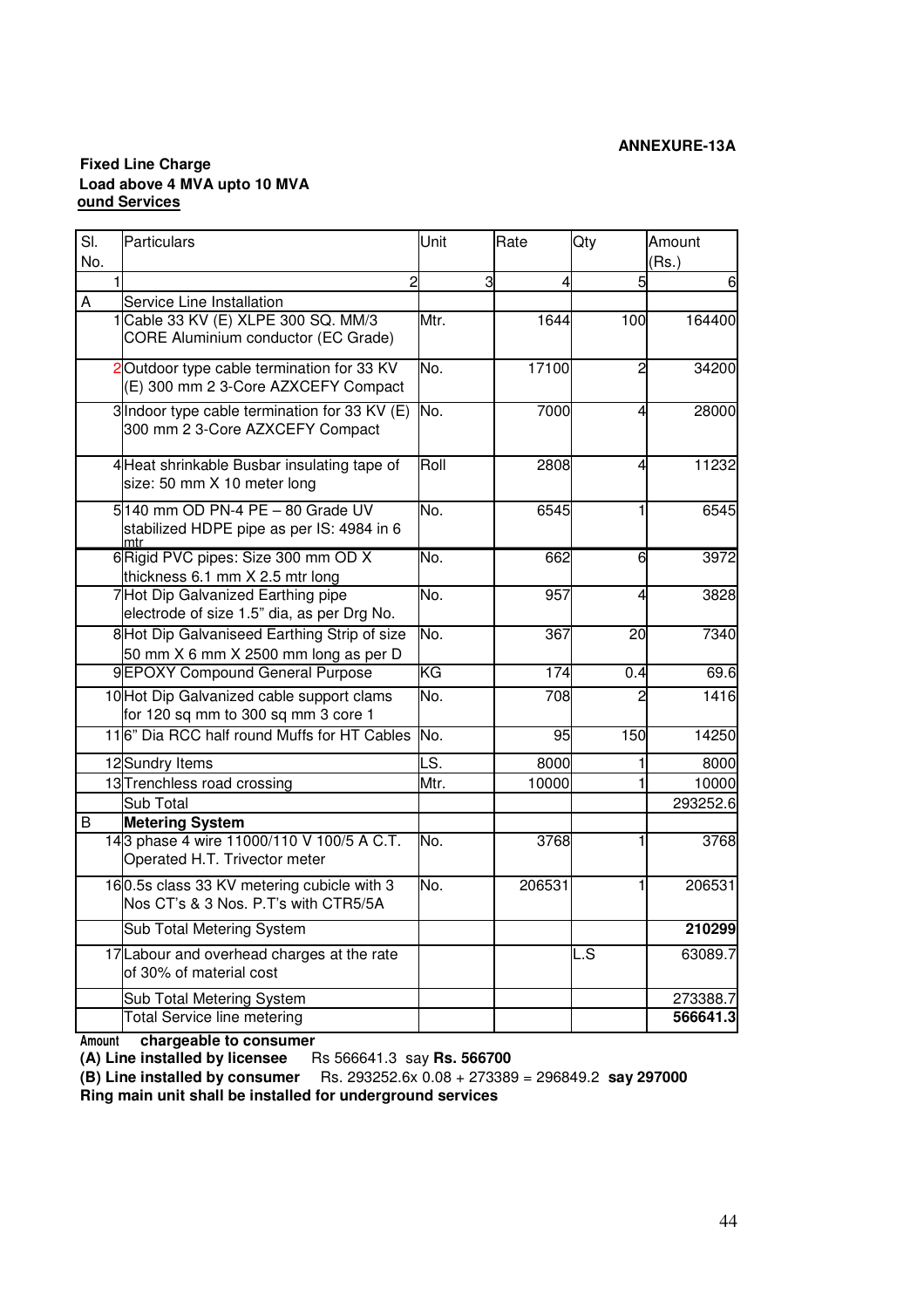| S.No.          | <b>Particulars</b>                | Unit | Rate             | L.T. 3-Phase |            | L.T. 1- Phase   |                   |
|----------------|-----------------------------------|------|------------------|--------------|------------|-----------------|-------------------|
|                |                                   |      | (Rs.)            | Qty.         | Amt. (Rs.) | Qty.            | <b>Amt. (Rs.)</b> |
| 1              | $\mathbf{2}$                      | 3    | 4                | 5            | 6          | $\overline{7}$  | 8                 |
| 1              | ST Pole 11 Mtr.                   | No.  | 13620            | 25           | 340500     | 25              | 340500            |
| $\overline{2}$ | Stone Pad 300×300×75 mm           | No.  | 117              | 25           | 2925       | 25              | 2925              |
| 3              | L.T. Clamp with bolt & Nut        | No.  | 216              | 75           | 16200      | 50              | 10800             |
| 4              | Earth wire clamp                  | No.  | $\overline{216}$ | 25           | 5400       | $\overline{25}$ | 5400              |
| 5              | L.T. Shakle insulator             | No.  | 30               | 75           | 2250       | 50              | 1500              |
| 6              | Bolt & Nut for Shakle insulator   | Kg.  | 162              | 30           | 4860       | 20              | 3240              |
| $\overline{7}$ | Loop guard complete 3-Phase       | No.  | 38               | 50           | 1900       |                 |                   |
| 8              | Loop guard complete 1-Phase       | No.  | 29               |              |            | 50              | 1450              |
| 9              | Phase wire ACSR Dog               | Km.  | 68758            | 3.09         | 212462     | 1.03            | 70821             |
| 10             | Neutral cum earth wire            | Kg.  | 118              | 157          | 18526      | 157             | 18526             |
| 11             | Aluminum binding wire             | Kg.  | 206              | 8            | 1648       | 4               | 824               |
| 12             | Jointing sleave for ACSR Dog      | No.  | 85               | 3            | 255        |                 | 85                |
| 13             | Spacer L.T. P.V.C.                | No.  | 74               | 75           | 5550       | 50              | 3700              |
| 14             | Extra for stays at angle Location | No.  | 1634             | 8            | 13072      | 8               | 13072             |
| 15             | Concreting of support             | No.  | 707              | 25           | 17675      | 25              | 17675             |
| 16             | Earthing complete                 | No.  | 692              | 8            | 5536       | 8               | 5536              |
| 17             | Concreting of Stay                | No.  | 313              | 8            | 2504       | 8               | 2504              |
|                | <b>Sub Total</b>                  |      |                  |              | 651263     |                 | 498558            |
| 18             | Labour & overhead charges         |      |                  | L.S.         | 195378.9   | L.S.            | 149567            |
|                | Total                             |      |                  |              | 846642     |                 | 648125            |

## **Cost Analysis Of One Kilometer of L.T. Single & 3-phase Line On S T Pole**

| Cost of 3-Phase L.T. Line per meter | $\equiv$ | $846642 \times 0.001 = 846.642$ | <b>Say Rs. 900</b> |
|-------------------------------------|----------|---------------------------------|--------------------|
| Cost of 1-Phase L.T. Line per meter | $\equiv$ | $648125 \times 0.001 = 648.125$ | <b>Sav Rs. 700</b> |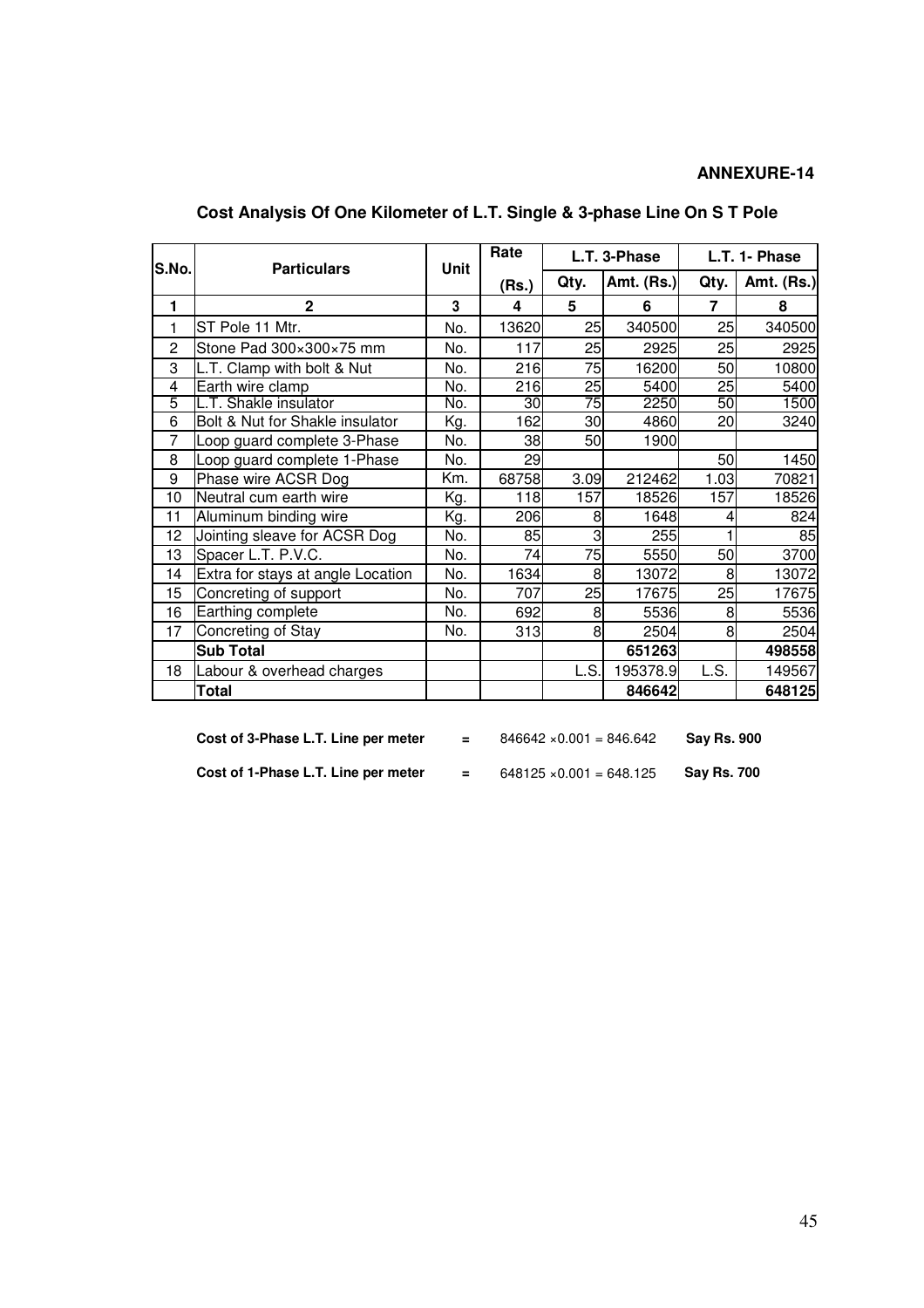| S.No.          | <b>Particulars</b>               | Unit | Rate  | L.T. 3-Phase |                   |                | L.T. 1- Phase     |  |
|----------------|----------------------------------|------|-------|--------------|-------------------|----------------|-------------------|--|
|                |                                  |      | (Rs.) | Qty.         | <b>Amt. (Rs.)</b> | Qty.           | <b>Amt. (Rs.)</b> |  |
| 1              | $\mathbf{2}$                     | 3    | 4     | 5            | 6                 | $\overline{7}$ | 8                 |  |
| 1              | P.C.C. Pole 8.5 Mtr.             | No.  | 2375  | 25           | 59375             | 25             | 59375             |  |
| $\overline{2}$ | Stone Pad 300×300×75 mm          | No.  | 117   | 25           | 2925              | 25             | 2925              |  |
| 3              | L.T. Clamp with bolt & Nut       | No.  | 218   | 75           | 16350             | 50             | 10900             |  |
| 4              | Earth wire clamp                 | No.  | 218   | 25           | 5450              | 25             | 5450              |  |
| 5              | L.T. Shakle insulator            | No.  | 30    | 75           | 2250              | 50             | 1500              |  |
| 6              | Bolt & Nut for Shakle insulator  | Kg.  | 163   | 30           | 4890              | 20             | 3260              |  |
| $\overline{7}$ | Loop guard complete 3-Phase      | No.  | 39    | 50           | 1950              |                |                   |  |
| 8              | Loop guard complete 1-Phase      | No.  | 29    |              |                   | 50             | 1450              |  |
| 9              | Phase wire ACSR Dog              | Km.  | 68758 | 3.09         | 212462            | 1.03           | 70821             |  |
| 10             | Neutral cum earth wire           | Kg.  | 119   | 157          | 18683             | 157            | 18683             |  |
| 11             | Aluminum binding wire            | Kg.  | 208   | 8            | 1664              | 4              | 832               |  |
| 12             | Jointing sleave for ACSR Dog     | No.  | 86    | 3            | 258               |                | 86                |  |
| 13             | Spacer L.T. P.V.C.               | No.  | 75    | 75           | 5625              | 50             | 3750              |  |
| 14             | Extra for stay at angle Location | No.  | 1648  | 8            | 13184             | 8              | 13184             |  |
| 15             | Concreting of support            | No.  | 713   | 25           | 17825             | 25             | 17825             |  |
| 16             | Earthing complete                | No.  | 698   | 8            | 5584              | 8              | 5584              |  |
| 17             | Concreting of Stay               | No.  | 316   | 8            | 2528              | 8              | 2528              |  |
|                | <b>Sub Total</b>                 |      |       |              | 371003            |                | 218153            |  |
| 18             | Labour & overhead charges        |      |       | L.S.         | 111300.9          | L.S.           | 65446             |  |
|                | <b>Total</b>                     |      |       |              | 482304            |                | 283599            |  |

## **Cost Analysis Of One Kilometer of L.T. Single & 3-phase Line On P.C.C. Pole**

| Cost of 3-Phase L.T. Line per meter | Ξ.  | $482304 \times 0.001 = 482.304$ | <b>Sav Rs. 500</b> |
|-------------------------------------|-----|---------------------------------|--------------------|
| Cost of 1-Phase L.T. Line per meter | $=$ | $283599 \times 0.001 = 283.599$ | <b>Sav Rs.300</b>  |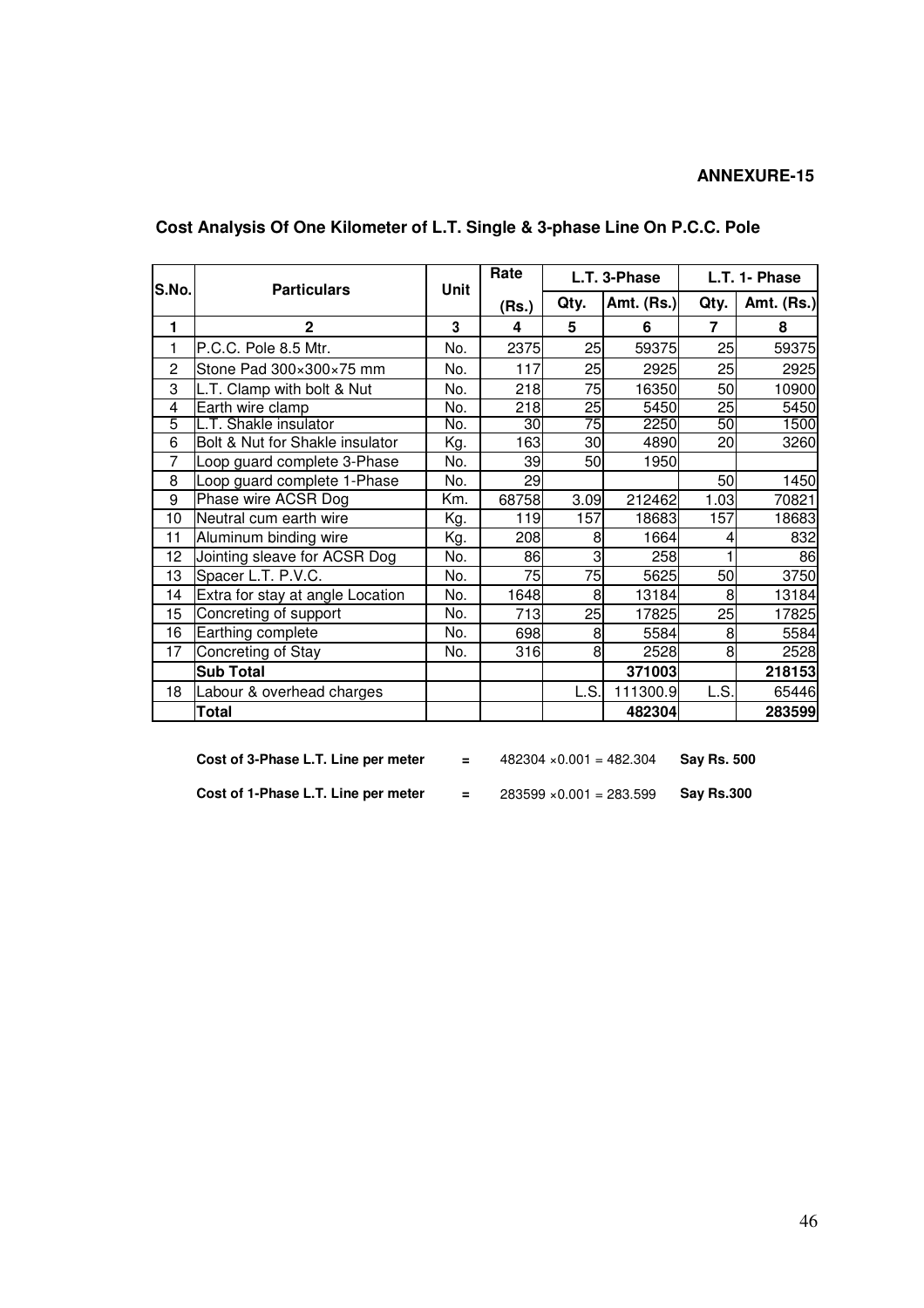| lS.No.         | <b>Particulars</b>               | Unit | Rate  | L.T. 3-Phase   |                   |                | L.T. 1- Phase     |  |
|----------------|----------------------------------|------|-------|----------------|-------------------|----------------|-------------------|--|
|                |                                  |      | (Rs.) | Qty.           | <b>Amt. (Rs.)</b> | Qty.           | <b>Amt. (Rs.)</b> |  |
| 1              | $\mathbf{2}$                     | 3    | 4     | 5              | 6                 | $\overline{7}$ | 8                 |  |
| 1              | P.C.C. Pole 8.5 M                | No.  | 2375  | 20             | 47500             | 20             | 47500             |  |
| $\overline{2}$ | Stone Pad 300×300×75 mm          | No.  | 117   | 20             | 2340              | 20             | 2340              |  |
| 3              | L.T. Clamp with bolt & Nut       | No.  | 218   | 60             | 13080             | 60             | 13080             |  |
| 4              | Earth wire clamp                 | No.  | 218   | 20             | 4360              | 20             | 4360              |  |
| 5              | L.T. Shakle insulator            | No.  | 30    | 60             | 1800              | 20             | 600               |  |
| 6              | Bolt & Nut for Shakle insulator  | Kg.  | 163   | 18             | 2934              | 6              | 978               |  |
| $\overline{7}$ | Loop guard complete 3-Phase      | No.  | 39    | 40             | 1560              |                |                   |  |
| 8              | Loop guard complete 1-Phase      | No.  | 29    |                |                   | 40             | 1160              |  |
| 9              | Phase wire ACSR Weasel           | Km.  | 22959 | 3.09           | 70943             | 1.03           | 23648             |  |
| 10             | Neutral cum earth wire           | Kg.  | 119   | 157            | 18683             | 157            | 18683             |  |
| 11             | Aluminum binding wire            | Kg.  | 208   | 3              | 624               |                | 208               |  |
| 12             | Jointing sleave for Weasel       | No.  | 86    | 3              | 258               |                | 86                |  |
| 13             | Spacer L.T. P.V.C.               | No.  | 75    | 60             | 4500              | 60             | 4500              |  |
| 14             | Extra for stay at angle Location | No.  | 1648  | 3              | 4944              | 3              | 4944              |  |
| 15             | Concreting of support            | No.  | 713   | 3              | 2139              | 3              | 2139              |  |
| 16             | Earthing complete                | No.  | 698   | 3              | 2094              | 3              | 2094              |  |
| 17             | Concreting of stay               | No.  | 316   | $\overline{3}$ | 948               | 3              | 948               |  |
|                | <b>Sub Total</b>                 |      |       |                | 178707            |                | 127268            |  |
| 18             | Labour & overhead charges        |      |       | L.S.           | 53076             | L.S.           | 34744             |  |
|                | Total                            |      |       |                | 231783            |                | 162012            |  |

#### **Cost Analysis Of One Kilometer of L.T. Single & 3-phase Line on P.C.C. Pole in Rural Area for PTW and Pumping Set**

| Variable Charge                                                                                                                                                        | (3-Phase LT Line)                                   | (1-Phase LT Line)                                    |
|------------------------------------------------------------------------------------------------------------------------------------------------------------------------|-----------------------------------------------------|------------------------------------------------------|
| Cost of 1 Km L.T.Line on PCC Pole<br>Cost of concreting of support<br>Cost of concreting of Stay<br>Labour & overhead Charges<br>Cost of 1 Km L.T. Line excluding cost | 231783<br>2139<br>(-)<br>948<br>(-)<br>53076<br>(-) | 162012<br>2139<br>(-)<br>948<br>(-)<br>34744.2<br>Ξ. |
| of Concreting and labour charges                                                                                                                                       | 175620                                              | 124181                                               |
| Cost of LT line per meter                                                                                                                                              | 175.62                                              | 124.181                                              |
| Sav                                                                                                                                                                    | <b>Rs 175</b>                                       | <b>Rs</b> 125                                        |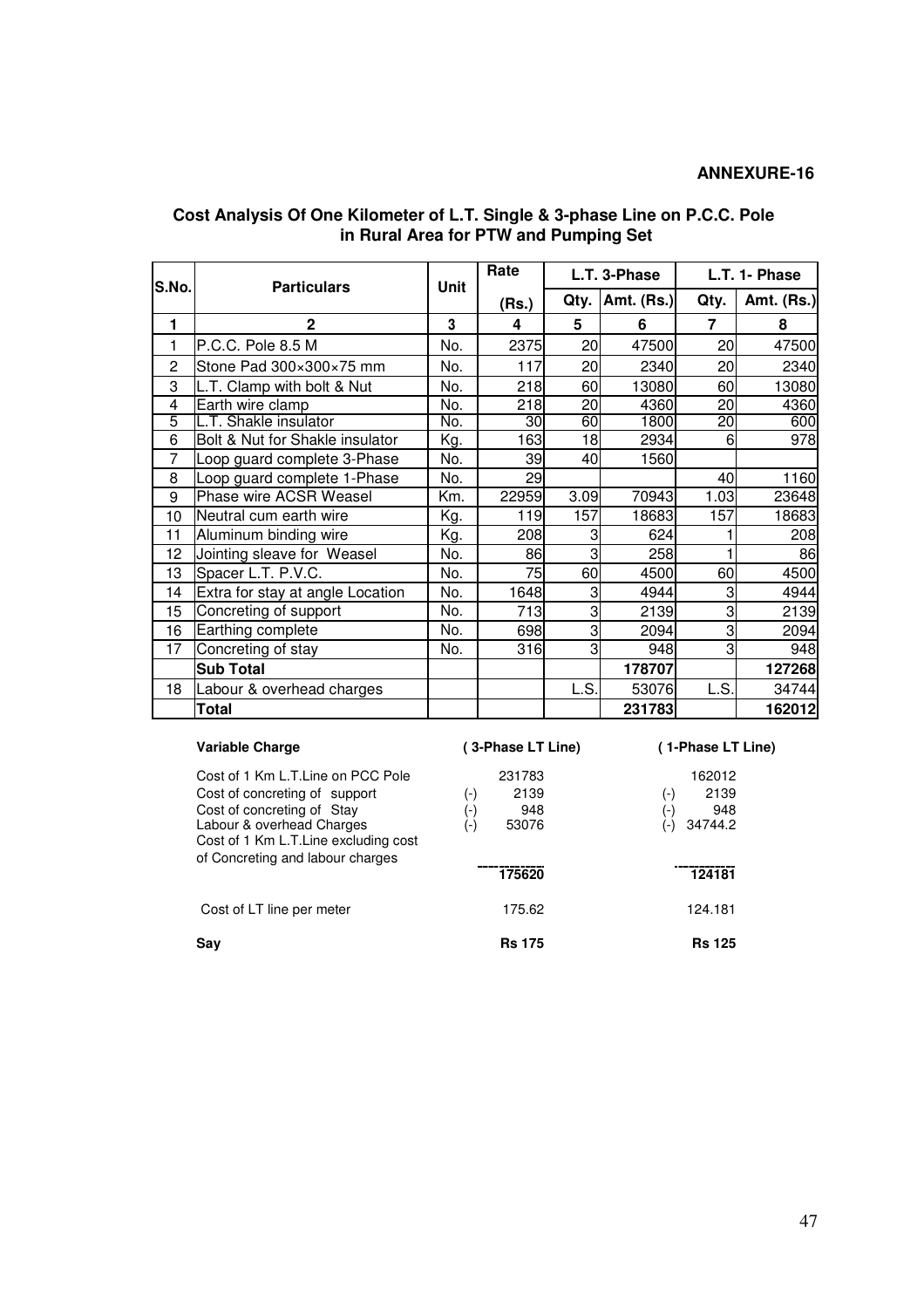| S.No.          | <b>Particulars</b>             | Unit | Rate  | <b>PCC Pole</b> |            | <b>ST Pole</b> |                   |
|----------------|--------------------------------|------|-------|-----------------|------------|----------------|-------------------|
|                |                                |      | (Rs.) | Qty.            | Amt. (Rs.) | Qty.           | <b>Amt. (Rs.)</b> |
| 1              | $\mathbf{2}$                   | 3    | 4     | 5               | 6          | 7              | 8                 |
| 1              | ST Pole 11 Mtr.                | No.  | 13620 |                 |            | $\overline{2}$ | 27240             |
| 2              | P.C.C. Pole 8.5 Mtr.           | No.  | 2,375 | 2               | 4750       |                |                   |
| 3              | Stone Pad 300×300×75 mm        | No.  | 117   | $\overline{c}$  | 234        | $\overline{c}$ | 234               |
| 4              | Top Channel M.S.100x50x2240    | No.  | 1307  | 1               | 1307       | $\mathbf{1}$   | 1307              |
| 5              | Cross bracing M.S. Angle       | Set  | 2751  | 1               | 2751       | $\mathbf{1}$   | 2751              |
| 6              | Clamps with Bolt & Nut         | No.  | 253   | 12              | 3036       | 12             | 3036              |
| $\overline{7}$ | <b>Barbed wire</b>             | Kg.  | 134   | 4               | 536        | 4              | 536               |
| 8              | Danger board with clamp        | No.  | 384   | 1               | 384        | 1.             | 384               |
| 9              | Concreting of PCC Pole         | No.  | 713   | $\overline{2}$  | 1426       |                |                   |
| 10             | Concreting of ST Pole          | No.  | 713   |                 |            | $\mathbf{2}$   | 1426              |
| 11             | Earthing complete              | No.  | 698   | $\overline{c}$  | 1396       | $\overline{c}$ | 1396              |
| 12             | <b>F</b> Bracket               | No.  | 219   | 3               | 657        | 3              | 657               |
| 13             | 11 KV Disc Insulators B&S type | No.  | 258   | 6               | 1548       | 6              | 1548              |
| 14             | 11 KV Disc fittings            | No.  | 93    | 6               | 558        | 6              | 558               |
| 15             | 11 KV Pin Insulator            | No.  | 41    | 3               | 123        | 3              | 123               |
| 16             | 11 KV Pin                      | No.  | 63    | 3               | 189        | 3              | 189               |
| 17             | P.G. clamp                     | No.  | 126   | 6               | 756        | 6              | 756               |
| 18             | <b>Stay Complete</b>           | No.  | 1648  | 6               | 9888       | 6              | 9888              |
| 19             | Concreting of stay             | No.  | 316   | 6               | 1896       | 6              | 1896              |
| 20             | Number plate                   | No.  | 110   | 1               | 110        | 1              | 110               |
|                | <b>Total</b>                   |      |       |                 | 31545      |                | 54035             |

## **Cost Of material for Double Pole Structure with PCC/ST Pole for 11 KV Line**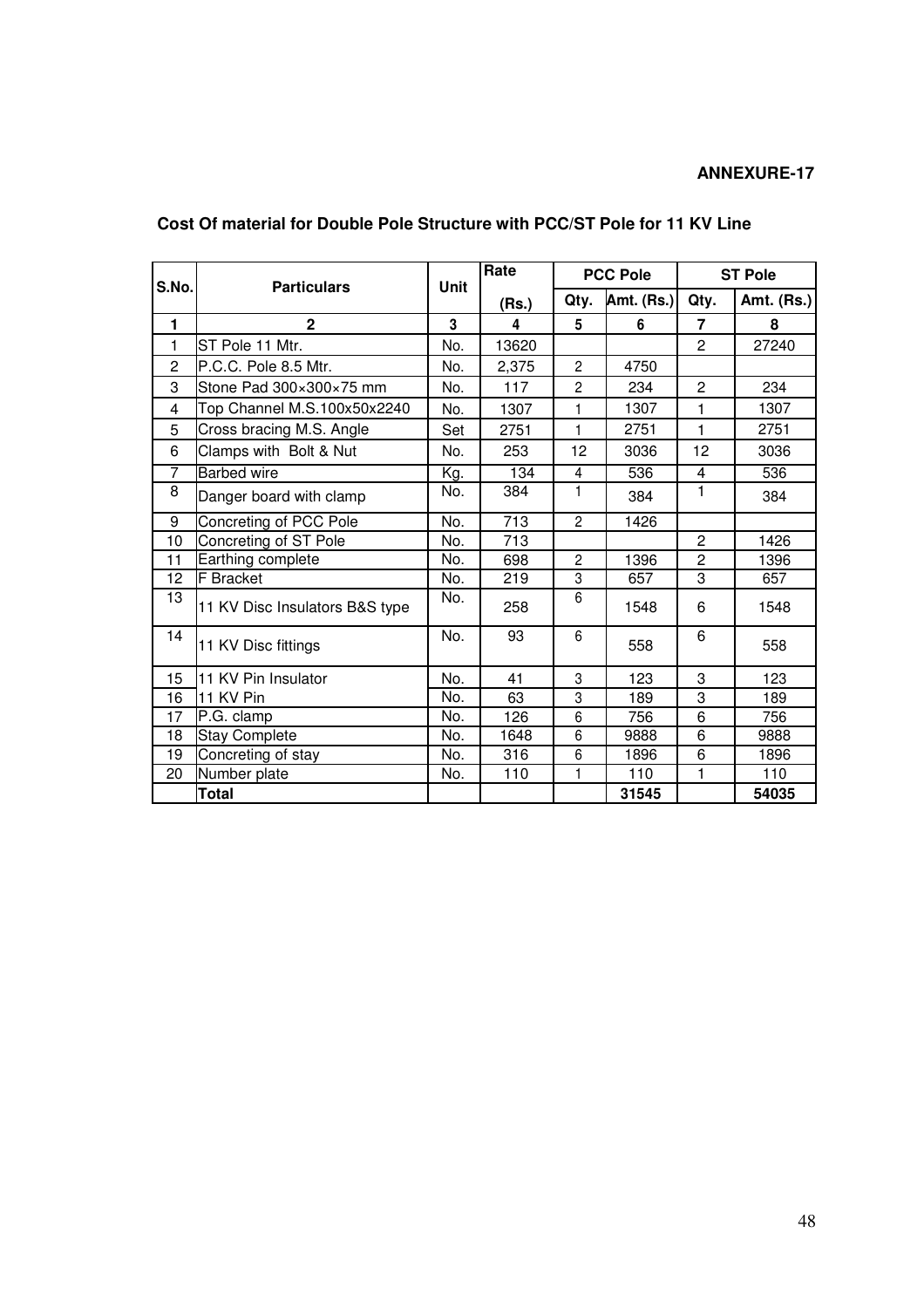| S.No.           | <b>Particulars</b>                 | Unit        | Rate             |                 | <b>PCC Pole</b> |                 | <b>ST Pole</b> |  |  |
|-----------------|------------------------------------|-------------|------------------|-----------------|-----------------|-----------------|----------------|--|--|
|                 |                                    |             | (Rs.)            | Qty.            | Amt. (Rs.)      | Qty.            | Amt. (Rs.)     |  |  |
| $\mathbf{1}$    | $\mathbf{2}$                       | $\mathbf 3$ | 4                | 5               | 6               | $\overline{7}$  | 8              |  |  |
| $\mathbf{1}$    | ST Pole 11 Mtr.                    | No.         | 13620            |                 |                 | 17              | 231540         |  |  |
| $\overline{c}$  | P.C.C. Pole 8.5 Meter              | No.         | 2375             | 17              | 40375           |                 |                |  |  |
| 3               | Stone Pad 300×300×75 mm            | No.         | 117              | 17              | 1989            | 17              | 1989           |  |  |
| $\overline{4}$  | X-arm M.S. Angle 65×65×6 m m V     | No.         | 526              | 17              | 8942            | 17              | 8942           |  |  |
|                 | Type                               |             |                  |                 |                 |                 |                |  |  |
| $\overline{5}$  | Cross arms holding clamp           | No.         | 144              | $\overline{17}$ | 2448            | $\overline{17}$ | 2448           |  |  |
| $\overline{6}$  | 11 KV Pin Insulator                | No.         | 41               | 51              | 2091            | $\overline{51}$ | 2091           |  |  |
| $\overline{7}$  | 11 KV Pin with nut                 | No.         | 63               | $\overline{51}$ | 3213            | $\overline{51}$ | 3213           |  |  |
| $\overline{8}$  | F Bracket                          | No.         | 219              | $\overline{17}$ | 3723            | 17              | 3723           |  |  |
| $\overline{9}$  | <b>ACSR Rabbit Conductor</b>       | Km.         | 33313            |                 |                 | 3.09            | 102937         |  |  |
| 10              | <b>ACSR Weasel Conductor</b>       | Km.         | 20428            | 3.09            | 63123           |                 |                |  |  |
| $\overline{11}$ | <b>Aluminum Tape</b>               | Kg.         | 255              | 1               | 255             | 1               | 255            |  |  |
| 12              | Aluminum binding wire              | Kg.         | 208              | $\overline{2}$  | 416             | 2               | 416            |  |  |
| 13              | Jointing sleave for ACSR Rabbit    | No.         | 86               |                 |                 | 3               | 258            |  |  |
| 14              | Jointing sleave for ACSR Weasel    | No.         | 86               | 3               | 258             |                 |                |  |  |
| 15              | Danger board with clamp            | No.         | 384              | 17              | 6528            | 17              | 6528           |  |  |
| 16              | Concreting of Stay                 | No.         | 316              | $\overline{c}$  | 632             | $\overline{c}$  | 632            |  |  |
| 17              | <b>Barbed wire</b>                 | Kg.         | 134              | 34              | 4556            | 34              | 4556           |  |  |
| 18              | Extra for stays at angle Location  | No.         | 1648             | $\overline{2}$  | 3296            | $\overline{c}$  | 3296           |  |  |
| 19              | Extra with stays at Road crossing  | No.         | 1249             | 1               | 1249            | $\mathbf{1}$    | 1249           |  |  |
| 20              | Sectional D/P on STP (Annexure 17) | No.         | 54035            |                 |                 | 1               | 54035          |  |  |
| 21              | Sectional D/P on PCC (Annexure 17) | No.         | 31545            | 1               | 31545           |                 |                |  |  |
| 22              | Concreting of PCC Pole             | No.         | $\overline{713}$ | $\overline{17}$ | 12121           |                 |                |  |  |
| 23              | Concreting of ST Pole              | No.         | 713              |                 |                 | 17              | 12121          |  |  |
| 24              | <b>Earthing Complete</b>           | No.         | 698              | 17              | 11866           | 17              | 11866          |  |  |
| 25              | Number Plate                       | No.         | 110              | 17              | 1870            | $\overline{17}$ | 1870           |  |  |
|                 | <b>Sub Total</b>                   |             |                  |                 | 200496          |                 | 453965         |  |  |
| 26              | Labour & overhead charges          |             |                  | L.S.            | 60149           | L.S.            | 136189.5       |  |  |
|                 | <b>Total</b>                       |             |                  |                 | 260644          |                 | 590154.5       |  |  |

## **Cost Analysis Of One Kilometer of 11 KV Line on PCC Pole/S.T.Pole**

**Cost of 11 KV Line per meter on P.C.C. Pole =** 260644 ×0.001 260.644 **260**

**Cost of 11 KV Line per meter on S.T. Pole =** 590155 ×0.001 590.1545 **Say Rs.590**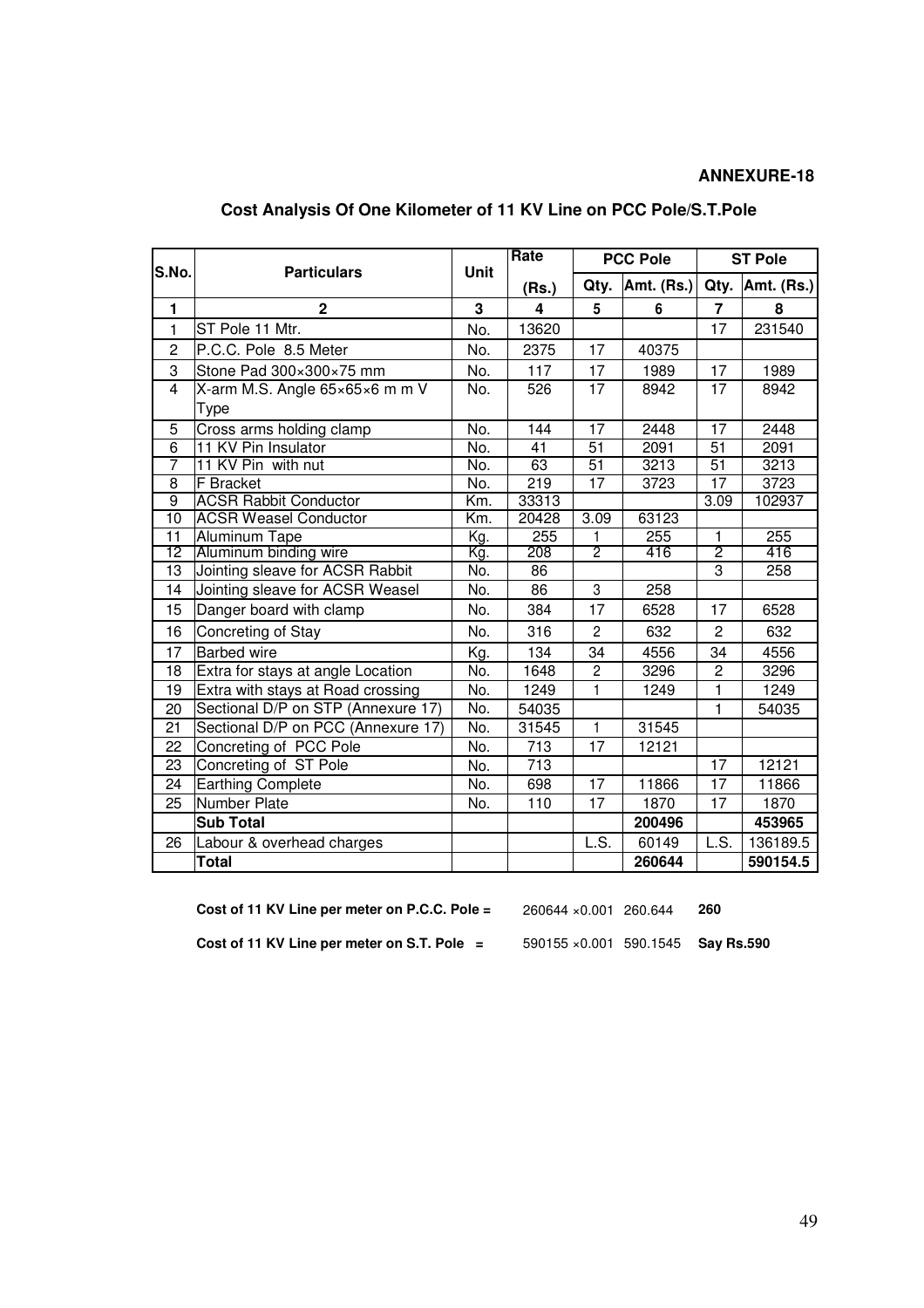| S.No.          | <b>Particulars</b>                                                   | <b>Unit</b> | Rate    | 11 KV 3×70 mm <sup>2</sup> |              | 11 KV 3×120 mm |            | 11 KV 3×185 mm <sup>2</sup> |            |
|----------------|----------------------------------------------------------------------|-------------|---------|----------------------------|--------------|----------------|------------|-----------------------------|------------|
|                |                                                                      |             | (Rs.)   | Qty.                       | Amt. (Rs.)   | Qty.           | Amt. (Rs.) | Qty.                        | Amt. (Rs.) |
| 1              | $\overline{2}$                                                       | 3           | 4       |                            |              | 5              | 6          | 7                           | 8          |
| 1              | 11 KV XLPE cable 3×70 mm <sup>2</sup>                                | Km.         | 406000  | 1.1                        | 446600       |                |            |                             |            |
| 1              | 11 KV XLPE cable 3×120 mm <sup>2</sup>                               | Km.         | 614000  |                            | 0            | 1.10           | 675400     |                             |            |
| $\overline{2}$ | 11 KV XLPE cable 3×185 mm <sup>2</sup>                               | Km.         | 794000  |                            | $\mathbf{0}$ |                |            | 1.1                         | 873400     |
|                | Cable jointing kit straight through 11<br>KV (E) 70 mm <sup>2</sup>  | Km.         | 7620    | $\overline{2}$             | 15240        |                |            |                             |            |
|                | Cable jointing kit straight through 11<br>KV (E) 120 mm <sup>2</sup> | Km.         | 8000    | $\Omega$                   | 0            | 2              | 16000      |                             |            |
| 3              | Cable jointing kit straight through 11<br>KV (E) 185 mm <sup>2</sup> | No.         | 8200    | $\Omega$                   | 0            |                |            | 2                           | 16400      |
| 4              | Cable jointing kit out door                                          | No.         | 3600    | $\overline{2}$             | 7200         | 2              | 7200       | $\overline{2}$              | 7200       |
| 5              | G.I. Pipe 6" dia                                                     | Mtr.        | 1229    | 20                         | 24580        | 20             | 24580      | 20                          | 24580      |
|                | <b>Sub Total</b>                                                     |             |         |                            | 493620       |                | 723180     |                             | 921580     |
| 6              | Cable laying charges along with<br>cost of bricks & sand             |             |         | L.S.                       | 228206       | L.S.           | 228206     | L.S.                        | 228206     |
|                | <b>Total</b>                                                         |             |         |                            | 721826       |                | 951386     |                             | 1149786    |
| 7              | Road restoration charges for pucca<br>road crossing                  | Km.         | 1863400 | 0.2                        | 372680       | 0.2            | 372680     | 0.2                         | 372680     |
| 8              | Road<br>restoration charges<br>for<br>footpath side                  | Km.         | 465850  | 0.8                        | 372680       | 0.8            | 372680     | 0.8                         | 372680     |
|                | <b>Grand Total</b>                                                   |             |         |                            | 1467186      |                | 1696746    |                             | 1895146    |

## Cost Analysis Of 1 Kilometer 11 KV Underground Line/Cable

| Cost of underground 11 KV Line per meter                                            |         |          |     |                       |
|-------------------------------------------------------------------------------------|---------|----------|-----|-----------------------|
| with $3\times70$ mm <sup>2</sup> cable                                              | 1467186 | $*0.001$ | $=$ | 1467.186 Say Rs.1470  |
| Cost of underground 11 KV Line per meter<br>with $3\times120$ mm <sup>2</sup> cable | 1696746 | $*0.001$ | Ξ   | 1696.746 Say Rs.1700  |
| Cost of underground 11 KV Line per meter                                            |         |          |     |                       |
| with $3 \times 185$ mm <sup>2</sup> cable                                           | 1895146 | $*0.001$ | =   | 1895.146 Say Rs. 1900 |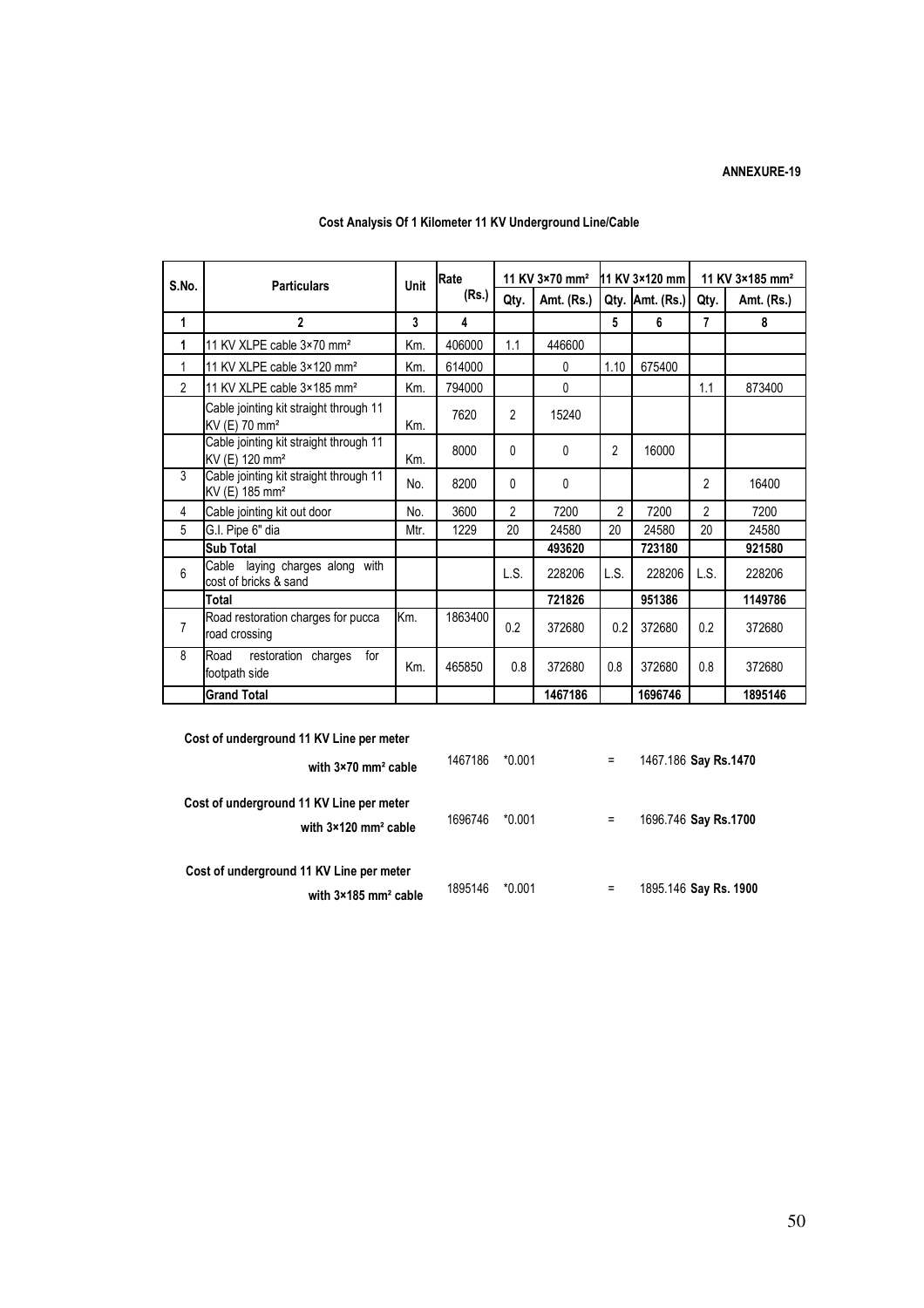| S.No.          | <b>Particulars</b>                        | Unit | Rate | Qty.           | Amt. (Rs.) |
|----------------|-------------------------------------------|------|------|----------------|------------|
|                | $\mathbf{c}$                              | 3    | 4    | 5              | 6          |
| 1              | PCC Pole 9.0 Mtr.                         | No.  | 4716 |                | 4716       |
| $\overline{2}$ | V-type cross arm                          | No.  | 1002 |                | 1002       |
| 3              | Cross arm holding clamp with bolts & nuts | No.  | 480  |                | 480        |
| 4              | F-bracket                                 | No.  | 219  |                | 219        |
| 5              | 33 KV Pin Insulator                       | No.  | 196  | 3              | 588        |
| 6              | 33 KV Pin with nut                        | No.  | 201  | 3              | 603        |
| 7              | Armour Rod with Ferrule for Dog           | Set  | 230  | 3              | 690        |
| 8              | Stone Pad 300x300x75 mm                   | No.  | 117  |                | 117        |
| 9              | Number plate                              | No.  | 110  | 1              | 110        |
| 10             | Danger borad with clamp                   | No.  | 384  |                | 384        |
| 11             | <b>Barbed Wire</b>                        | Kg.  | 134  | $\overline{c}$ | 268        |
| 12             | Bolt, Nut & washer                        | Kg.  | 163  |                | 163        |
| 13             | Alluminium binding wire                   | Kg.  | 208  | 0.5            | 104        |
| 14             | Earthing complete                         | No.  | 698  | 1              | 698        |
| 15             | Concreting support                        | No.  | 713  | 1              | 713        |
|                | <b>Total</b>                              |      |      |                | 10855      |
|                |                                           |      |      | Say            | 10900      |

## **Cost of material for single support on PCC Pole 9 Mtr.for 33 KV Lline**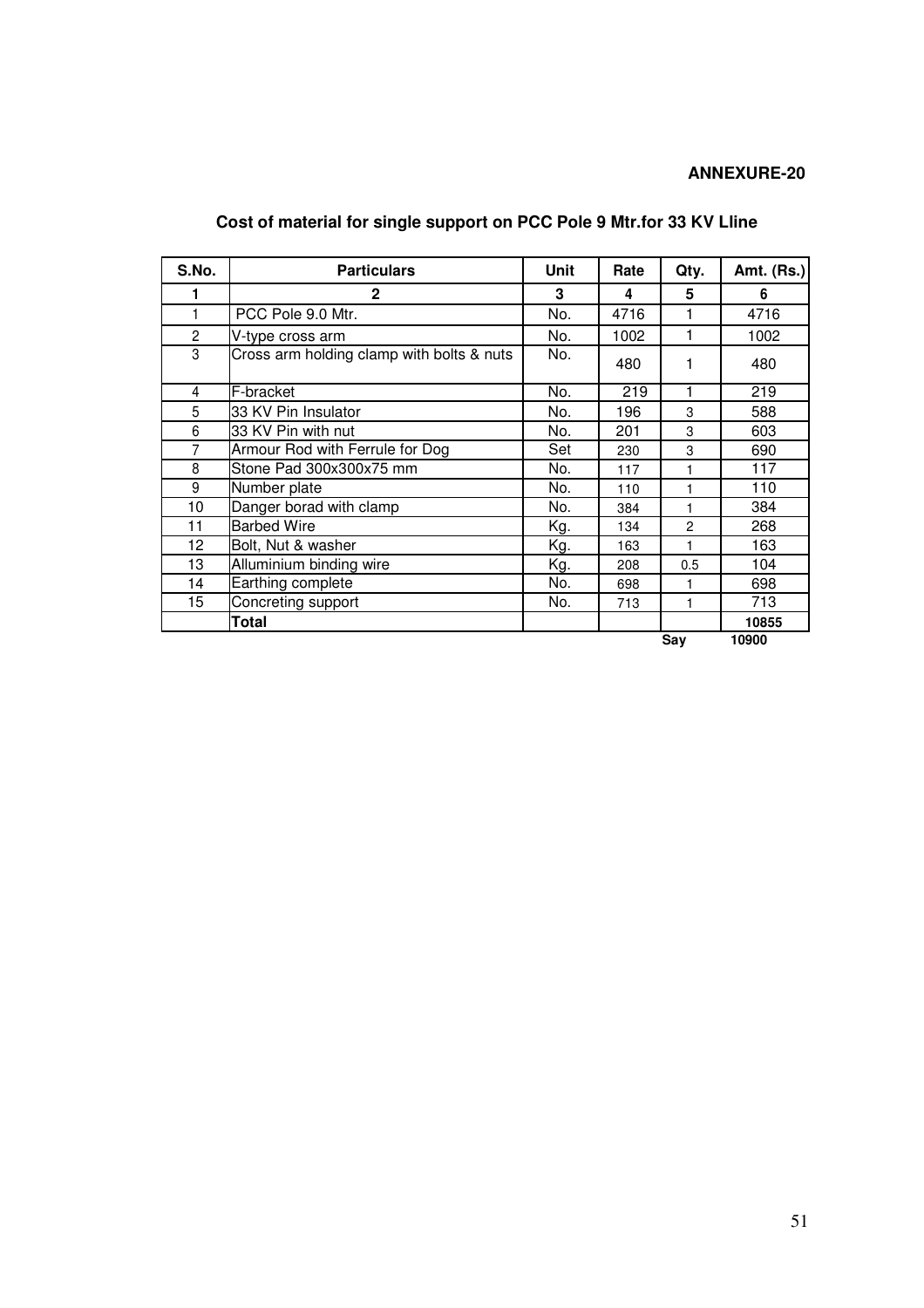| Cost of material for Sectional Double Pole Structure on PCC Pole 9 Mtr.for 33 KV |
|----------------------------------------------------------------------------------|
| Lline                                                                            |

| S.No.          | <b>Particulars</b>                      | Unit | Rate | Qty.           | Amt. (Rs.) |
|----------------|-----------------------------------------|------|------|----------------|------------|
| 1              | $\mathbf{2}$                            | 3    | 4    | 5              | 6          |
| $\mathbf{1}$   | PCC Pole 9 Mtr.                         | No.  | 4716 | $\overline{2}$ | 9432       |
| $\overline{2}$ | M.S. Angle Iron 65×65×6 mm bracing with | Set  | 2751 | 1              | 2751       |
|                | 4 clamp                                 |      |      |                |            |
| 3              | Top Channel 125×65 mm, 3200 mm with     | No.  | 2320 | 1.             | 2320       |
|                | clamp                                   |      |      |                |            |
| 4              | Stone Pad 300x300x75 mm                 | No.  | 117  | $\overline{2}$ | 234        |
| 5              | 11 KV Disc Insulators B&S type          | No.  | 258  | 24             | 6192       |
| 6              | Disc Fittings Dog/Racoon                | No.  | 228  | 6              | 1368       |
| $\overline{7}$ | 33 KV pin Insulator                     | No.  | 196  | 3              | 588        |
| 8              | 33 KV pin with nut                      | No.  | 201  | 3              | 603        |
| 9              | Earth clamp with bolt & nut             | No.  | 280  | 1              | 280        |
| 10             | PG Clamp for Dog                        | No.  | 214  | 12             | 2568       |
| 11             | E Bracket                               | No.  | 351  | 3              | 1053       |
| 12             | <b>Number Plate</b>                     | No.  | 110  | 1              | 110        |
| 13             | Danger board with clamp                 | No.  | 384  | 1              | 384        |
| 14             | <b>Barbed wire</b>                      | Kg.  | 134  | $\overline{4}$ | 536        |
| 15             | Alluminiun tape                         | Kg.  | 255  | 1              | 255        |
| 16             | Bolt, Nut and washer                    | Kg.  | 163  | 3              | 489        |
| 17             | Stay set Complete                       | No.  | 1689 | 8              | 13512      |
| 18             | Concreting of support                   | No.  | 713  | $\overline{c}$ | 1426       |
| 19             | Earthing complete                       | No.  | 698  | 2              | 1396       |
| 20             | Concreting of stay                      | No.  | 316  | 8              | 2528       |
|                | Total                                   |      |      |                | 48025      |
|                |                                         |      |      | Say            | 48000      |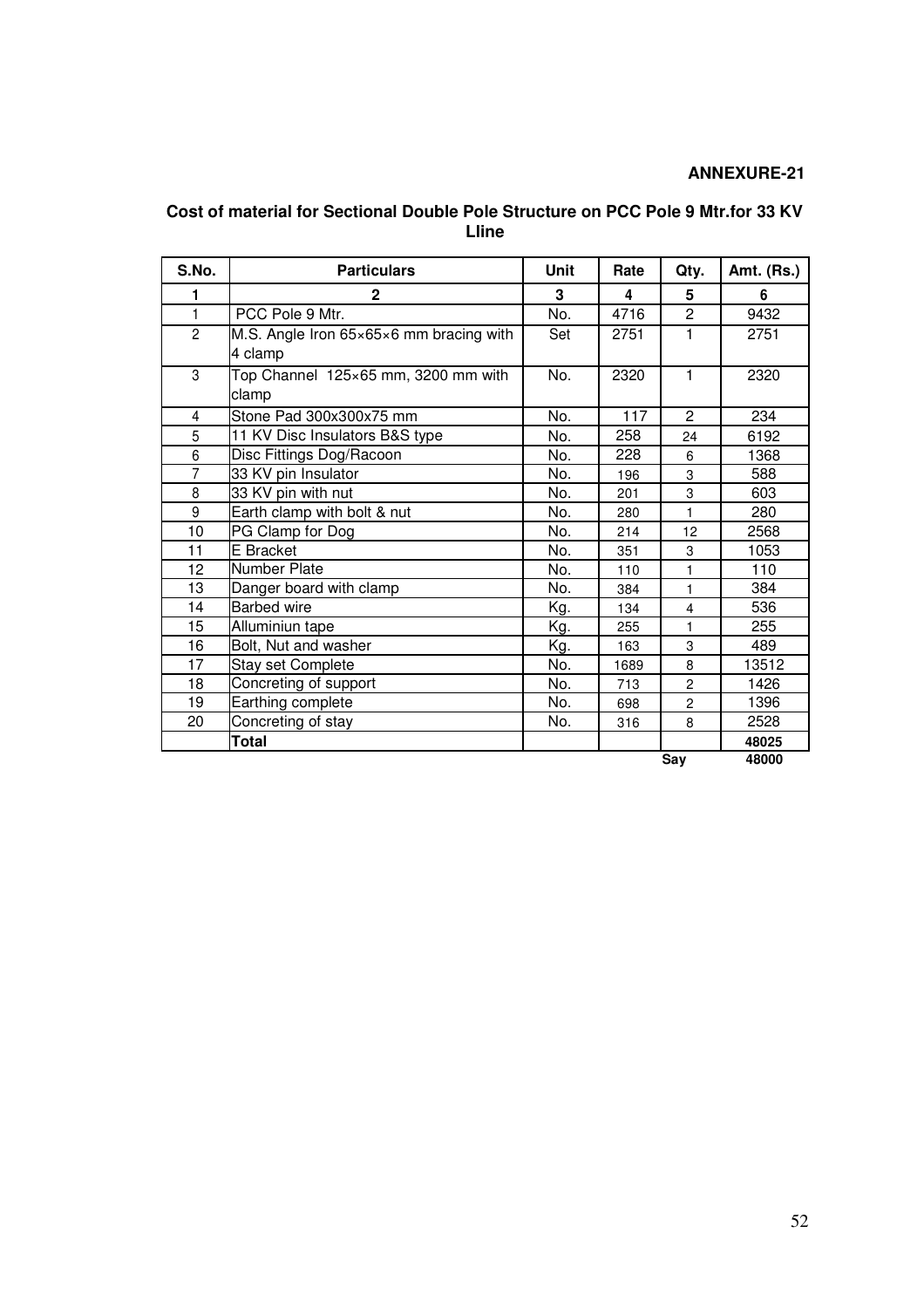## **Cost of material for Single Line support on ST Pole11 mtr. for 33 KV Line**

| S.No.          | <b>Particulars</b>                                     | <b>Unit</b> | Rate  | Qty.           | <b>Amt. (Rs.)</b> |
|----------------|--------------------------------------------------------|-------------|-------|----------------|-------------------|
| 1              | $\mathbf{2}$                                           | 3           | 4     | 5              | 6                 |
| 1              | ST Pole11 Mtr.                                         | No.         | 13620 | 1              | 13620             |
| $\overline{c}$ | V-type Cross Arm                                       | No.         | 1002  | 1              |                   |
| 3              | Packing piece and clamp for above with<br>bolts & nuts | No.         | 702   | 1              | 702               |
| 4              | <b>F</b> Bracket                                       | No.         | 363   | 1              | 363               |
| 5              | 33 KV pin Insulator                                    | No.         | 196   | 3              | 588               |
| 6              | 33 KV pin with nut                                     | No.         | 201   | 3              | 603               |
| $\overline{7}$ | Earth wire clamp with bolt & nut                       | No.         | 280   | 1              | 280               |
| 8              | Amour rod with ferules for Dog                         | Set         | 230   | 3              | 690               |
| 9              | Stone Pad 300x300x75 mm                                | No.         | 117   | 1              | 117               |
| 10             | Number Plate                                           | No.         | 110   | 1              | 110               |
| 11             | Danger board with clamp                                | No.         | 384   | 1              | 384               |
| 12             | <b>Barbed wire</b>                                     | Kg.         | 134   | $\overline{c}$ | 268               |
| 13             | Bolt, Nut and washer                                   | Kg.         | 163   | 1              | 163               |
| 14             | Alluminium paint                                       | Ltr.        | 266   | 1              | 266               |
| 15             | Red Oxide paint                                        | Ltr.        | 133   | 1              | 133               |
| 16             | Alluminium binding wire                                | Kg.         | 208   | 0.5            | 104               |
| 17             | Concreting of support                                  | No.         | 713   | 1              | 713               |
| 18             | Earthing complete                                      | No.         | 698   | 1              | 698               |
|                | Total                                                  |             |       |                | 19802             |
|                |                                                        |             |       | Say            | 20000             |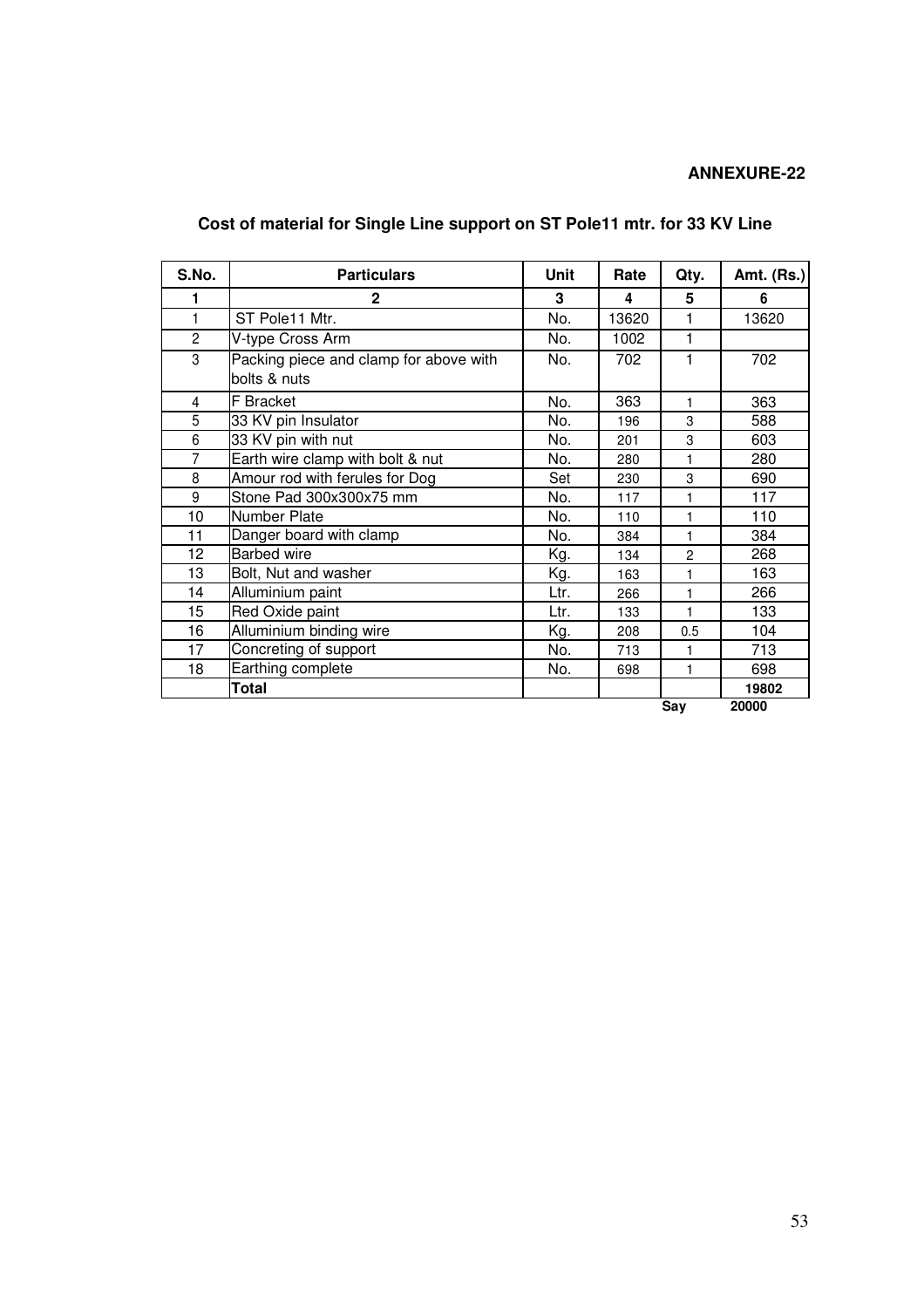## **Cost of material for Section Double Pole Structure on ST 11 Mtr. for 33 KV Lline**

| S.No.          | <b>Particulars</b>                                 | <b>Unit</b> | Rate  | Qty.                    | Amt. (Rs.) |
|----------------|----------------------------------------------------|-------------|-------|-------------------------|------------|
| 1              | $\mathbf{2}$                                       | 3           | 4     | 5                       | 6          |
| $\mathbf{1}$   | ST Pole11 Mtr.                                     | No.         | 13620 | $\overline{2}$          | 27240      |
| $\overline{2}$ | M.S. Angle Iron 65×65×6 mm bracing with<br>4 clamp | Set         | 2751  | 1                       | 2751       |
| 3              | Top Channel 125×65 mm, 3200 mm with<br>clamp       | No.         | 2320  | $\mathbf{1}$            | 2320       |
| 4              | Stone Pad 300x300x75 mm                            | No.         | 117   | $\overline{2}$          | 234        |
| 5              | 11 KV Disc Insulators B&S type                     | No.         | 258   | 24                      | 6192       |
| 6              | Disc Fittings Dog/Racoon                           | No.         | 228   | 6                       | 1368       |
| $\overline{7}$ | 33 KV pin Insulator                                | No.         | 196   | 3                       | 588        |
| 8              | 33 KV pin with nut                                 | No.         | 201   | 3                       | 603        |
| 9              | Earth wire clamp with bolt & nut                   | No.         | 280   | 1                       | 280        |
| 10             | PG Clamp for Dog                                   | No.         | 126   | 12                      | 1512       |
| 11             | F Bracket                                          | No.         | 363   | 3                       | 1089       |
| 12             | <b>Number Plate</b>                                | No.         | 110   | 1                       | 110        |
| 13             | Danger board with clamp                            | No.         | 384   | 1                       | 384        |
| 14             | <b>Barbed</b> wire                                 | Kg.         | 134   | $\overline{\mathbf{4}}$ | 536        |
| 15             | Alluminiun tape                                    | Kg.         | 255   | 1                       | 255        |
| 16             | Alluminiun paint                                   | Ltr.        | 266   | $\overline{c}$          | 532        |
| 17             | Bolt, Nut and washer                               | Kg.         | 163   | 3                       | 489        |
| 18             | <b>Red OXide Paint</b>                             | Ltr.        | 133   | $\overline{c}$          | 266        |
| 19             | Stay set complete                                  | No.         | 3066  | 8                       | 24528      |
| 20             | Concreting of support                              | No.         | 713   | $\overline{c}$          | 1426       |
| 21             | Earthing complete                                  | No.         | 698   | $\overline{c}$          | 1396       |
| 22             | Concreting of stay                                 | No.         | 316   | 8                       | 2528       |
|                | <b>Total Cost</b>                                  |             |       |                         | 76627      |
|                |                                                    |             |       | <b>Say</b>              | 76700      |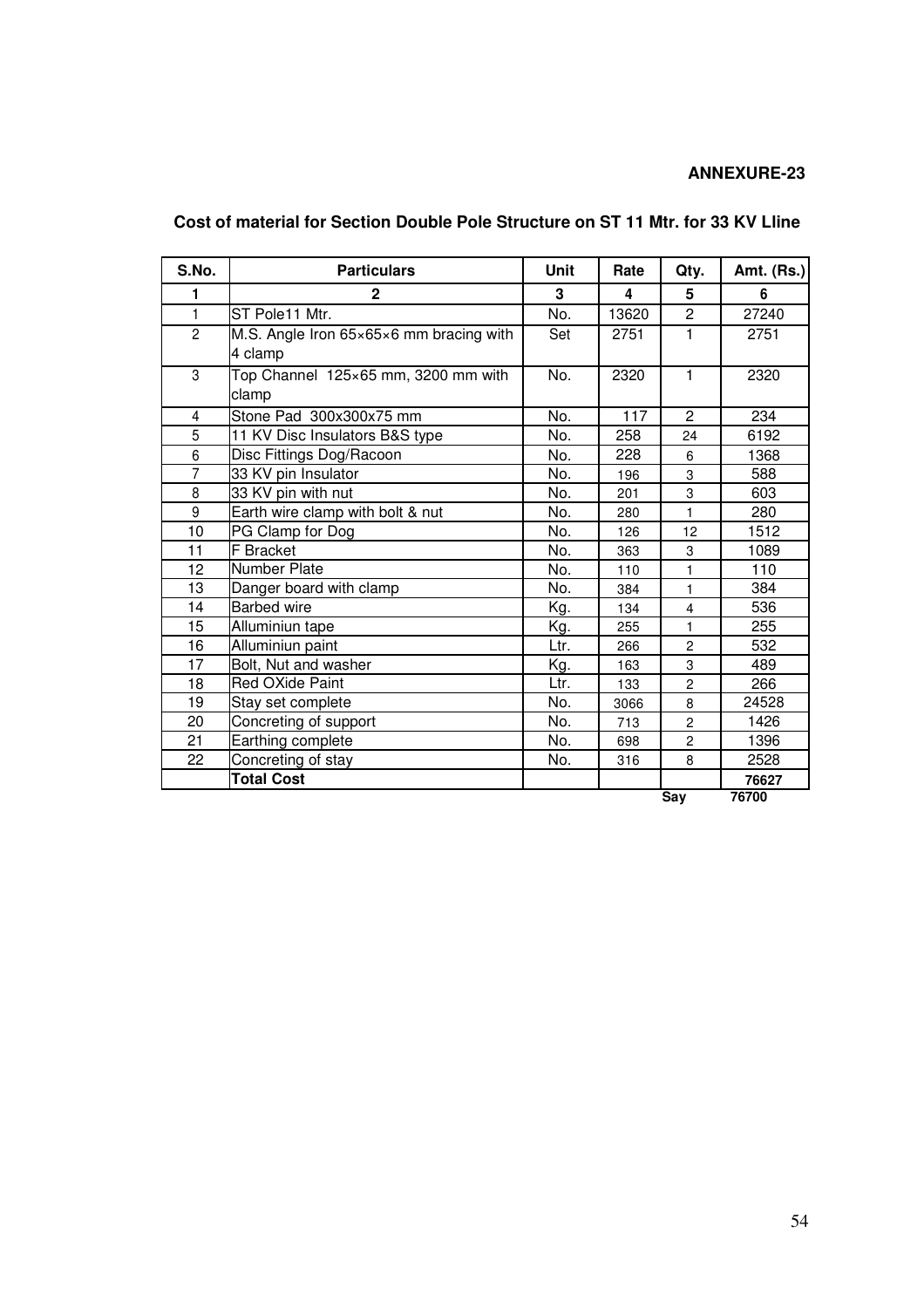| S.No.          | <b>Particulars</b>                                                                        | <b>Unit</b> | Rate   | On STP 11 Mtr.          |            | PCC Pole 9 Mtr. |            |
|----------------|-------------------------------------------------------------------------------------------|-------------|--------|-------------------------|------------|-----------------|------------|
|                |                                                                                           |             | (Rs.)  | Qty.                    | Amt. (Rs.) | Qty.            | Amt. (Rs.) |
| $\mathbf{1}$   | $\mathbf{2}$                                                                              | 3           | 4      | 5                       | 6          | $\overline{7}$  | 8          |
| $\mathbf{1}$   | Cost of single support as per<br>Annexure 20 & 22                                         |             |        |                         |            |                 |            |
|                | ST Pole 11 Mtr. as per annex-2                                                            | No.         | 20000  | 25                      | 500000     |                 |            |
|                | PCC Pole 9 Mtr.asper annex-20                                                             | No.         | 11000  |                         |            | 16              | 176000     |
| $\overline{2}$ | Extra Cost of section and<br>heavy angle points on double<br>pole as per Annexure 21 & 23 |             |        |                         |            |                 |            |
|                | ST Pole 11 Mtr.                                                                           | No.         | 76627  | 1                       | 76627      |                 |            |
|                | PCC Pole 9 Mtr.                                                                           | No.         | 45497  |                         |            | 1               | 45497      |
| 3              | Extra Cost of stay at right angle                                                         | No.         |        | $\overline{4}$          | $\Omega$   | $\mathbf{2}$    | $\Omega$   |
| $\overline{4}$ | <b>ACSR Dog Conductor</b>                                                                 | Km.         | 68758  | 3.09                    | 212462.22  | 3.09            | 212462     |
| 5              | <b>GS/GI Earthwire</b>                                                                    | Kg.         | 92.000 | 127                     | 11684.000  | 127             | 11684.000  |
| 6              | Alluminium jointing sleeves                                                               | No.         | 86     | 3                       | 258        | 3               | 258        |
| $\overline{7}$ | Earthing complete                                                                         | No.         | 698    | 6                       | 4188       | 6               | 4188       |
| 8              | Cost<br>Extra<br>Road/<br>of<br>Communication lines/11 KV<br>lines crossing               | No.         | 9414   | $\overline{\mathbf{4}}$ | 37656      | $\mathbf{2}$    | 18828      |
| 9              | Tree cutting compensation                                                                 |             |        | L.S.                    | 970        | L.S.            | 970        |
|                | <b>Sub Total</b>                                                                          |             |        |                         | 843845.22  |                 | 469887     |
| 10             | Labour & overhead charges                                                                 |             |        | L.S.                    | 253153.566 | L.S.            | 140966     |
|                | <b>Total</b>                                                                              |             |        |                         | 1096998.79 |                 | 610853     |

#### **Cost Analysis Of One Kilometer of 33 KV Line with ACSR Dog Conductor on S.T. Pole and P.C.C. Pole**

**Cost of 33 KV Line per Meter on ST Pole** 1096999 ×0.001= 1096.999 **Say Rs1100** 

**Cost of 33 KV Line per meter on** 610853 ×0.001= 610.853 **Say Rs 610 P.C.C.Pole** 

55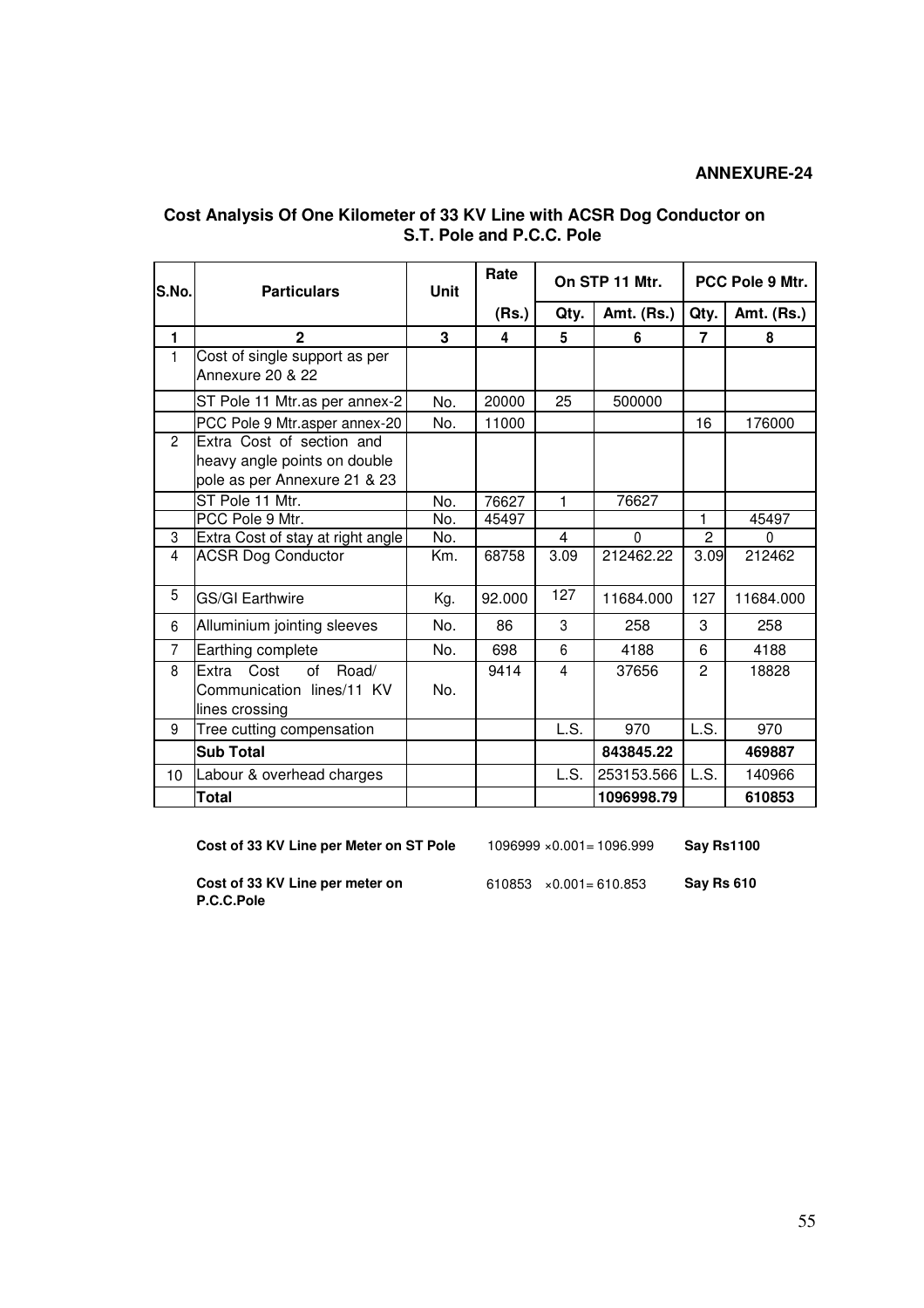| S.No.          | <b>Particulars</b>                     | Unit | Rate    | 33 KV 3×120 mm <sup>2</sup> 33 KV 3×300 mm <sup>2</sup> |              |                |                   |
|----------------|----------------------------------------|------|---------|---------------------------------------------------------|--------------|----------------|-------------------|
|                |                                        |      | (Rs.)   | Qty.                                                    | Amt. $(Rs.)$ | Qty.           | <b>Amt. (Rs.)</b> |
| 1              | $\mathbf{2}$                           | 3    | 4       | 5                                                       | 6            | 7              | 8                 |
|                | 33 KV XLPE cable 3×120 mm <sup>2</sup> | Km.  | 1113000 | 1.10                                                    | 1224300      |                |                   |
| $\overline{2}$ | 33 KV XLPE cable 3×300 mm <sup>2</sup> | Km.  | 1644000 |                                                         |              | 1.1            | 1808400           |
| 3              | Cable jointing kit straight through    | No.  | 46585   | $\overline{2}$                                          | 93170        | $\overline{2}$ | 93170             |
| 4              | Cable jointing kit out door            | No.  | 17100   | 2                                                       | 34200        | 2              | 34200             |
| 5              | G.I. Pipe 6" dia                       | Mtr. | 1229    | 20                                                      | 24580        | 20             | 24580             |
|                | <b>Sub Total</b>                       |      |         |                                                         | 1376250      |                | 1960350           |
| 6              | charges<br>with laying<br>Labour       |      |         | L.S.                                                    | 412875 IL.S. |                | 588105            |
|                | Imaterials                             |      |         |                                                         |              |                |                   |
|                | Total                                  |      |         |                                                         | 1789125      |                | 2548455           |
| $\overline{7}$ | Road restoration charges for           | Km.  | 2049740 | 0.2                                                     | 409948       | 0.2            | 409948            |
|                | pucca road crossing                    |      |         |                                                         |              |                |                   |
| 8              | Road restoration charges<br>for        | Km.  | 512435  | 0.8                                                     | 409948       | 0.8            | 409948            |
|                | footpath side                          |      |         |                                                         |              |                |                   |
|                | <b>Grand Total</b>                     |      |         |                                                         | 2609021      |                | 3368351           |

**Cost analysis of 1 Kilo meter 33 KV underground Line/Cable** 

**Cost of 33 kV line per meter with 3 x 120** mm 2  **cable**= 2609021 x 0.001 2609.02 say 2610

**Cost of 33 kV line per meter with 3 x 300** mm 2  **cable**= 3368351 x 0.001 3368.35 say 3370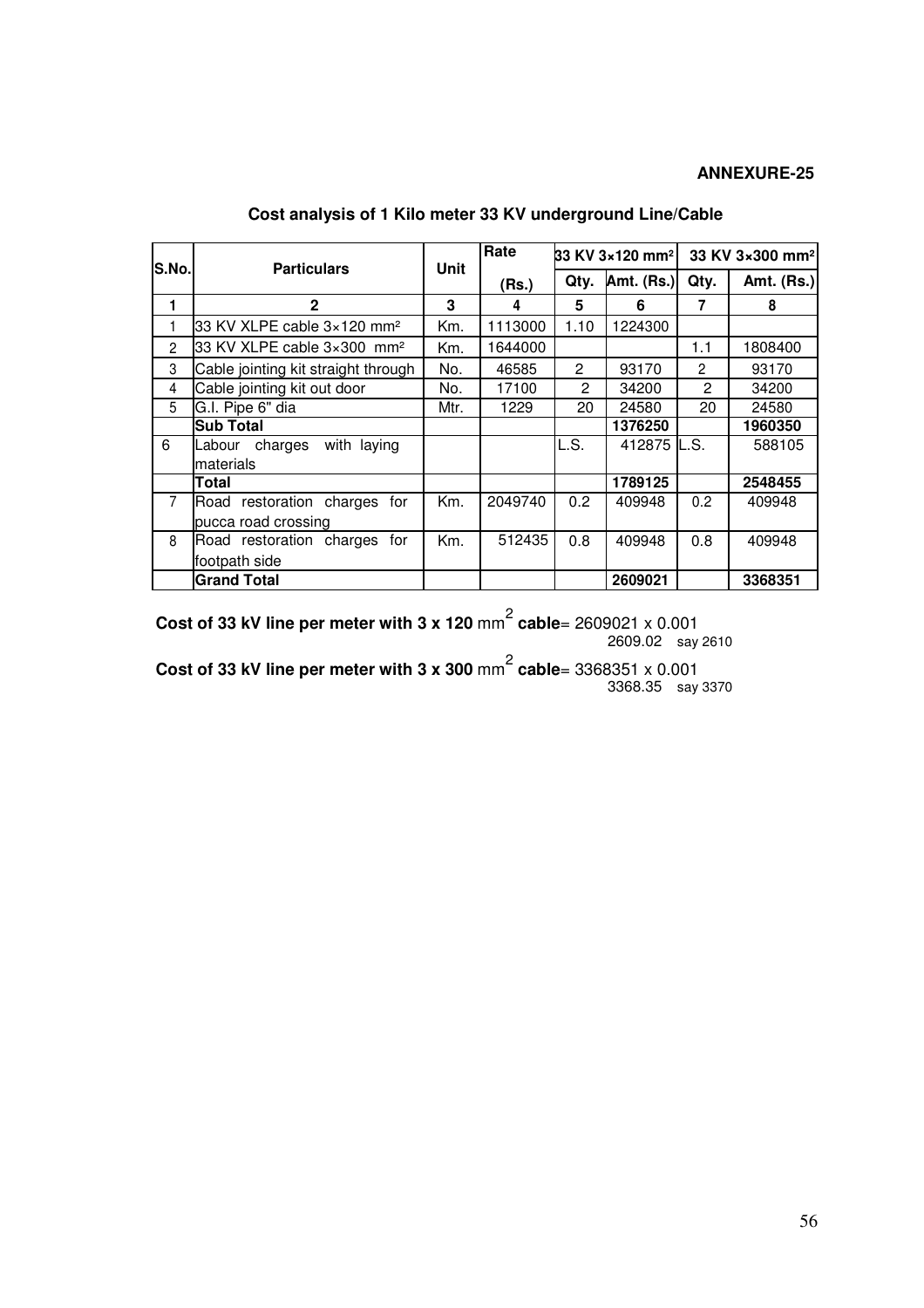| S.No.          | <b>Particulars</b>              | Unit | Rate  | Qty.           | <b>Amt. (Rs.)</b> |
|----------------|---------------------------------|------|-------|----------------|-------------------|
|                | $\mathbf{2}$                    | 3    | 4     | 5              | 6                 |
| 1              | P.C.C.Pole 8.5 Mtr.             | No.  | 2375  | $\overline{2}$ | 4750              |
| $\overline{c}$ | Stone Pad 300x300x75 mm         | No.  | 117   | $\overline{c}$ | 234               |
| 3              | Top channel                     | No.  | 1368  | 1              | 1368              |
| 4              | Dropper channel                 | No.  | 1232  | 1              | 1232              |
| 5              | M.S. Angle 75×75×6×2028 mm      | No.  | 904   | $\overline{2}$ | 1808              |
| 6              | M.S. T- off Channel             | No.  | 1119  | 1              | 1119              |
| 7              | Clamps with bolt & nut          | No.  | 253   | 11             | 2783              |
| 8              | 11 KV disc Insulator            | No.  | 237   | 3              | 711               |
| 9              | $\overline{11}$ KV disc fitting | No.  | 93    | 3              | 279               |
| 10             | 11 KV pin Insulator             | No.  | 41    | 3              | 123               |
| 11             | 11 KV pin                       | No.  | 63    | 3              | 189               |
| 12             | Transformer 25 KVA              | No.  | 63175 | 1              | 63175             |
| 13             | 11 KV T.P.M.O.                  | Set  | 15118 | 1              | 15118             |
| 14             | Danger board with clamp         | No.  | 384   | 1              | 384               |
| 15             | Stay set Complete               | No.  | 1648  | 1              | 1648              |
| 16             | <b>Earthing Complete</b>        | No.  | 698   | $\overline{c}$ | 1396              |
| 17             | Concreting of Stay              | No.  | 316   | $\overline{2}$ | 632               |
| 18             | Concreting of support           | No.  | 713   | $\overline{2}$ | 1426              |
|                | Total                           |      |       |                | 98375             |
| 19             | Labour & Overhead Charges       |      |       | L.S.           | 29513             |
|                | <b>Grand Total</b>              |      |       |                | 127888            |

## **Cost analysis of 25 KVA S/S On P.C.C. Pole**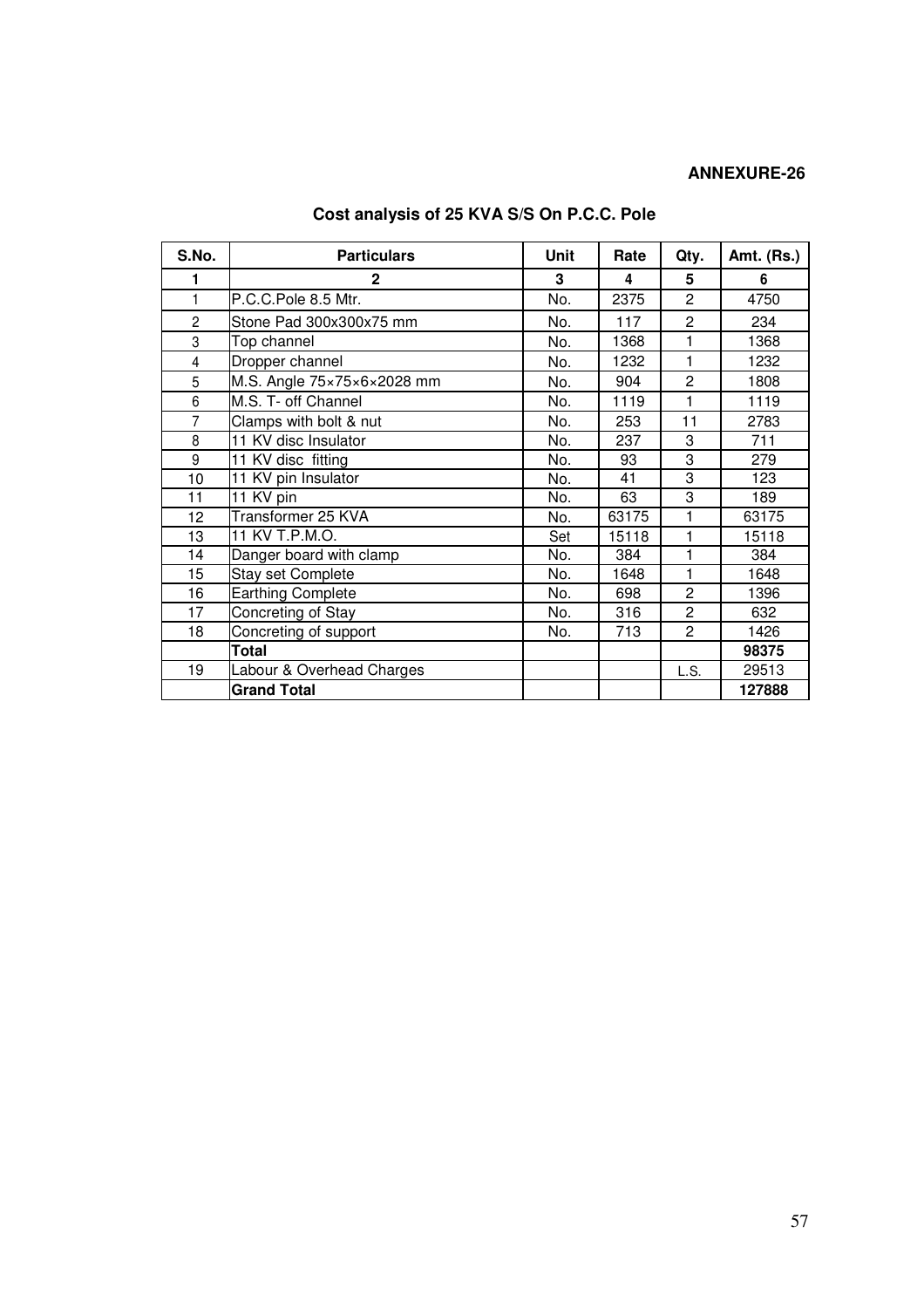| S.No. | <b>Particulars</b>         | Unit | Qtv. | Rate (Rs.) |
|-------|----------------------------|------|------|------------|
|       |                            |      |      |            |
|       | Single phase prepaid meter | No   |      | 6000       |
|       | Three phase prepaid meter  | No   |      | 12000      |

#### **Cost of prepaid meter**

Note

**1. Token charges (extra) for code generation for prepaid meter = Rs. 10 per token.** 

**2. The Prepaid meters are the whole current meters as per IS 15884 so they are only available for connection up to 45 KW No prepaid meters are available for connections above 45 KW. If the consumer wishes to install prepaid meter on connections above 45 KW, he shall arrange the meter as per IS 15884 himself with in 2 months and this meter shall be tested by the Discom as per the provisions of Electricity Supply Code before installations if he is unable to provide such meter within 2 month he is liable to deposit the requite security/additional security** 

**3. In case of Juggi Jopadi and Patri Dukandars the consumer can pay the cost of prepaid meter in installments in either of the methods as mentioned below.** 

**(a) Rs. 150 per month for 60 months.** 

**(b) On initial payment of Rs. 1000 at the time of the Connection and rest on the payment of Rs. 125 per month for 60 months.**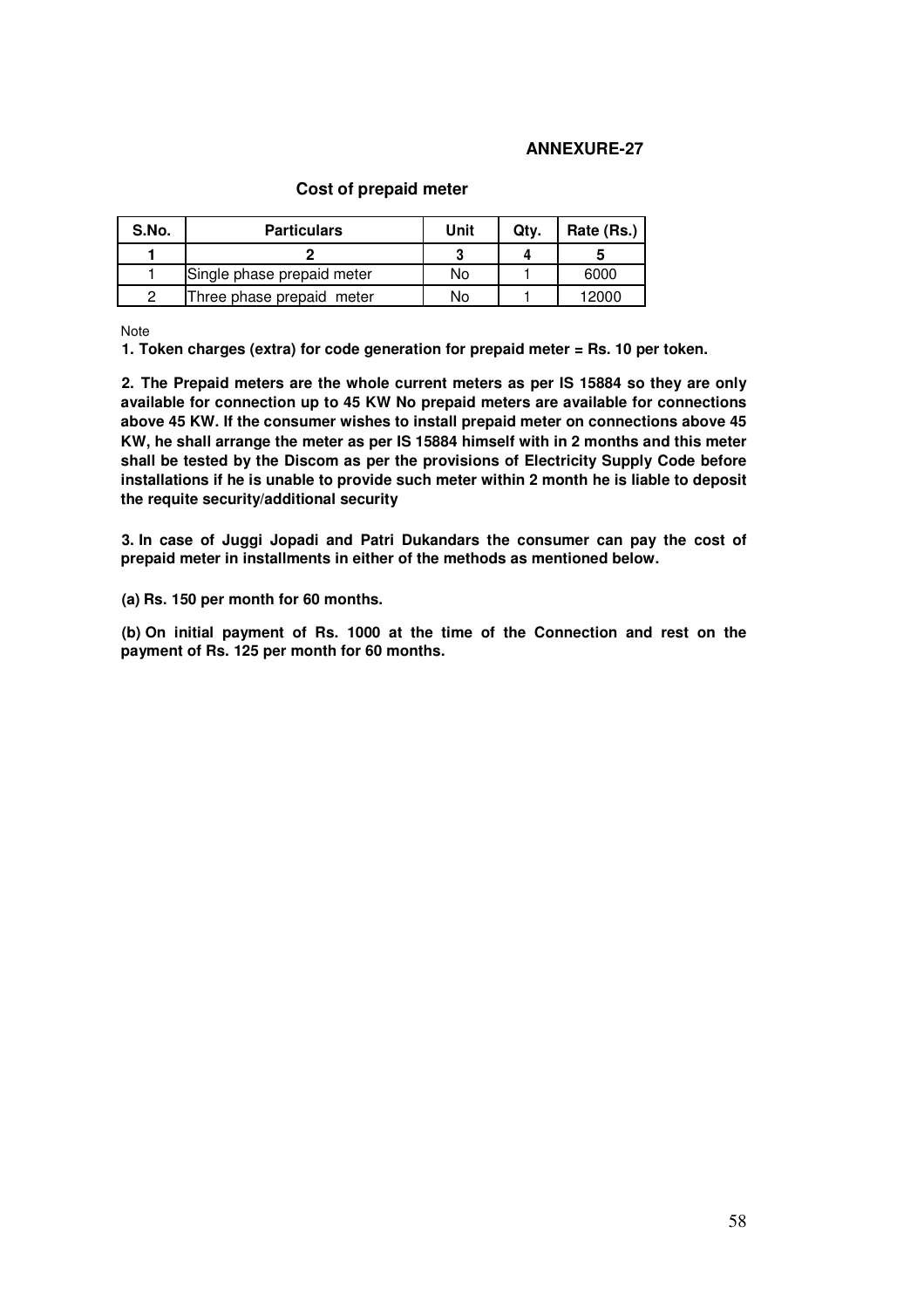| S.No. | <b>Particulars</b>                                              | Unit | Qty. | Rate (Rs.) |
|-------|-----------------------------------------------------------------|------|------|------------|
|       |                                                                 |      |      |            |
|       | Load upto 200 KVA<br>11 KV-<br>21 KA-3 Sec.-95 Bill-50 HZ 3 way | No   |      | 393250     |
| 2     | Load above 200 KVA and upto 1000 KVA                            | No   |      | 61710      |

## **Rate of 11 KV Ring Main Unit**

Note : If load is increased at a later date upto 200 KVA no additional cost of RMU shall be charged. However if load is increased above 200 KVA, additional charges payable shall be specified as serial No. 2 minus the charges already paid for RMU by the consumer.